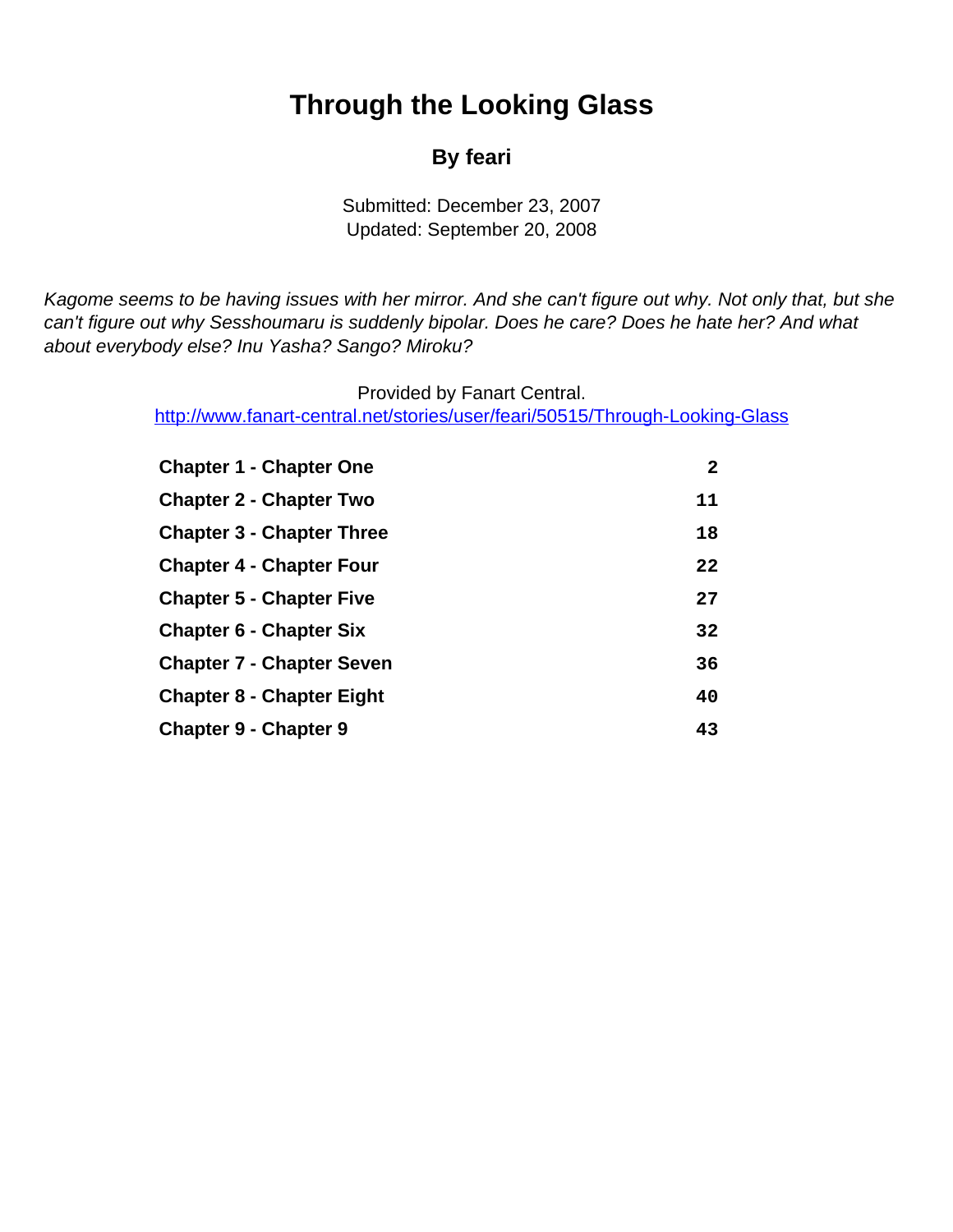# **1 - Chapter One**

#### Through the Looking Glass

<span id="page-1-0"></span>Note about the title: **Through the Looking Glass** is a more traditional title of Alice in Wonderland. Alice travels through the looking glass into another world. I'm sure you're all familiar with the story. So, I'm kind of borrowing the title for my story.

So. On to the actual story….

I, by the way, do not own Kagome, Inu Yasha, Sesshoumaru, or any of the characters from Inu Yasha. They belong to Rumiko Takahashi, the manga goddesss.

Kagome jogged passed the bathroom of her house, late to get to work. Toothbrush in her mouth, brush in hand, she paused, thinking what she was forgetting. "Iffs 'ot my bay…" she muttered to herself around her toothbrush. She walked back into the bathroom after grabbing her folder of papers from her bedroom, spat, and rinsed her mouth out. Running the brush through her hair one last time, Kagome walked to the stairs, pulling her lipstick and a hand mirror out of her purse. Pausing at the top, Kagome stepped down onto the stair while she applied the lipstick, purse tucked under her arm as well as her folder of papers. She was halfway down the stairs, dabbing at the corner of her lips when she suddenly missed the next stair.

"OH shoot!" The papers went flying everywhere as Kagome pitched forward and fell, headlong, down the stairs to the bottom where everything went black.

"—ome!" A distant voice called.

Kagome groaned, shifting slightly, very much in pain.

"Kagome!"

She recognized the voice. It was vaguely familiar. Like an old friend she hadn't seen in a very long time.

"Kagome! Get up!"

She stirred again, hearing echoes of her name in the background, all clamoring for her attention. "What…" She said groggily, blinking her eyes blearily. "What do you want…"

"Get up, stupid!"

She blinked and then sat up quickly, instantly regretting it. "Inu Yasha!" Kagome was staring into his face.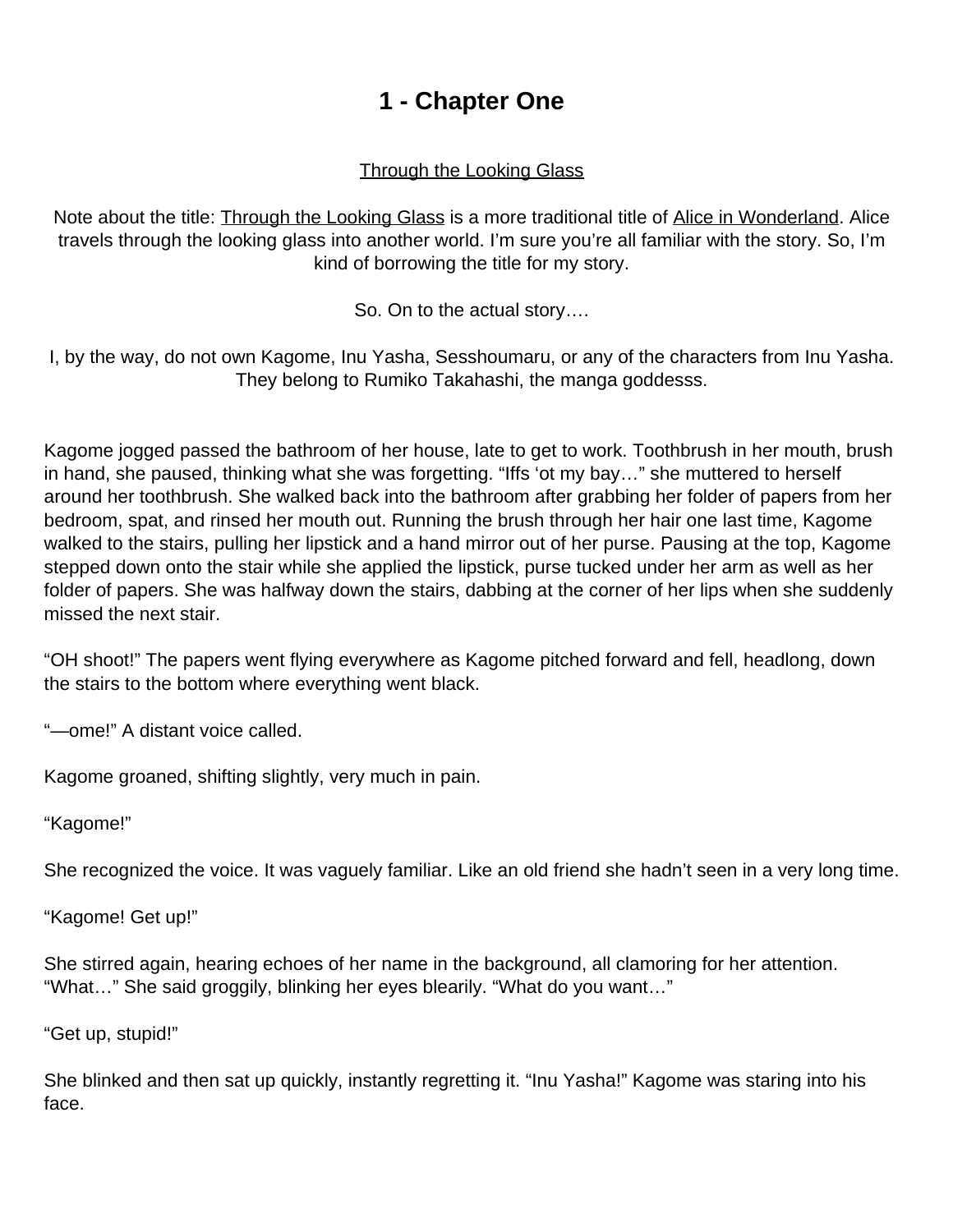"Duh! Who else!" He glared at her. "What's wrong with you?"

"I…" She turned her head, unsure how to answer his question, her jaw dropping. "Sesshoumaru?"

Sesshoumaru was crouched next to her across from his half-brother, also regarding her. "Yes, Kagome?"

She gaped at him stupidly. "What…?"

He waited patiently for the rest of her sentence. "Yes?"

"What the heck are you doing here?" She blurted.

"This Sesshoumaru was concerned for you," he said, one eyebrow arching imperiously, as if it were the most normal thing in the world.

"You?" She replied incredulously.

"Yes."

"What is wrong with you, Kagome?" Inu Yasha queried, sitting back on his haunches.

"I… I fell…." She put a hand to her head. "I am so confused…"

"What is there to be confused about?" Sesshoumaru asked calmly.

"Kagome!" another voice called behind her. "We got your bike!"

Kagome turned to see Sango and Miroku approaching, a child hanging on Sango's back. Once again, Kagome's jaw dropped. "What!"

"I'm glad your are awake finally. It seems like you took quite a tumble…" Miroku said, an arm around Sango's waist.

"A tumble." Kagome said flatly.

"Yes, you know, a fall, ker-splat, stumble, crash, bang, boom?" Inu Yasha said.

"I know what a tumble is," Kagome replied tartly.

"Well, you seem awfully confused…" Inu Yasha said, giving his shoulders a casual shrug. "Maybe you did hit your head. Harder than we all thought."

"Well, if you are alright, then I suppose we should be moving on," Sesshoumaru said, standing fluidly.

"Moving on? Moving on where?" Kagome made a valiant effort to stand, falling back on her already pained rear end. "Ouch…"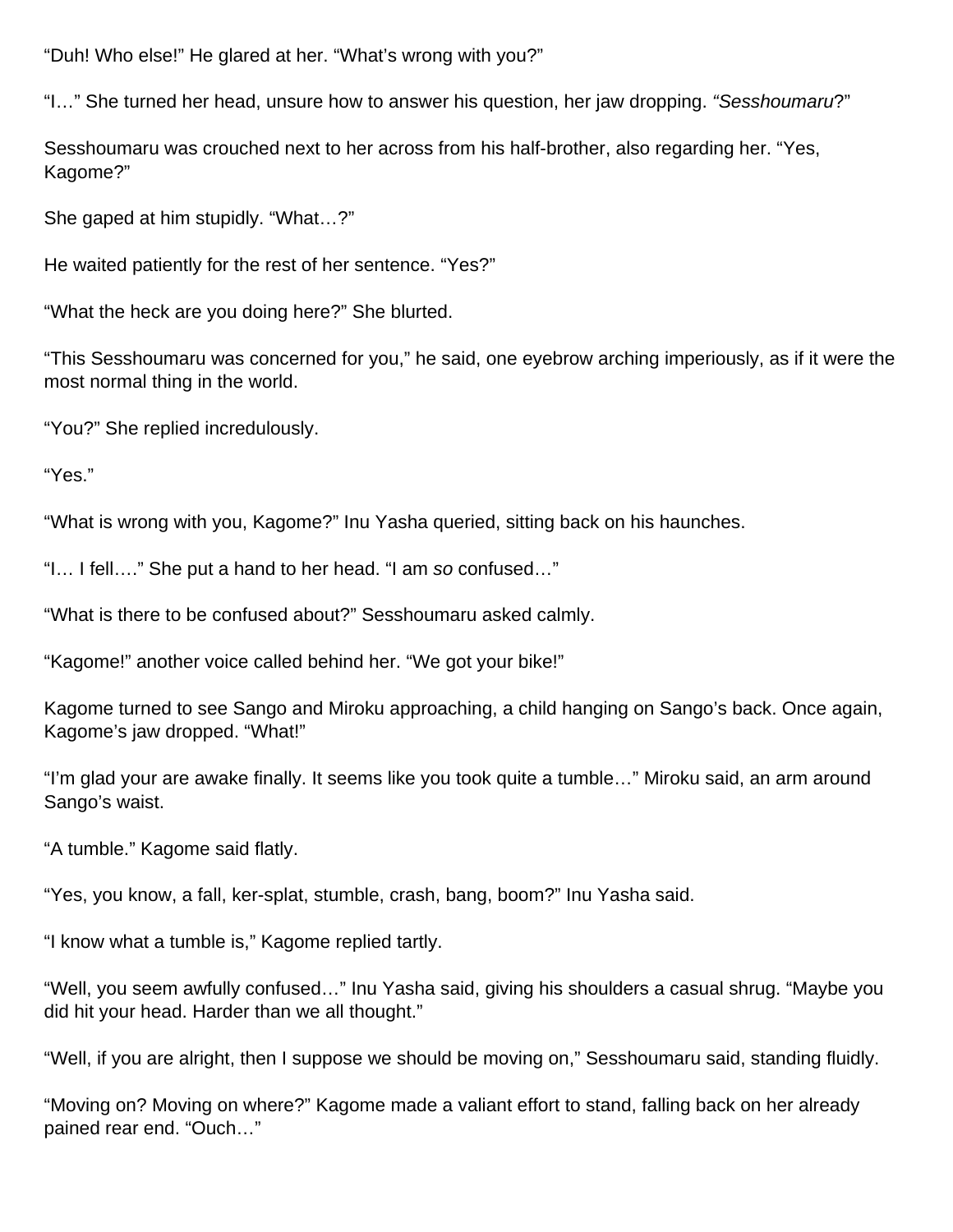Sesshoumaru and Inu Yasha both automatically stuck their hands out to help her to her feet. Regarding the hands suspiciously, Kagome grasped the both, still terribly confused, and pulled herself to her feet with the help of the two brothers.

"We are "moving on" to my house," Sesshoumaru said, slipping his hands back into his sleeves, a familiar pose for the inu yokai.

"Your house? All of us?" Kagome stared at him scrutinizingly.

"Yes, that would be all of us."

"Geeze, Kagome, are you extra stupid today?" Inu Yasha said.

"No…" Kagome muttered. "I just must have hit my head harder than I thought…"

"I told you that already…" Inu Yasha muttered.

"Are you alright then? Do you need medical treatment?" Miroku asked, regarding her.

Kagome shook her head, looking at the monk. "So, uh…. Whose baby?" They all stared at her. Kagome found it very disconcerting. She crossed her arms, aggravated. "Okay. So I said something stupid again, I assume. Forgive me for my stupidity, but I'm very, very confused, and I'm afraid you'll all have to explain things to me."

"What is it we are explaining?" Sesshoumaru asked blandly.

"You would be explaining whose baby that is—" Kagome indicated the child on Sango's back "—and why you—" Kagome jabbed a finger at Sesshoumaru "—actually care if I'm hurt or not, and why the heck the two of you—" this time she looked pointedly at Inu Yasha and Sesshoumaru "—aren't trying to tear each other's heads off."

Sango cleared his throat. "Well, this would be my child. Well, mine and Miroku's, that is. She's a year and a half and her name is Shiina."

Kagome nodded, slowly absorbing this information. "Okay,…" She said slowly.

Sesshoumaru arched one of his perfect eyebrows. "Why would this Sesshoumaru be tearing the head of his own brother off, as you so put it?"

"Well, because!"

He watched her expectantly.

"Because… You don't like each other?" She continued weakly.

Inu Yasha and Sesshoumaru exchanged glances, and replied in unison. "We don't?"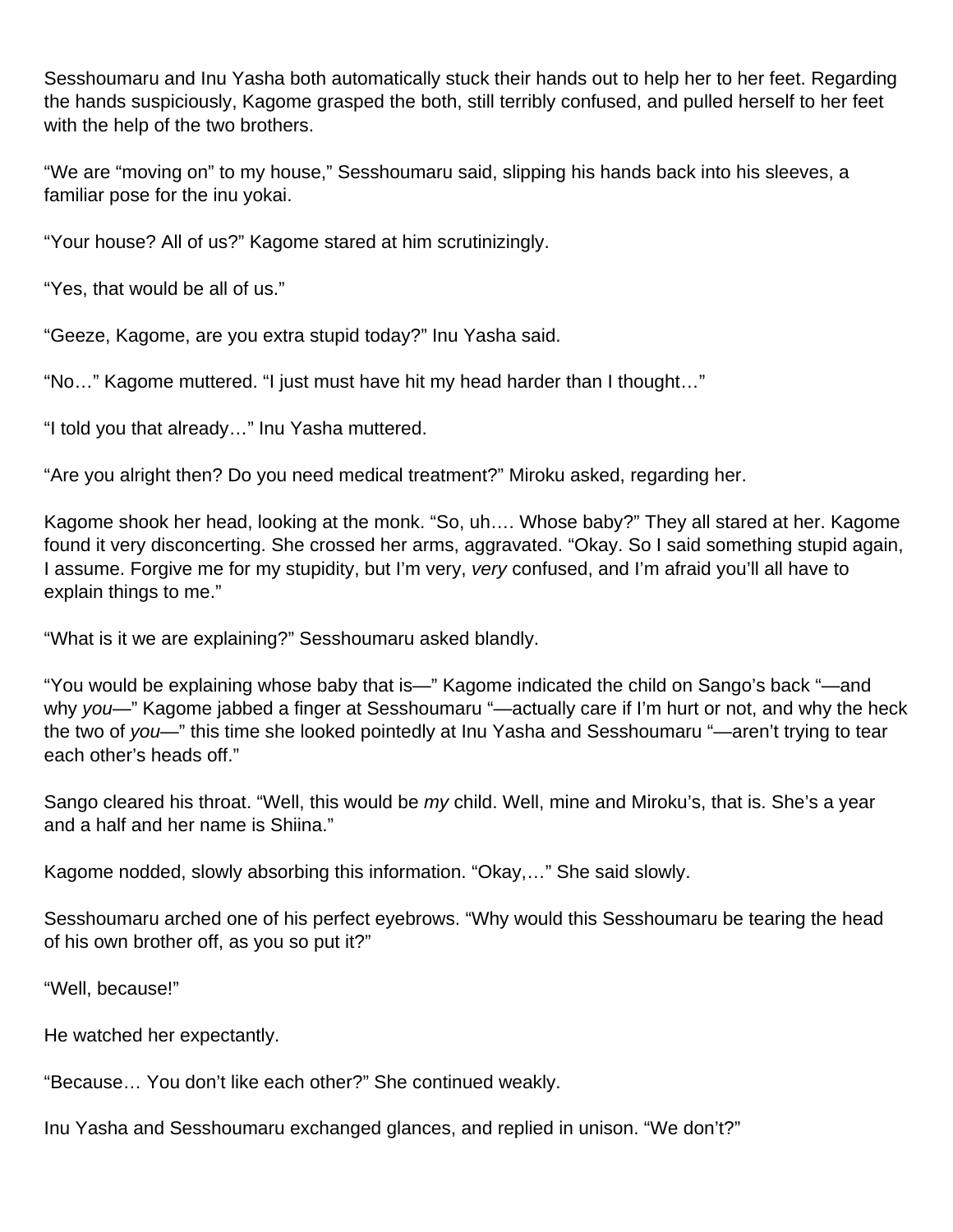Kagome stared.

"Since when, Kagome?" Inu Yasha said, staring at her with a funny expression on his face.

Clearing her throat, she sighed. "Apparently since never. Or… always. I don't know. The last thing I knew, the two of you were always at each other's throats, trying to kill each other over the Tetsaiga."

Sesshoumaru blinked. "The Tetsaiga is Inu Yasha's sword. Mine is the Tenseiga."

Feeling stupid and confused for the who-knows-how-manieth time that morning, Kagome shook her head. "Okay. Now I know you're not Sesshoumaru. You wanted that sword. And you wanted it badly."

Sesshoumaru shook his head. "Perhaps this Sesshoumaru wanted it for a short while—"

"Nuh-uh. You were willing to almost kill your half-brother for it," Kagome interrupted. "Not to mention, you never even wanted to be in his presence. You were disgusted by "the hannyou," as you so-often called him." She planted her hands on her hips, barely registering Sesshoumaru's narrowing eyes at the word "hannyou." "Where the Hell am I?"

"This would be Japan, Kagome," Sango said, a worried expression on her face.

"Yes, yes. I know that much. But you are not Inu Yasha, and you are not Sesshoumaru, and you aren't Sango, and you aren't Miroku!"

Sango blinked. "I'm…? Not?" She tilted her head.

"Of course not! When would you ever marry Miroku? You hated him! No offense to Miroku, of course…. And when the heck did you have a kid?" She spread her hands in a gesture of disbelief.

Miroku held a hand up. "Well, actually there are several others…"

"Several!" Kagome gaped at him. "How many, exactly?"

"Well, there's—"

"No. Just tell me how many. And where the heck they are."

"There are three others and they are all at Sesshoumaru's house."

Kagome whirled to Sesshoumaru. "Really." Turning back to Miroku, hands on her hips, she glared, demanding, "And you're sure he didn't eat them?"

"Hey!" Inu Yasha planted a hand on her shoulder. "You know just as well as I do, Kagome, that Sesshoumaru doesn't eat humans. Come on! That's insulting."

Blinking at him, Kagome sighed and collapsed to the ground, flopping over. "I give up!" She wailed,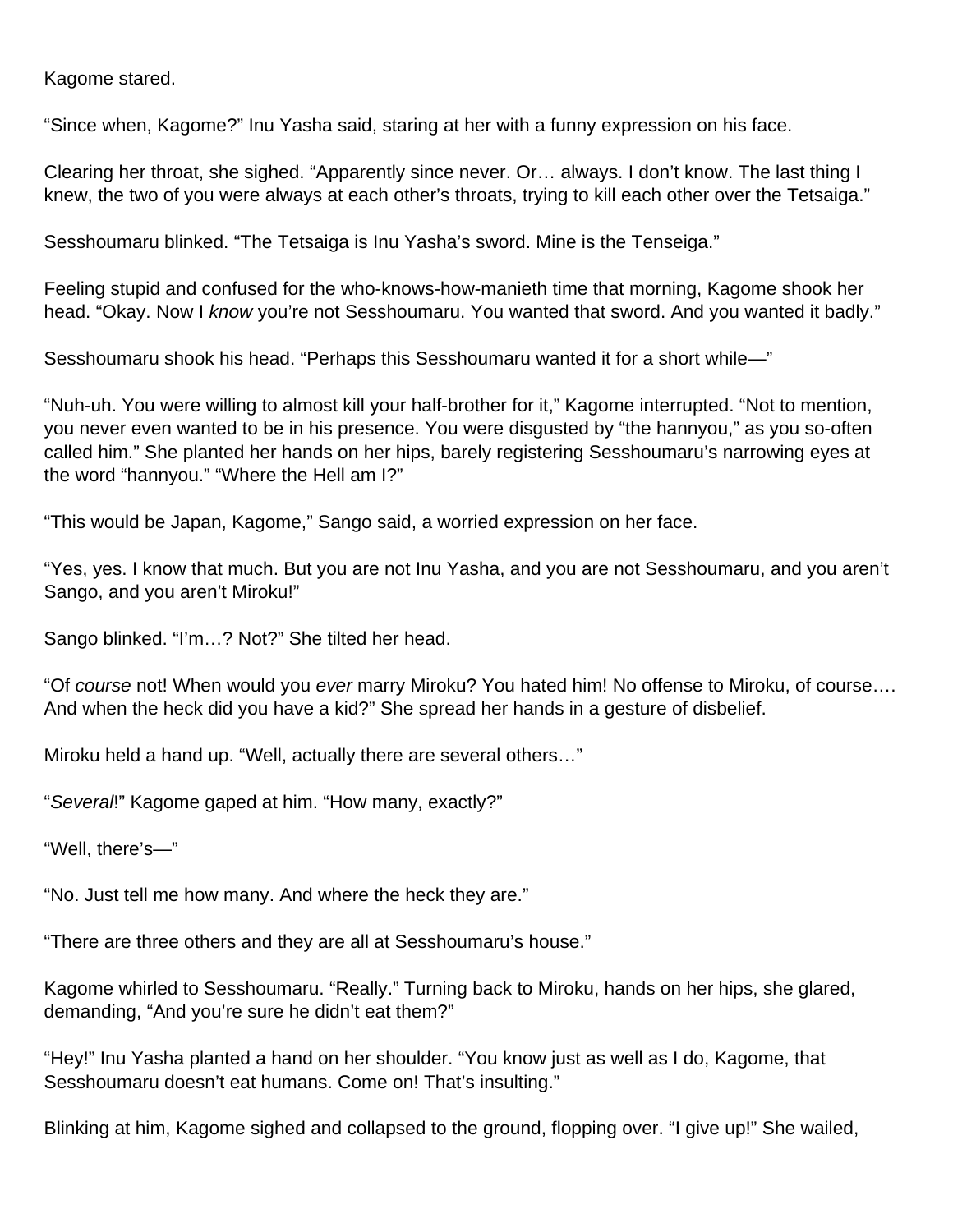digging her hands into the grass. "At least grass is still green and the sky is still blue!"

"Kagome, get up," Inu Yasha said, arms folded, staring at her with compassionate disgust. "You're being ridiculous."

Laughing, the sound tinged with hysteria, Kagome nodded. "I am, aren't I?" She laughed harder, amused by the whole situation. "This whole thing is a joke, isn't it?"

"A joke?" Sango asked.

"Yeah, you know, a farce, a trick, a practical joke?" Kagome chuckled, wiping the tears from the corner of her eyes. "I mean… Come on. Inu Yasha defending Sesshoumaru? That wouldn't happen in a thousand years! You marrying Miroku? HA! That's a laugh!"

Miroku frowned. "Kagome… I would appreciate it if you wouldn't say so. Sango and I are married, whether you remember we are or not."

Kagome sobered. "Right. Of course. I apologize. Really. I'm sorry. It was rude of me. Oi…." She rubbed her temples and then looked at them all. "So. It's really not a joke." Looking around at the scenery, she thought quickly. "Wait… How am I even here, anyway?" She looked back at them all quickly. "Why am I here?"

The group looked even more confused. "What?" Inu Yasha asked. "Because."

"Well, yes, but I mean how did I get here?"

"Through the well," Sango replied slowly.

Kagome shook her head. "No. I was at my house and I was late for work. I was putting on my lipstick and then I tripped and fell down the stairs. I didn't come through the well."

"But…We saw you."

"What?" Kagome looked over at Sango and then down at her own clothes. But they weren't her clothes. It was her miko outfit that she had worn. She stared. What. The heck, was going on here.

"Yes, we did see you climb out of the well, Kagome," Sesshoumaru seconded.

"You're kidding me." She was still staring at her outfit.

"No, this Sesshoumaru is not "kidding" you…"

Sighing, Kagome got to her feet again and looked at her bike, not even wanting to go into her clothes at the moment. "Whatever. Let's go. Let's go…. wherever it is we're going…"

With Kagome on her bike, Inu Yasha and Sesshoumaru on foot, and Sango, Miroku, and their child, of course, on Kirara, the group headed towards Sesshoumaru's house.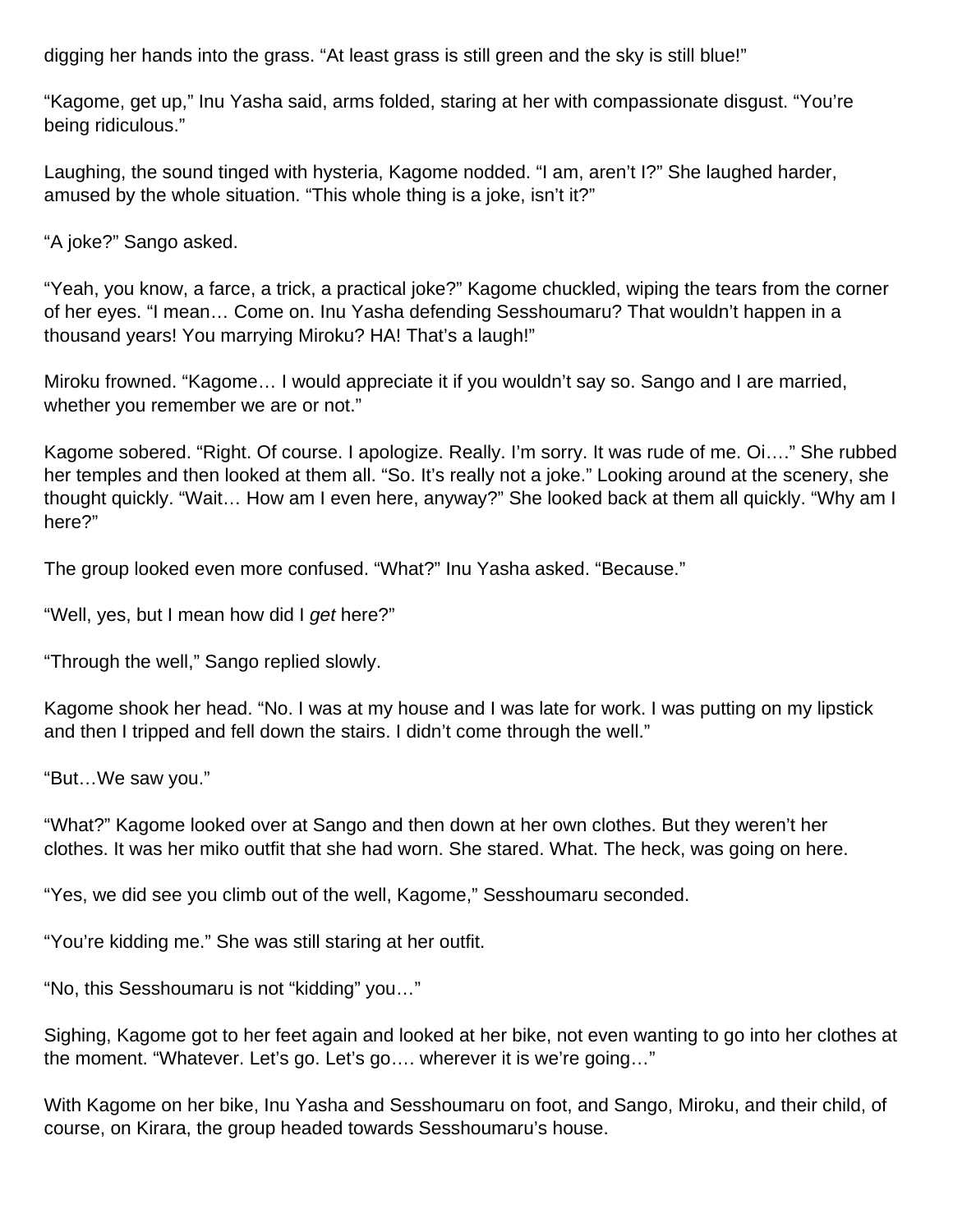"How much longer," Kagome complained after a half hour of riding.

"It is not much farther," Sesshoumaru said, still managing to look graceful, elegant, perfect, and powerful while he ran.

"Good. I'm tired." She peddled to keep up with them for the rest of the way in silence, watching the scenery pass by. Everything was the same. It was the same old Japan, and everyone was exactly the same. Except that things were terribly wrong. Oh so very terribly wrong. Inu Yasha *defending* his elder brother? Nuh-uh. Never. Kagome gave up. It wasn't even worth thinking about it. She would just confuse herself again.

"We're here," Sesshoumaru announced, slowing to a walk.

"Hm?" Kagome came out of her own thoughts, slowing the bike to a stop. "Oh good. Are you going to have food, Sesshoumaru?"

Sesshoumaru looked back at her, approaching the front gates. "Yes. There will be something for you to eat."

Kirara landed just behind her, Inu Yasha walking next to his brother. "Come on, Kagome!" Sango called, her hand in Miroku's, following the two inu yokai. Kagome shook her head, still marveling the oddity, but followed never-the-less.

The demons at the gates bowed to Sesshoumaru, making no comments about Inu Yasha being there. In fact, they behaved as if it were normal for him to be walking there. And who knows. Maybe it was. They also never batted an eye when she, Sango, and Miroku walked through. Kagome sighed and leaned her bike against a tree, following the group into Sesshoumaru's house. From what she could see, it was sparsely decorated, but it was definitely rich and it was definitely tasteful. Kagome approved.

"Mama! Papa!" A girl cried, running down the hall towards them. Shortly thereafter, two others skidded around the corner, following her.

Sango's face lit up as she crouched down, her arms open. "Hello there, Aya! Megumi! Yuki!"

The three children ran into her arms, all begging for attention. Miroku smiled at them all, patting their heads indulgingly. Kagome smiled gently, her arms folding. It was very cute and touching.

"Auntie Kagome! Yay!" The attention was suddenly shifted to her.

"Ehn!" Kagome looked down at the three children pulling at her clothes and wanting her attention. "Hehe…" She smiled and awkwardly gave them all hugs, going with the flow as they were suddenly gone and climbing on "Uncles" Inu Yasha and Sesshoumaru. Shaking her head, Kagome sighed. "Well. Things certainly haven't been boring…"

"Enough," Sesshoumaru said suddenly. Immediately there was silence and the children all looked at him expectantly. "We're going to have tea. Settle down and follow me." He made his way down the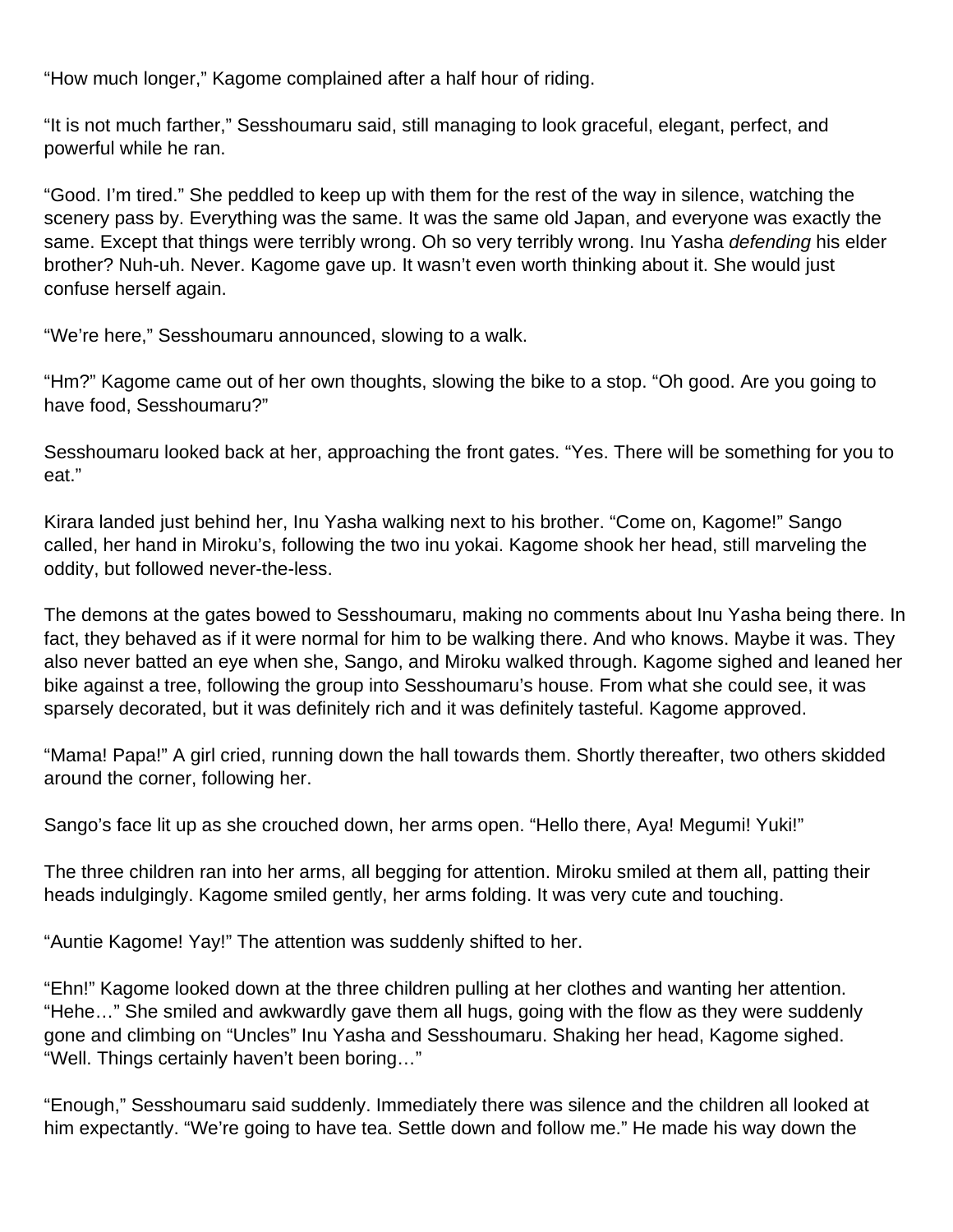hallway and turned down another, stopping in front of a room, opening it. "Jaken! Tell the servants to bring tea."

Kagome again blinked. Jaken? This was never ceasing to amaze her. The small flea bounded passed them agreeing cheerily. "Come in," Sesshoumaru said as he swept into the room and seated himself on one of the cushions. Kagome, along with the rest of the group, followed and likewise seated themselves while they waited for the tea to arrive, which it did in only a couple of minutes, much to Kagome's pleasure. She quickly took a sip to avoid words.

"Aah," Sango said softly. "This is perfect."

"Mm. Yes. I agree," Miroku nodded. He smiled at his children who were sipping the tea ceremoniously as well.

Kagome looked around at the group wondrously. Here everyone was, friends and enemies, drinking tea like it was an everyday occurrence. Inu Yasha had a smile growing on his face that was suddenly mischievious and his fingers dipped into his tea, flicking up quickly so that the tea landed on Sesshoumaru. Chuckling quietly, Kagome watched as Sesshou looked around and then put a hand to one of his perfect cheeks. Looking at the children she noticed, with wry amusement, that they also knew what was going on. Putting a finger to her lips, she shook her head, eyes twinkling, against saying a word about it. They nodded solemnly and drank their tea as Inu Yasha did it again. The same thing happened twice more before finally, on the third time, Sesshoumaru sipped his tea imperiously and simply said, "Inu Yasha. Will you please stop that."

Inu Yasha's face blatantly held a grin as he flicked a rolled up piece of fabric and other nonsense at his brother. "Stop what?"

"That, please," Sesshoumaru said with annoyance as the object hit him in the face.

"What's 'that'?" Inu Yasha asked cheekily.

Sesshoumaru glared at his brother and proceeded to pick up the piece of stuff and flick it back at his brother, Kagome watching in amazement.

Inu Yasha easily dodged. "Hah! You missed!"

Sesshoumaru set his cup down and was suddenly on his brother, pinning him to the tatami-mat floor. "This time I did not miss. "

"Hehe… So you didn't," Inu Yasha said blithely.

"Boys… Before you knock something over," Sango said in her mother-like fashion.

Sesshoumaru sat up and returned to his seat leaving Inu Yasha to sit and straighten himself, at the same time trying to smother his grin.

Kagome sat quietly, drinking her tea, watching everyone banter back and forth like old friends would.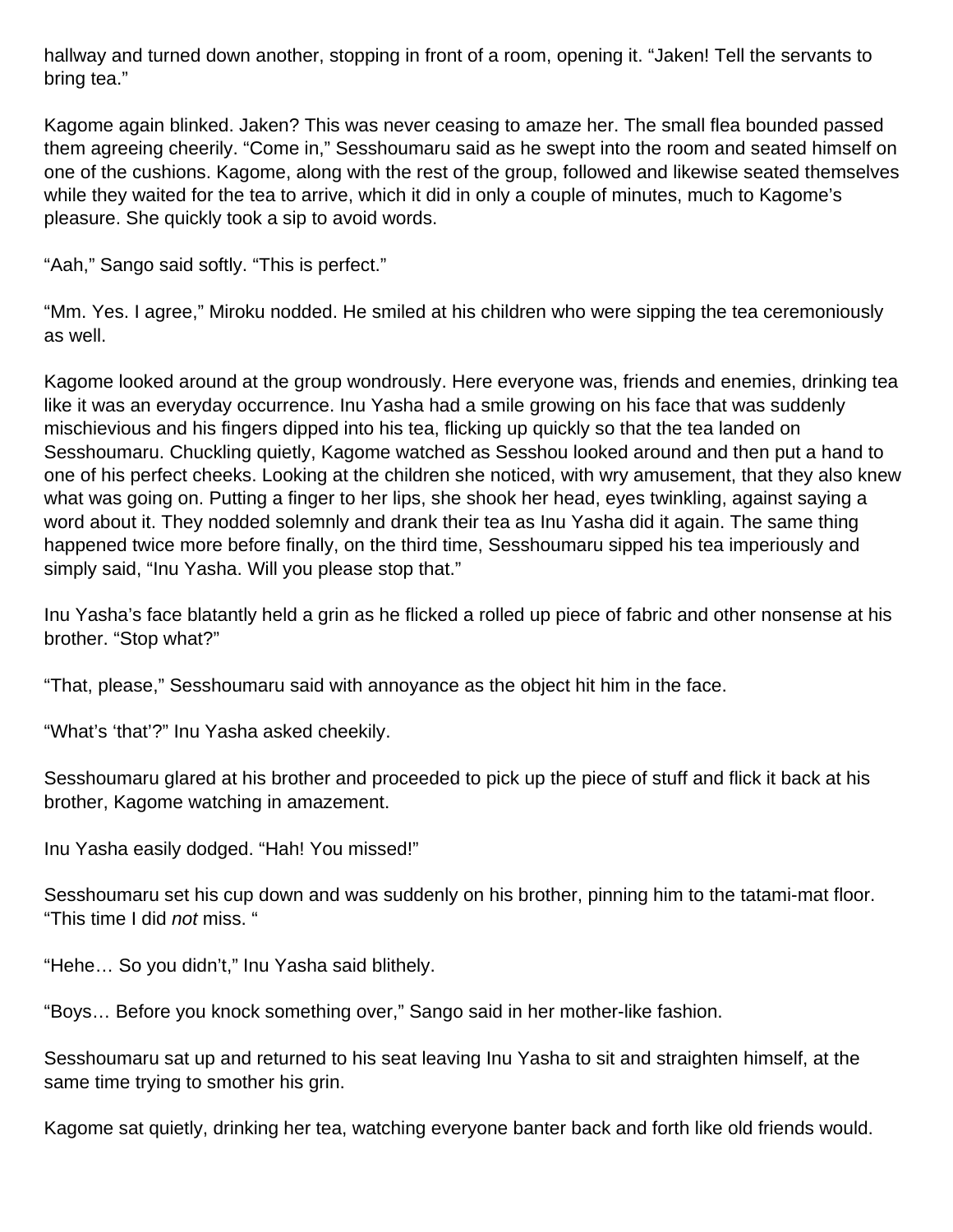The room was warm and cozy and there were no bad feelings at all present. It amazed her. Everyone was, for all intents and purposes, friends.

"Kagome!"

"Hm?" She looked sharply at Sango. "What?"

A wry grin crossed Sango's lips. "That's the fourth time I called your name. Are you tired?"

"Oh! I…" She looked around at the rest of them watching her. "Yes. I guess I am… I'm sorry!" She gave a little nervous laugh.

"Yes. I have a room ready for you," Sesshoumaru said as he stood.

Kagome nodded, standing as well. "Alright. Would you mind showing me?"

"No. Follow me." He walked to the doors, pushing them open, waiting for her before closing them again. They walked in silence for a short ways before Sesshoumaru turned to her and asked softly, "Kagome, are you sure you are alright?"

Kagome looked at him in surprise, not sure which surprised her more: the fact that he asked the question, or the fact that it was making her blush. "I…uh… yes.. I'm, uh, just fine," she stammered. Kagome quickly decided that her feet were very interesting.

"You are sure?" He inquired again.

"Yup! Just fine! I'm just a little disoriented, that's all." She smiled at him, hoping that there wasn't anything that his keen sense of smell could pick up that she didn't want him to.

Thankfully, he merely nodded and stopped in front of a similar-looking pair of doors, opening them. "There is clothes for you here, and Sango will show you where there is a hot spring for you to take a bath."

Kagome walked in, examining the room. There was a tri-fold screen in the corner with stunning patterns of flowers weaving across it. There was an elegantly simple yukata hanging next to a beautiful kimono that Kagome assumed were for her. "Oh gracious…" she said, walking up to them. Trailing her fingers along the fabric of the kimono, Kagome gasped. "This is gorgeous…"

"It pleases me that you like it," Sesshoumaru said softly, just inside the doors of the room.

Kagome turned slightly at his voice. "I do, Sesshoumaru. It's gorgeous. They both are. I don't know if I've ever seen such a beautiful kimono."

Sesshoumaru nodded. "It is a gift."

She felt her eyes grow large and her jaw drop like a foolish simpleton. "For me!"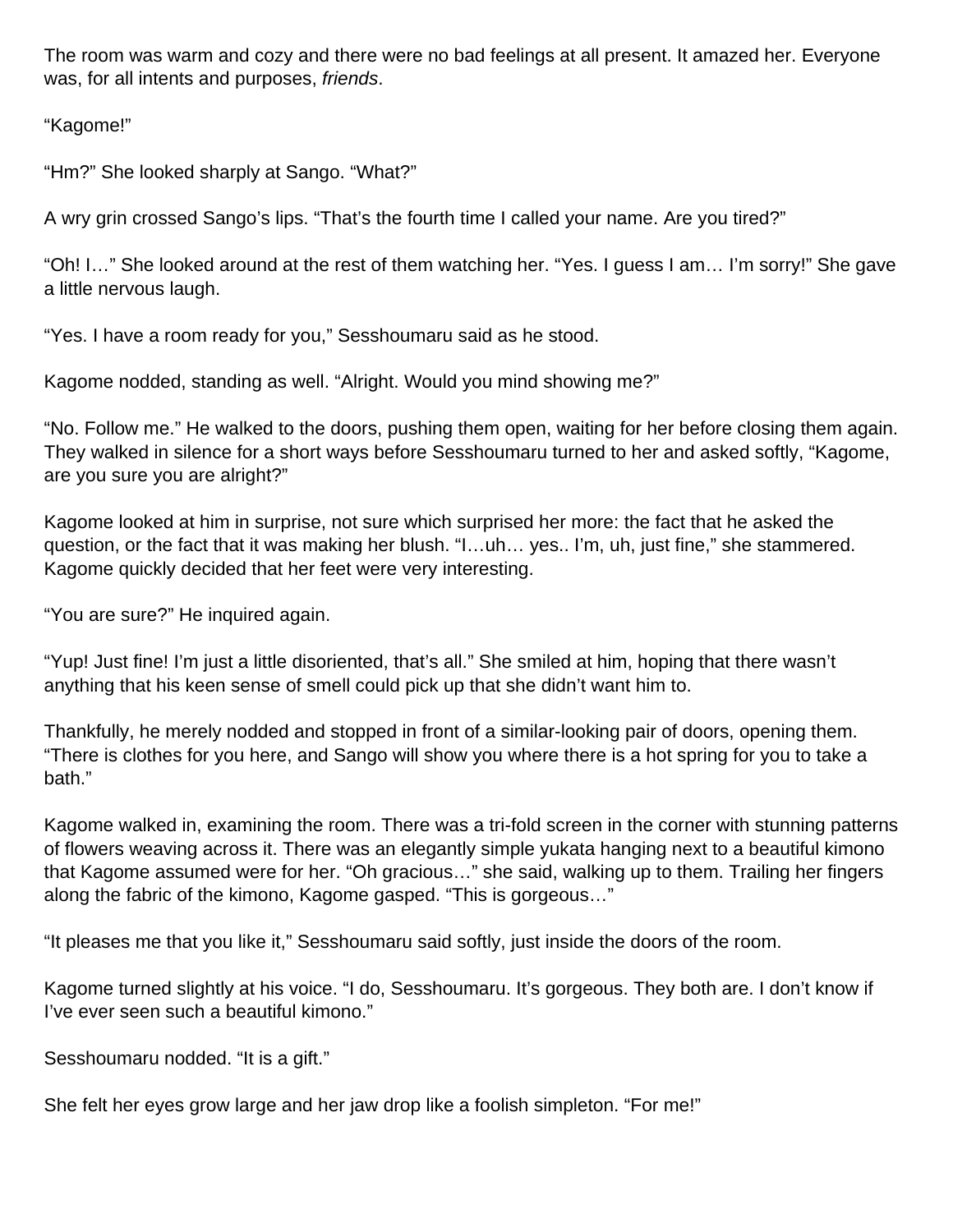"Yes, of course," Sesshoumaru said gruffly in the same quiet manner.

Kagome shook her head and then smiled. "Thank you, Sesshoumaru." Whoever this stranger was, she liked him better.

"Would you try it on?"

"Hm?" Kagome looked at him quizzically.

"I asked if you would mind trying it on so that I might know if it fits correctly," Sesshoumaru repeated.

"Oh! Of course!" Kagome said hurriedly, feeling her cheeks flush.

Sesshoumaru nodded and stepped out of the room, closing the doors. "You only need to ask if you have need of assistance."

"Mm!" Kagome was already stripping her school uniform off and sliding the kimono off of it's display, putting on the various pieces with a little difficulty. After what seemed like an eternity, Kagome turned to the door. "I'm… finished."

The doors slid open smoothly and Sesshoumaru entered the room once again. His eyes were locked on her and Kagome could once again feel her cheeks heat up. "It fits you very well," he said simply.

Twisting her head to look at herself, Kagome smiled. "Really? Thank you!"

"There is a mirror, Kagome," the inu yokai offered, his deep voice soft, an arm gesturing to the right.

"O-oh? Thank you! Where is it?" Kagome asked a little breathlessly. Was he flirting with her? She approached him slowly.

"Follow me." He backed up and waited for her before turning down the hall to one of the other rooms. "It is here." Pushing aside the doors, he allowed her to enter before following her in.

Kagome nodded. "Thank you, Sesshoumaru." She approached the mirror, glancing down at the hem of the kimono, her eyes following the pattern upward. He was right. It did fit her well. And Kagome hadn't done a bad job of putting it on either. Her mother would be proud. Kagome smiled happily, looking into the reflection of her eyes in the mirror.

The smile froze and vanished. Faintly, she registered Sesshoumaru stepping forward, his lips moving, but no sound coming forth as the world twisted and changed and turned black.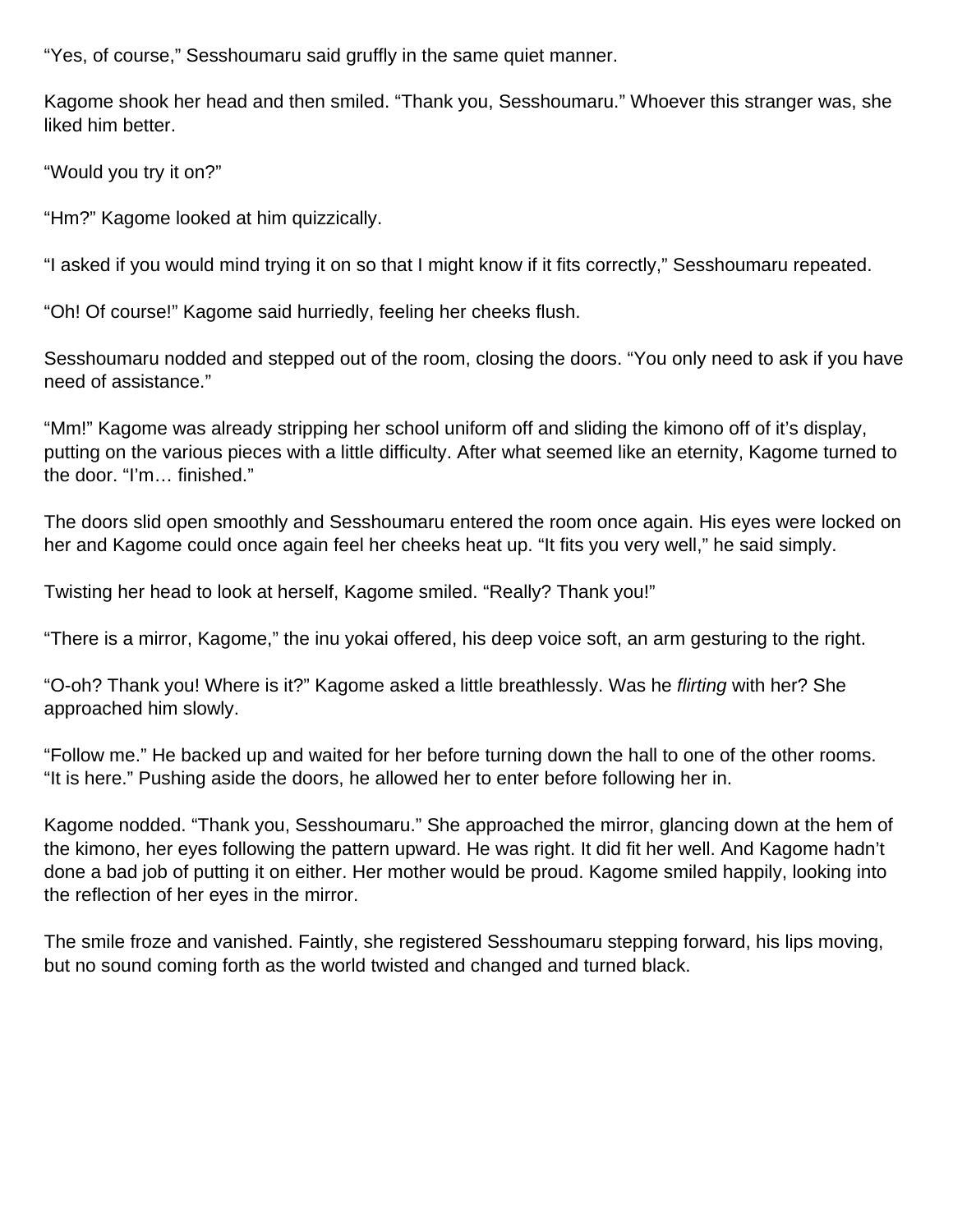# **2 - Chapter Two**

#### Disclaimer: Through the Looking Glass

<span id="page-10-0"></span>Note about the title: **Through the Looking Glass** is a more traditional title of Alice in Wonderland. Alice travels through the looking glass into another world. I'm sure you're all familiar with the story. So, I'm kind of borrowing the title and idea for my story. I apologise for any confusion this is causing. Kagome hasn't figured this out yet.

So. On to the actual story….

Characters copy righted to Takahashi Rumiko.

#### **Chapter Two**

Kagome blinked. She was still there. She was standing in front of the mirror and Sesshoumaru was standing behind her. "Sesshoumaru?"

Sesshoumaru's hands were tucked into his sleeves and he was staring at her.

"Is something wrong?"

He simply stared at her, his head lifted proudly.

Kagome turned to face him. "Sesshoumaru. Is something wrong?"

"No."

Kagome stared at him. "Oh. Why were you staring?"

"No reason."

"Oh." There was something wrong. Something just happened, but Kagome couldn't tell what. "Well, um. When are we going to be eating? I am a little hungry."

Sesshoumaru arched one eyebrow. "Are you suggesting that this Sesshoumaru would eat with a human?"

"Well. Yes. Of course. Why wouldn't we? Well, it wouldn't be just us, of course. You know, it would be you, myself, Sango, Miroku, Inu Yas—" Kagome blinked. She was staring at the wall. Her cheek stung. Raising a tentative hand to her face, Kagome placed her hand on her cheek. She stared at Sesshoumaru in shock.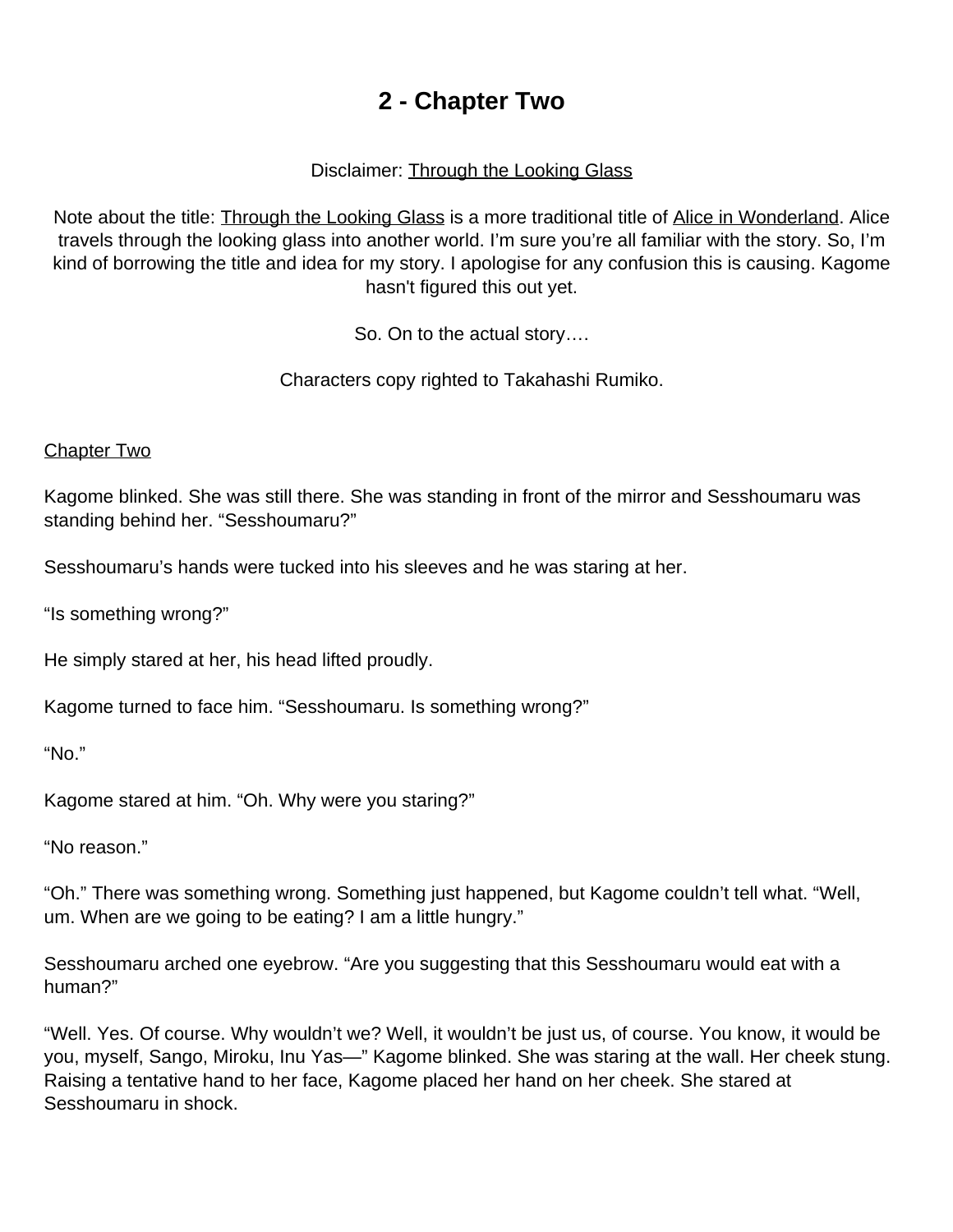"Do not speak that name in this Sesshoumaru's presence," he hissed coldly, golden eyes sharp and frightening.

"W-what?" Kagome's voice came at barely a whisper. "S-sesshouma—"

"Do not speak. You know not to speak the name of the hannyou in this Sesshoumaru's presence."

Kagome's head spun. "But… we were just sitting with him and the others. We….we were drinking tea…."

Staring down at her haughtily, Sesshoumaru's voice sounded like slick oil, a match centimeters above the surface. "This Sesshoumaru would never drink tea in the presence of such a creature."

Kagome stared at him. What the heck was going on? Was he bi-polar? This was more like the old Sesshoumaru, but he was more violent. He wouldn't have hit her before. "I… I'm sorry then…"

"This Sesshoumaru hopes so. For your sake." He turned and swept to the door in a flutter of silver hair and cloth like a god floated on clouds. "Dinner shall be served in an hour. You shall be escorted to the room where you will be dining. This Sesshoumaru shall join you, if there is time for it."

Kagome nodded numbly, stunned by the complete one-eighty he had pulled on her. Exhaling the deep breath she didn't realize that she had been holding, Kagome sank to her knees. Staring at the closing doors, she watched the retreating shadow of the incredibly gorgeous, god-like inu yokai.

Shaking her head, Kagome got to her feet, smoothed out the kimono, and looked around the room. It was different too. It was mostly the same, but there were subtle differences. Like the candles on the wall, for example. There were two candles instead of one. Kagome opened the door and stepped into the hallway. There was no one around. She quietly walked back to the other room that Sesshoumaru had given her.

Sliding the door open, Kagome looked in. It was still her room, as far as she could tell. Her miko uniform was hanging there next to a yukata. Shrugging, Kagome sat, not knowing what to do with herself for an hour. She didn't want to stay here in this room with nothing to do. Standing agian, she pushed open the door on the other side of the room, finding it to open into a garden.

The sun was setting and there were clouds floating across the sky as the sakura petals drifted gently to the ground. Slipping on a pair of geta sandals, Kagome stepped into the garden, walking through the trees and flowers. It was a marvelous garden. Simple, but also elegant and tasteful. But then again, that was Sesshoumaru.

Sesshoumaru... Why had he not wanted me to mention Inu Yasha...? And he'd slapped me... Kagome's hand went to her cheek. It still burned slightly. The air was crisp and pleasantly warm without being muggy and humid. It was quiet too. But Sesshoumaru's entire house was quiet. It seemed a lot quieter suddenly. Involuntarily, Kagome shivered. Something strange was going on, and she wasn't quite sure what it was. They must be playing tricks on her or something.

"What are you doing out here?"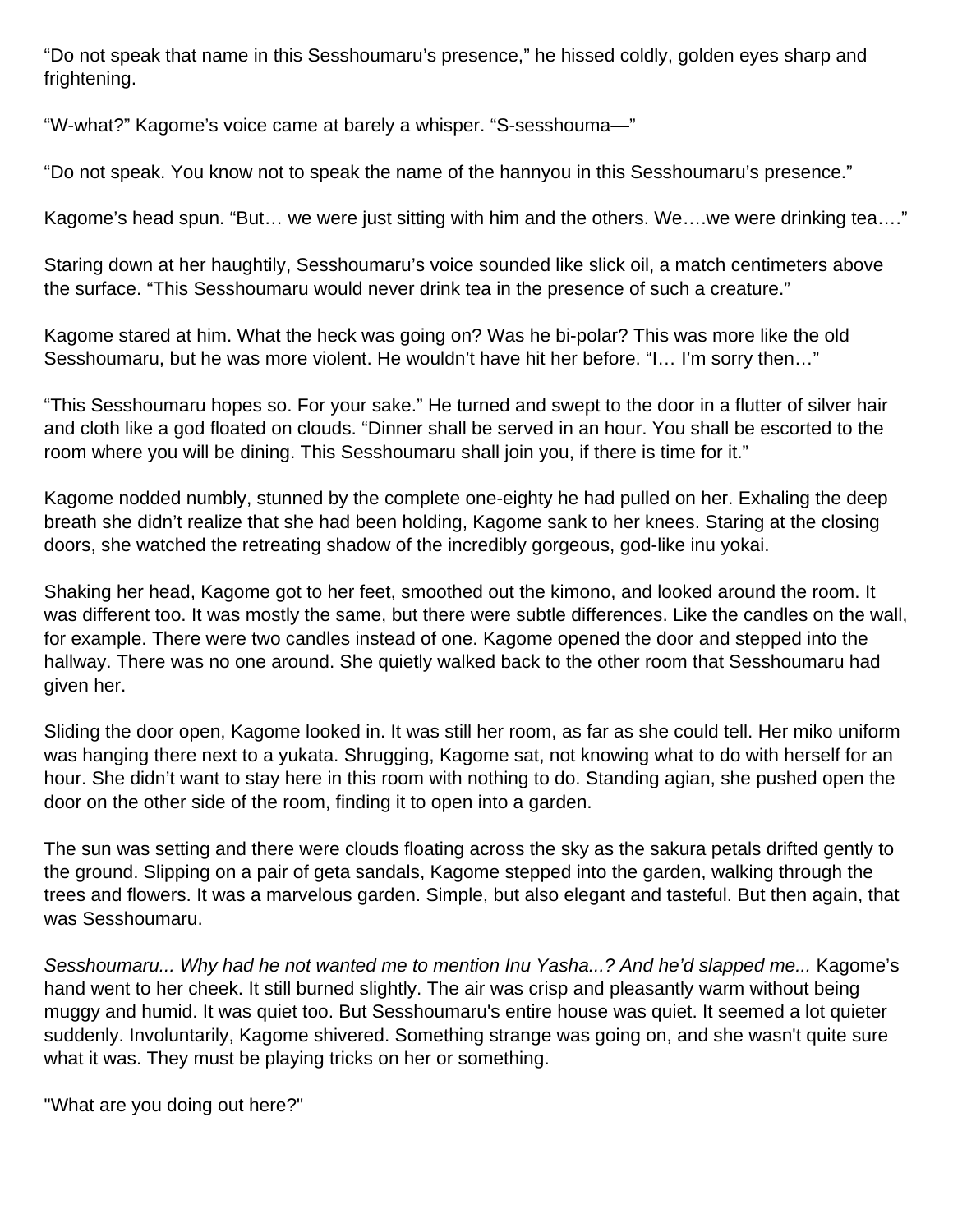Kagome whirled.

Sesshoumaru stood there, eyes cold and expression blank. He was expecting an answer.

"Um..."

"Yes? What are you doing."

"I was just taking a walk," Kagome said in a meek voice.

"Yes, obviously," Sesshoumaru replied coldly.

Staring at him, Kagome raised an eyebrow. "Well, if you knew that, then why did you ask, Sesshoumaru?"

His eyes narrowed. "Watch your tongue, ningen."

Kagome blinked at him. "'Ningen'? Excuse me?"

"You are a ningen," Sesshoumaru replied as if she were stupid. "A human."

Kagome rolled her eyes. "Of course, Sesshoumaru. I know that. I am not stupid, despite what your opinion of humans may be."

Sesshoumaru stared at her, silent.

"So is that all you have to say to me?" Kagome folded her arms. She didn't want to deal with this.

"Watch what you say to this Sesshoumaru," he hissed, head tilted up proudly. "You are in no position to speak thus."

"No position? What do you mean?" Kagome asked, confused.

Sesshoumaru's lip curled in scorn. "You are in no position. You are my prisoner."

"Prisoner! You invited me here!"

"Invited?" Sesshoumaru scoffed. "I think not. You are my prisoner."

Kagome stared at him, utterly confused. It had been a confusing day. A very confusing day. And she had gotten up just expecting to go to work. That was it. She was going to go to work, not be invited to Sesshoumaru's house and have a party, only to have him go bi-polar on her and schizophrenic. It must not be her day. "Prisoner. Okay. I'm your prisoner." Kagome gave up. She wasn't going to argue with him, because that, obviously, was not going to get her anything other than a massive migrane which was already brewing behind her eyes. "Now what? What do you do with me, hm? Sesshoumaru? What now?"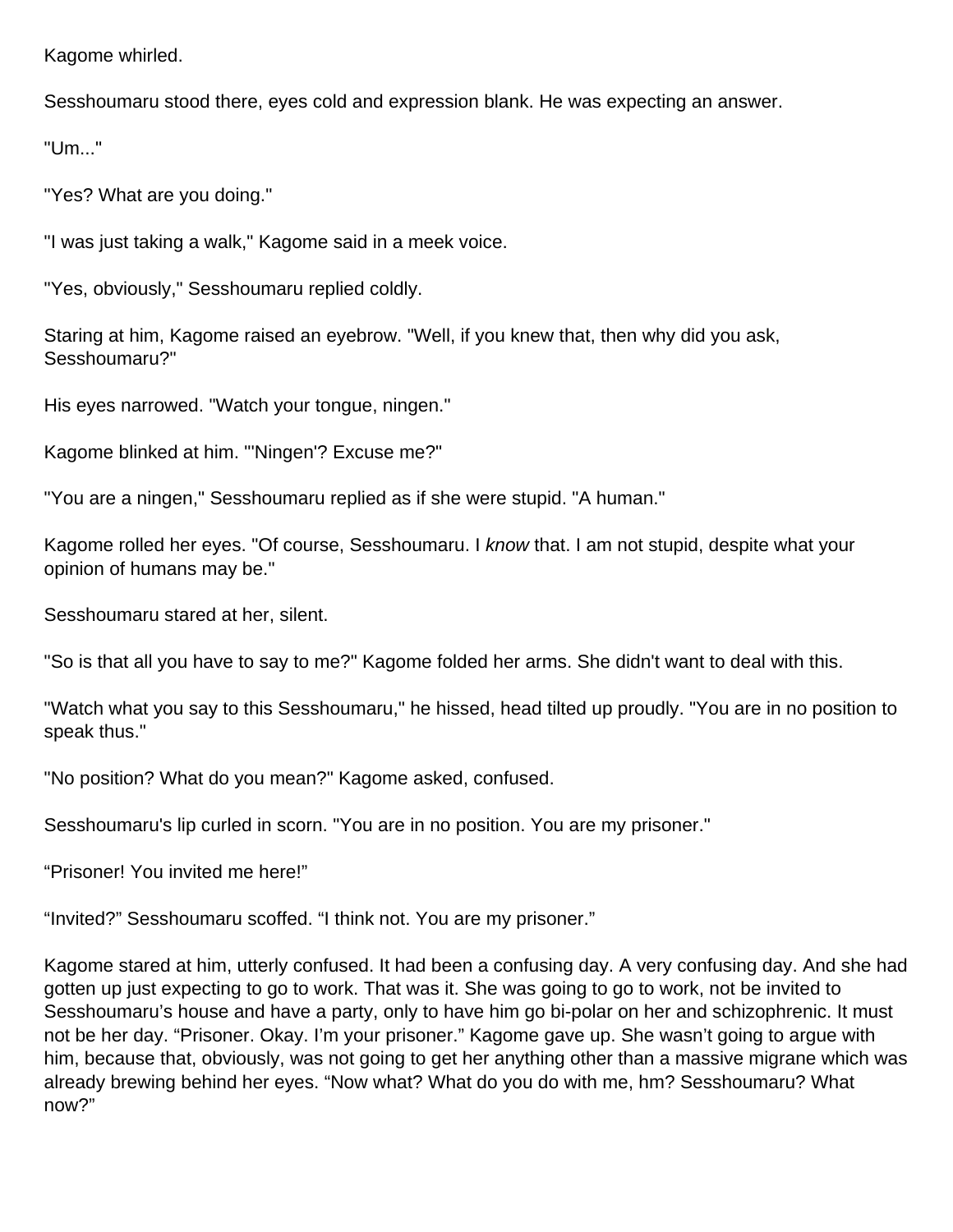"This Sesshoumaru will not be giving you a third warning, Kagome-san," he said lowly, eyes narrowing as he walked over to her. Stopping directly in front of her, he looked down at her. "You are my prisoner, but you shall be treated fairly, even though you are associated with the hannyou."

"So this is about Inu Yasha, is it?" Kagome asked.

"Do NOT say his name!" Sesshoumaru growled, one hand snapping out to grab a lock of her hair.

She flinched.

Sesshoumaru stared down at her. "I ask you not to say his name in my presence. That is one of the things that I require."

Looking up at him slowly, Kagome's eyes widened. "S-sesshoumaru?"

His golden eyes were locked on her.

"Why don't you want me to say his name?"

He gave her no reply, but his fingers were still wrapped in her hair.

"Sesshoumaru?" Kagome was becoming vaguely uncomfortable under his gaze. It was rather un-nerving. He was incredibly gorgeous close up, and realizing this, Kagome blushed and looked at the ground. "Are...are you going to answer my question?"

His face remained expressionless, but she could tell that he was thinking about whether or not she was worthy of an answer. He must have decided that she was because he was opening his mouth to speak. But he wasn't talking. He was moving. Kagome blinked at him, utterly confused by what was going on. "Sesshoum--" She was cut off by lips on hers. Her eyes widened and then slid shut, leaning into his kiss.

He pulled back all of a sudden. "This Sesshoumaru deems it not worthy to answer your question."

She blinked. "Anou..." Her hand hovered in the air, not sure what to do with itself, quite like the rest of Kagome. "Se--"

Sesshoumaru turned to leave.

"H-hey!" Her hand grabbed the sleeve of his kimono. "Where do you think you're going?"

He peered down at her hand like it was an offending insect. "Yes?" He raised an eyebrow imperiously.

"Y-you! You're just going to kiss me and then walk off!" Kagome flushed.

Sesshoumaru said, characteristically, nothing.

"GYAH!" She shrieked in frustration. "You are a lump, Sesshoumaru!" His eyebrow raised again. "A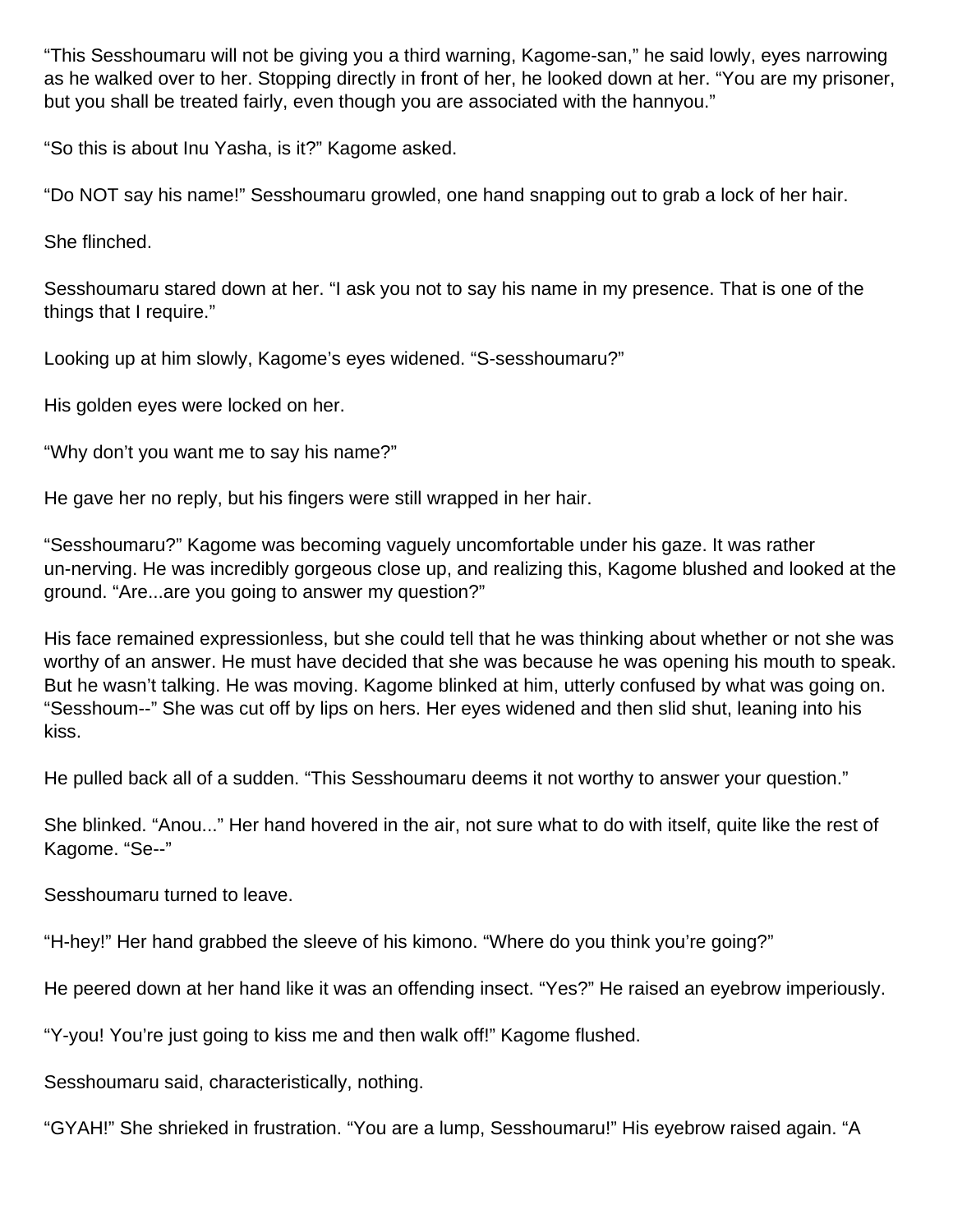stupid, stiff, *lump*! I don't know what to do with you! I don't know why you're doing this, I've had a confusing day, and it's horribly, terribly disturbing! Don't do this to me!"

His nose twitched almost imperceptively. "What is it that you're asking for?"

"Answers! That's all I want! Is that too much to ask!" She was nearly hysterical, but Kagome didn't care.

"To which questions."

She growled. "Why did you just kiss me--one. Two: What am I doing here. Three: What do you have against your brother? Four: What's going on?"

At the mention of his brother, Sesshoumaru's eyes narrowed slightly. "You are my prisoner here, and this Sesshoumaru may do whatever he likes with you. Thus this Sesshoumaru can kiss you if he would so wish. As for the hannyou... This Sesshoumaru has nothing to say."

Kagome sighed. "And you never even can give straight anwers, can you. But," she warned, her expression turning serious, "if you ever decide to kiss me again, you ask permission first, do you hear?"

Sesshoumaru was back in front of her quickly, his arm wrapping around her, lips on hers, kissing her deeply just to prove that he had to do no such thing.

Kagome pushed at him, but it was weak and she didn't really want to push him away. She couldn't figure out quite why just yet.

Turning from her, he began, for the second time, to walk away. Kagome gasped for air, and once again grabbed his sleeve, pulling him back to her. "Oh no you don't." This time, she kissed him.

This time, Sesshoumaru let her. After all, he rather liked it, as she was good at kissing. But he had other things to do. Sesshoumaru ended this kiss when he was reaching the limits of his air supply. "This Sesshoumaru will see you shortly for dinner."

Kagome was standing very close to him. He smelled good. She nodded, flushed. "Dinner..." She looked up at him. His golden eyes seemed to glow in the twilight. Blushing bright red at the emotion she read in them, she wondered vaguely which dinner they would be having and how much she would or would not mind if there was no differentiation between the two.

"Go back to your room; this Sesshoumaru will be seeing you shortly and he will fetch you himself," Sesshoumaru said, turning once again.

Kagome nodded. No doubt he would "fetch" her himself. She watched him leave and walk off, vanishing into the bushes and trees, before she, herself, turned and walked back to her room. Sesshoumaru. Sesshoumaru had just kissed her. And she had kissed him. And she had liked it. Kagome blushed.

She entered her room and left the door open to let in the cooling night air. She was warm. Tying her hair back, Kagome sat down on her futon, flopping onto her back. So now that absolutely nothing had been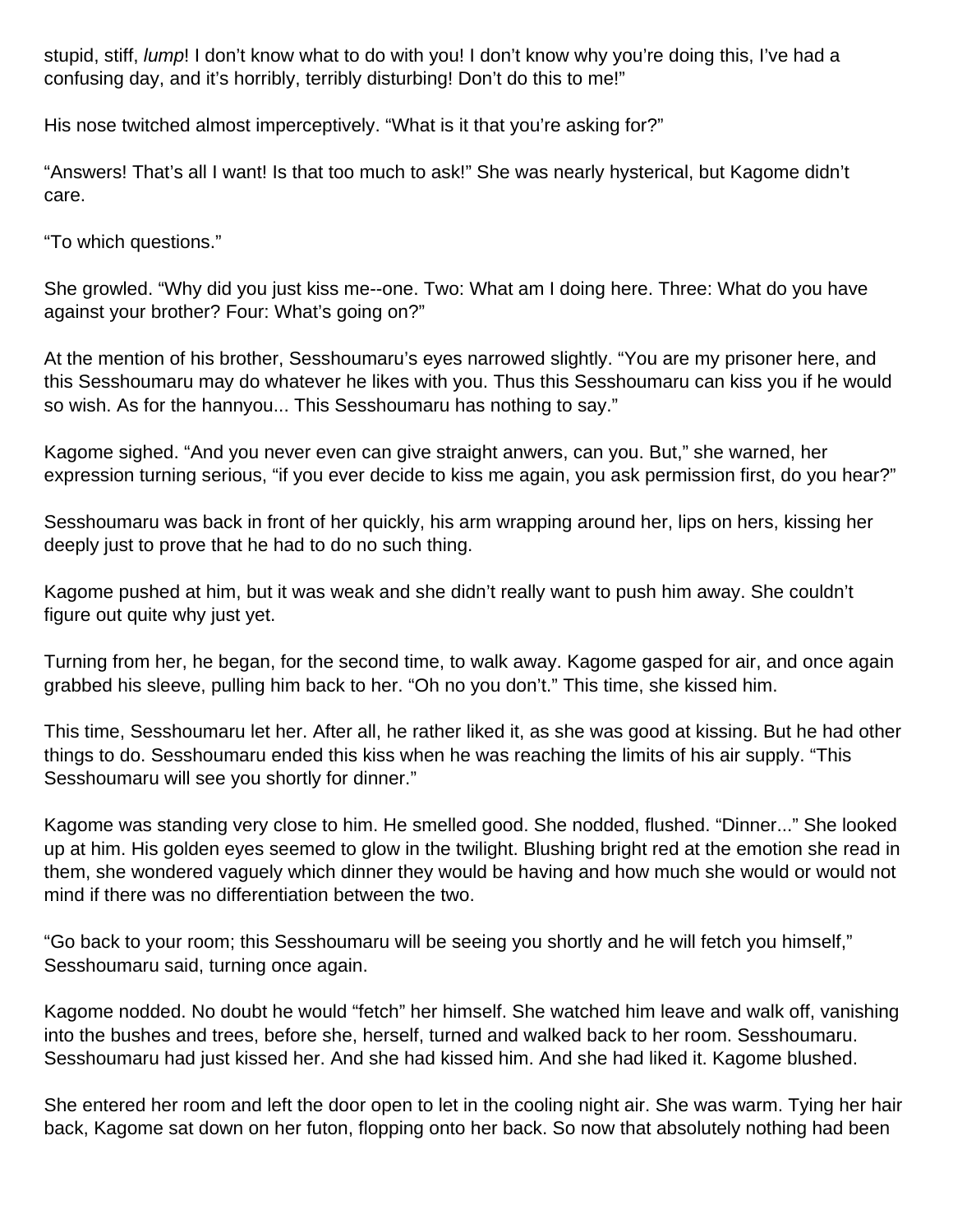established, where did this leave her? Number one: Sesshoumaru is friendly and everyone is friends. Number two: Sesshoumaru flirts with her. Number three: Sesshoumaru pulls a complete 180 and is incredibly scary (and sexy). Number four: now what? Kagome sighed and flushed again. Why did she kiss him? That was stupid. What a stupid move, Kagome. What about Inu Yasha? There had to be some way of inquiring into that matter without getting slapped. Or interrupted. Or kissed. That was distracting. She shook her head and once again returned to the matter at hand. So, obviously, Sesshoumaru was still flirting with her. A game? If it were a game, it would be quite a twisted game. Granted, Kagome didn't know Sesshoumaru very well, but she knew that he wouldn't play this sort of game. Was it to cover something up? Could everyone else be in on this? No, that didn't make any sort of sense. The whole atmosphere of this Sesshoumaru was different from the one who had told her to put on the kimono. And there was the issue of the candles, two instead of one. So at the end of the day, nothing added up.

"Kagome."

She sat up quickly. Sesshoumaru. "Yes?"

He pushed the door open. "Dinner is ready. You are to come now."

Kagome stood. "What's for dinner?"

Sesshoumaru merely eyed her. "Your hair."

"Yes, what about it?"

"Take it down."

"I'm warm!"

"Take it down."

"I don't want to. I'm warm, and having it up makes me cooler."

His eyes narrowed. "This Sesshoumaru would have you take your hair down."

"Why," she challenged.

"This Sesshoumaru deigns not to answer."

"Then this Kagome deigns not to take her hair down," she retorted, folding her arms.

"If you are warm," Sesshoumaru said lowly "then perhaps you should remove some clothing."

Kagome gaped. "What?!"

"Then take your hair down."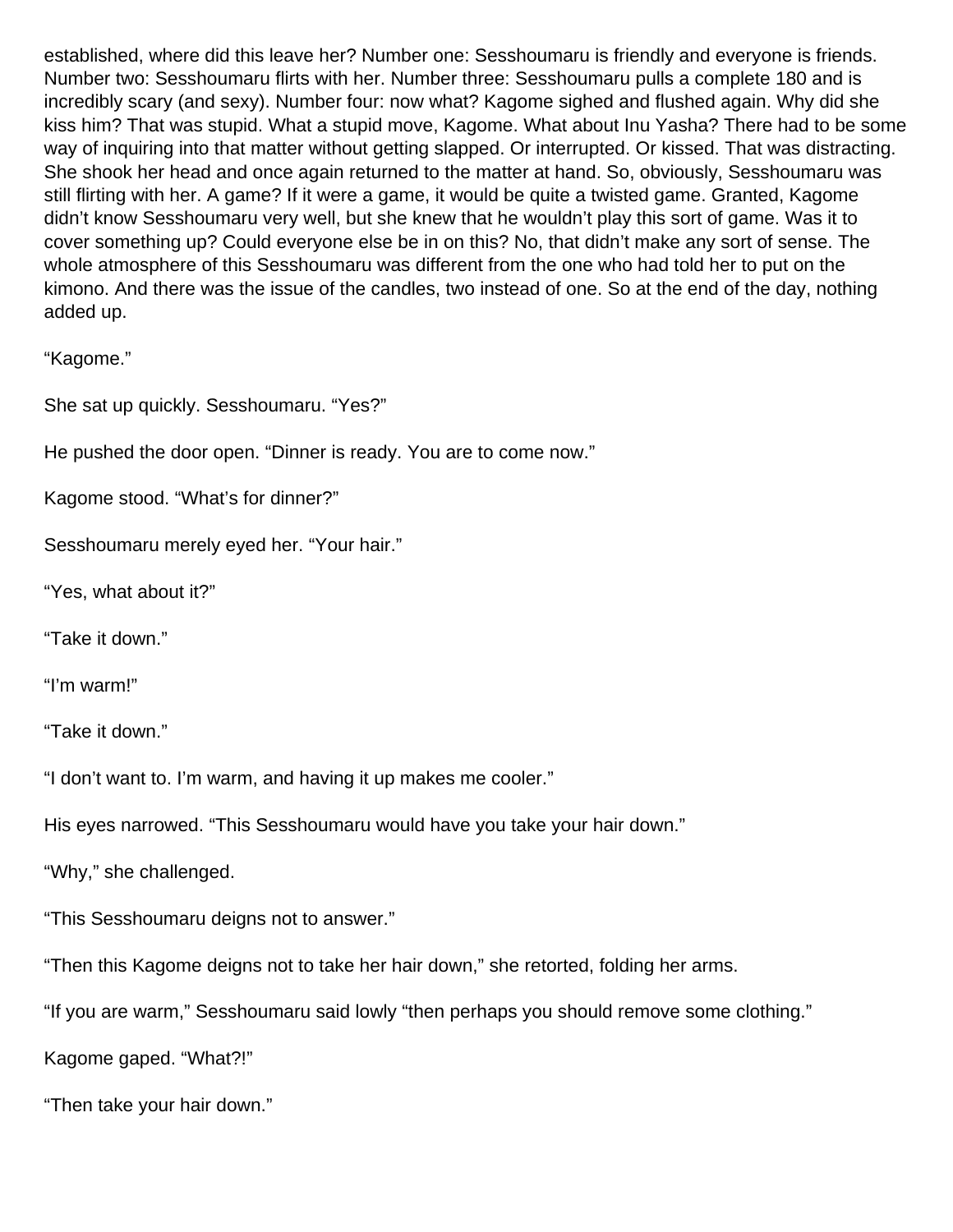"You're just being ridiculous. Sesshoumaru, what is wrong with you—" She was suddenly in very close proximity to his face. Oh, and she was on her back on the futon. Now when did that happen?

"If you will not comply with this Sesshoumaru's wishes, then I will have to force you to obey." He had loosened her obi and was pushing her kimono down around her shoulders.

"S-sesshoumaru! What are you doing…?" Kagome tried to push him away, but that was about as effective as pushing at a rock cliff and expecting it to move. She fumbled with her kimono, trying to restore its appearance of decency with little effect.

With a low growl, Sesshoumaru pinned her hands above her head. "Silly ningen," he hissed, flipping open the skirt of her kimono. "You are my prisoner. You are mine with which to do what I want."

Absently, she noticed that his armor was off. Excellent, Kagome, just what you need to be focusing on right now, she told herself as she strained against his hold. "Sesshoumaru! What are you doing?! This is completely inappropriate! You shouldn't be doing thi—"

He cut her off with a kiss, quite effectively silencing her. "You talk too much, miko."

Oh, great. He was calling her pet-names. Pet? Maybe that's what she was. How ironic. A pet to a dog-demon. Wonderful. "Am I your pet, Sesshoumaru?" She blurted.

This seemed to confuse him. He blinked at her. "Pet?"

"Yeah, am I your pet? You know; am I just something to keep you amused?" she babbled. When Sesshoumaru's grasp weakened, Kagome slipped her hands from him and used his confusion to flip him over and bolted for a door. Kagome was quite proud of herself that she had made it three steps into the garden before Sesshoumaru had caught her once again.

"You will not do that again," he growled, slapping her again.

Kagome fell back from the force, dazed. She staggered as she got to her feet, loosing her balance and tumbling into the lake. Not before, however, she was able to see Sesshoumaru lunge for her and the world spin.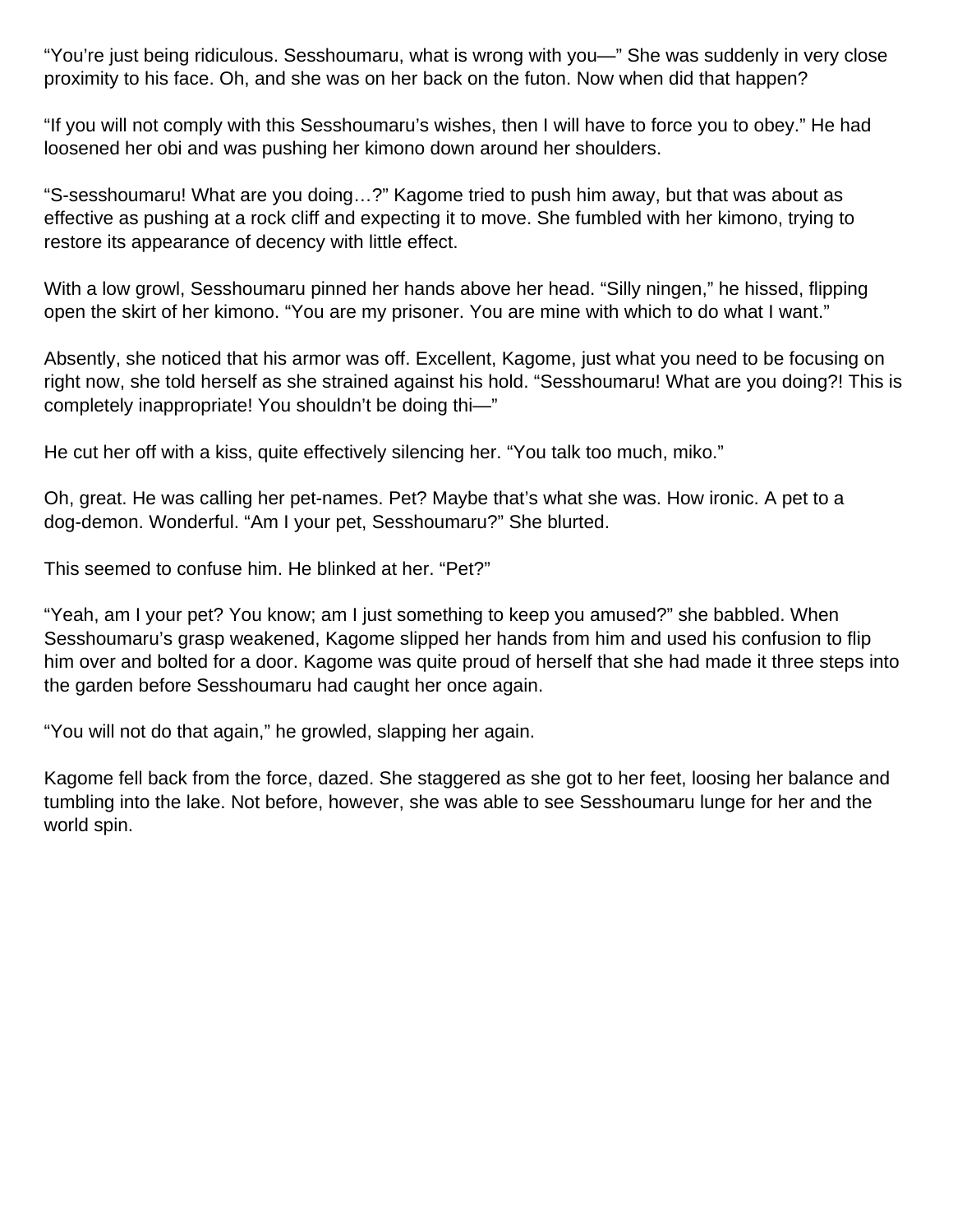# **3 - Chapter Three**

#### Disclaimer: Through the Looking Glass

<span id="page-17-0"></span>Note about the title: **Through the Looking Glass** is a more traditional title of Alice in Wonderland. Alice travels through the looking glass into another world. I'm sure you're all familiar with the story. So, I'm kind of borrowing the title and idea for my story. I apologise for any confusion this is causing. Kagome hasn't figured this out yet.

So. On to the actual story….

Characters copy righted to Takahashi Rumiko.

#### **Chapter Three**

Sesshoumaru was back on the bank while she sat in the lake, a koi approaching curiously. The kimono was soaked and disheveled. Kagome was sure she looked like a proper tart. When she looked at his face properly, Kagome noticed Sesshoumaru's shocked expression. Expression? That didn't sound right; Sesshoumaru's face didn't show expressions.

"Kagome?" His voice came softly, almost weakly, through the night air.

"Sesshoumaru?" Kagome stood, pulling the kimono around her, flushing slightly. He was different again.

"What are you…" He trailed off.

"What am I?" Kagome asked skeptically. "'Kagome,' I hope. Alive? Human?" she added acidly as she stepped out of the pond, wringing out portions of the kimono, bemoaning to herself its ruined state.

Sesshoumaru shook his head. "What are you doing here?"

"What am I doing here? I have no idea. Perhaps you could answer that for me." She wrung her hair out, twisting it up into a bun.

He took a cautious step towards her. "I must be hallucinating."

"And I'm not?" she retorted.

He gave her a weak smile, the moonlight illuminating his pale skin. "Well, whatever your reasons for visiting, it pleases this Sesshoumaru to see a familiar face."

Kagome paused in her wringing and turned to look at him. Something in his tone of voice made her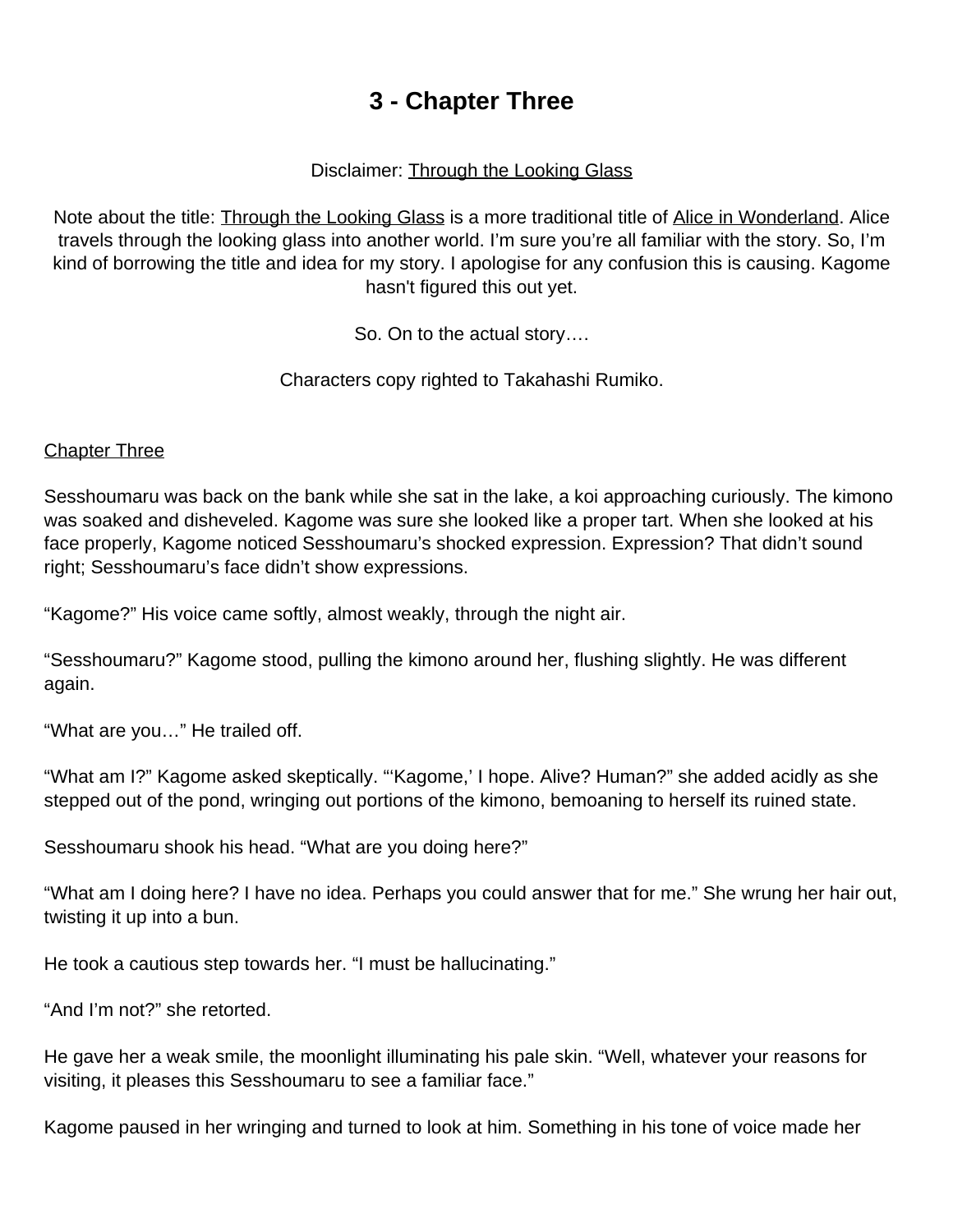heart skip a beat. "What do you mean?" Her eyes skimmed over his appearance, the empty sleeve swaying slightly in the breeze. Kagome shivered.

"This Sesshoumaru apologises. Please come in, whether you be the miko or merely my imagination." He gestured towards the doors.

Kagome walked up to him, and as she approached, the tiredness around his person became clearly apparent. His eyes were flat and tired, and he no longer stood with the self-importance that had previously kept his spine straight. He looked… older. "Sesshoumaru…" She reached out, touching his cheek, pulling back when he jerked away. "What happened to you?"

"Back away, specter. I don't know if you are a ghost or what your purpose is, but do not think that because this Sesshoumaru is not what he used to be the I cannot make you bleed." His eyes regained a bit of their spark as he stepped back, pulling a kanto from its sheath that he assumably kept in the back of his obi.

"Sesshoumaru, what's happened to you? It's me, Kagome. I'm not a ghost or a vision or anything else. I'm me. I'm the miko." She frowned. "What happened? Where is everyone? Why is it so quiet?"

"Ah, for a vision, you ask difficult questions." He smiled faintly, wrinkles appearing underneath his eyes. He was silent a moment, looking off across the hills.

"I'm not a vision, Sesshoumaru," Kagome said firmly, reaching up to grip his shoulders. He jerked, but Kagome held firm. "Now answer my questions. What happened to you? What's wrong?"

His eyes dropped and he sighed. "I'm tired. I don't know why you dredge up the past; this Sesshoumaru does not like to linger there."

"Why."

"It is painful," he said plainly, meeting her eyes. "The deaths of my brother and his friends are not easy to bear to witness, Vision."

"I'm not a vis—"

"I was there. There was fire and there was rage. He came to me because he needed help. He held you while you bled and moaned in delirium. The monk was dead while the rest of them were weary and wounded. The enemy they fought was old and powerful. He asked me for help. It was the third time he'd done so. I finally agreed, curbing my stubbornness and pride. I went to their aid, but it was 'too little too late,' as the idiom goes, doesn't it? They were already too weakened and beaten to rally." His hand pulled at the tie to his obi, his kimono opening.

#### "Sesshoumaru!"

His gaze was far away as his fingers traced a scar running from his collarbone to his hip. "This was my reward for my detachment and my pride. This Sesshoumaru was shown the meaning of humility and caring." The scar was angry still, and it hadn't faded yet. "So they died. They all died, atoning for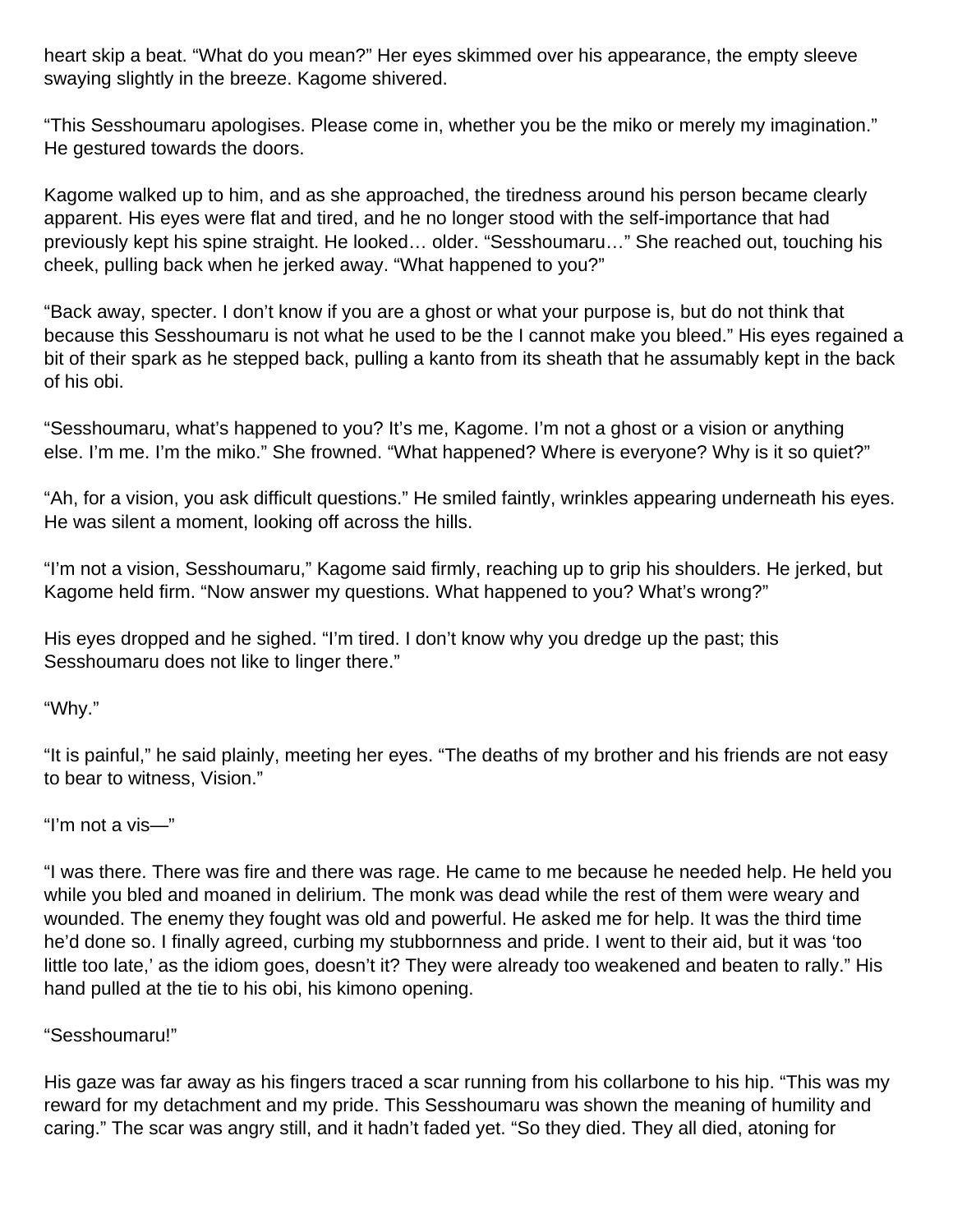whatever wrong done to the ancient entity, and this Sesshoumaru was left alive, alone. Miserable."

Kagome jerked his kimono back on, hiding the scar and tying his obi. "Stop it, Sesshoumaru." Though the tears pricked her eyes, Kagome looked up into his tired gold eyes and she held his face. "I'm not here to absolve you of your guilt. Thinking about them dying is… is…" She shook the thought away. "You can't stay miserable, Sesshoumaru. You have to snap out of this. Live. You—"

"I can't."

"You—What? You can't? What do you mean?"

He smiled softly, giving her cheek a feather-light caress. "Ah, Miko-chan. You look so lovely, disheveled as you are."

"Sesshoumaru? What do you mean 'you can't?'" Kagome pressed, worried.

"A person cannot live when they are dying, can they?"

She stared. What could she possibly say to that? Sesshoumaru? Dying? It didn't make sense. "Dying?"

"Yes, Miko-chan. Like you had. Or so I thought. Though now you are here, so apparently you did not die. For that, at least, this Sesshoumaru is grateful. My brother would be pleased to know you are alive and well."

"What…?"

"It is the infection. The beast's claws were poisonous and have been slowly poisoning my body. It is not glamourous. It is, however, ironic." He held up his hand, displaying his own claws. "Ever since, I have not been able to use my own toxins." He sighed.

Kagome stared at the inu youkai. He was pitiful. It broke her heart to see him now. The tears fell freely.

"Do not cry for me, Miko-chan. I have lived a long life and am ready to join my brother and—"

"Stop it, Sesshoumaru!" she cried. "Stop it! This isn't like you! You're impervious to everything!"

He took a step forward, drawing her to his chest. "I suppose that is why it is taking so long to die."

"Stop talking about dying!" she sobbed against his chest. "Sesshoumaru, you have to live. Fight this!"

"The fighting is long over, Kagome. I am finished fighting."

Kagome stepped back, eyes fierce. "Well I'm not!"

Sesshoumaru gave a husky laugh that turned into a cough. "Well… that's what my brother liked about you."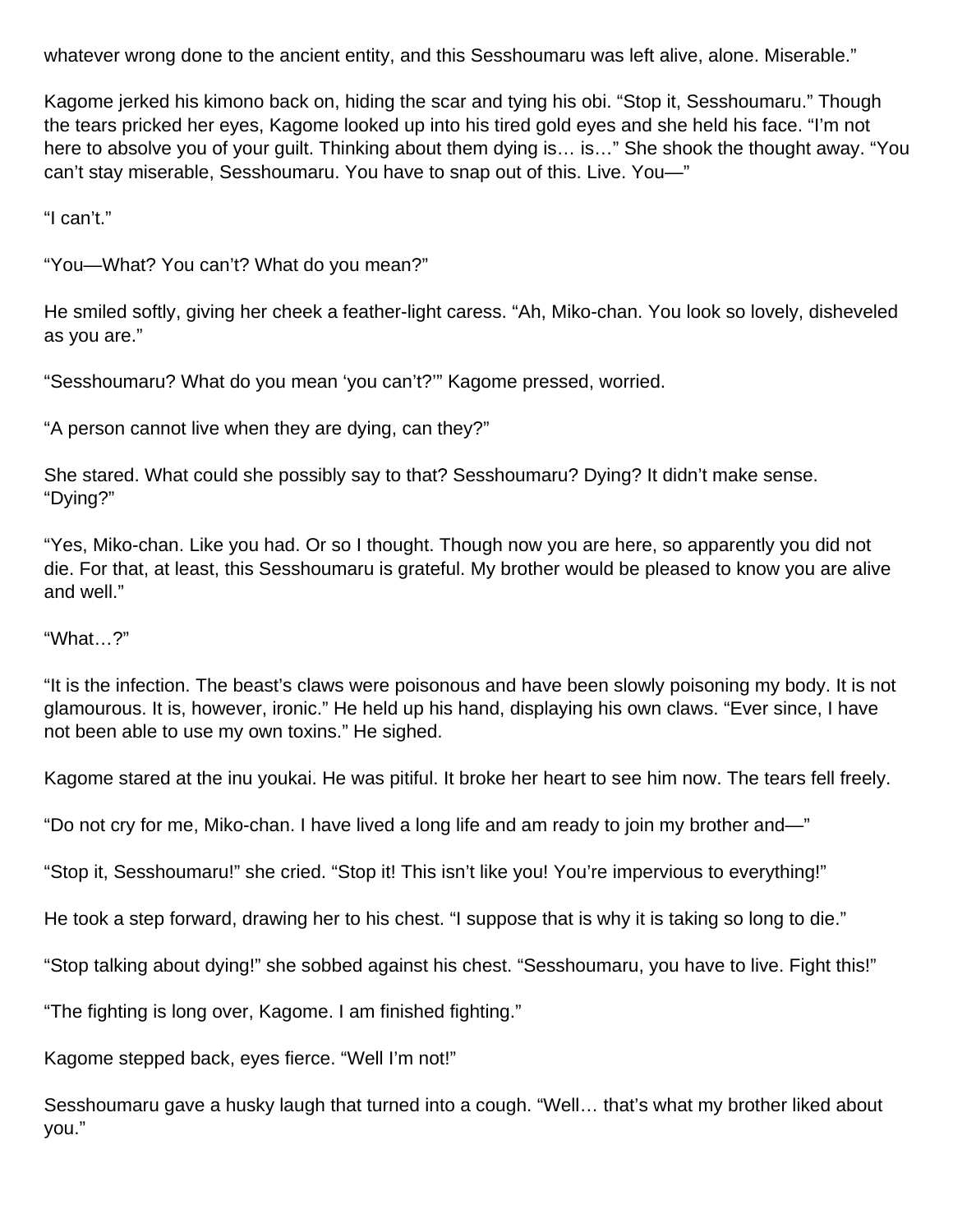"I have an idea." She grabbed his hand and pulled him into the house. She found a bowl of water and some candles. "Do you have anything dry I can wear?"

Sesshoumaru frowned. "Yes? I probably have some of Rin's old kimonos. They should fit you."

Rin! Kagome had almost forgotten the girl. She didn't press what had happened to her at seeing Sesshoumaru's pained expression. Kagome nodded. "Thank you, Sesshoumaru."

He nodded and pointed to the door. "They're in the closet of the third room down the hall on the left."

Kagome returned shortly after selecting a clean kimono. She returned to Sesshoumaru and sat across from him. "I want to try something, Sesshoumaru."

He looked at her blankly.

"I want to try and heal you of the poison. The venom."

Sesshoumaru gave her a sad patient smile. "That's kind of you, but it cannot be done. I appreciate the gesture, but—"

"Sesshoumaru. You're suffering. I can see that, and I want to try and help you. The worst that can happen is, well, is nothing. You have nothing to lose."

After spending a moment gazing out into the past, Sesshoumaru nodded. "Very well. This Sesshoumaru will permit it."

Kagome sighed and nodded. "Good. Okay. Now. Lay down on the futon and I'll set things up." Kagome bit her lip, watching the inu yokai lay down, resting his long graceful fingers on his abdomen. She had no idea what she was doing. This was all just wishful thinking, hoping that she could, in some way, help the one person remaining. Shaking her head, Kagome set up the candles around Sesshoumaru and picked up the bowl of water. She closed her eyes and prayed over it to purify it. Well, here goes nothing. There was only one way to do it that she was familiar with. Kagome dipped her fingers into the bowl, her eyes trained on Sesshoumaru. Sprinkling the water over him, she closed her eyes again. Please let this work, please let this work… "Okay. Stand up, Sesshoumaru." He frowned but did so. Kagome stood in front of him, eyes closed. She bent and dipped her fingers into the bowl once more and touched them together in front of her, arms extended. She drew her right arm back, as if drawing an arrow back on the bow and expelled the breath she was holding. Opening her eyes, she caught her reflection in the mirror behind Sesshoumaru and the world twisted.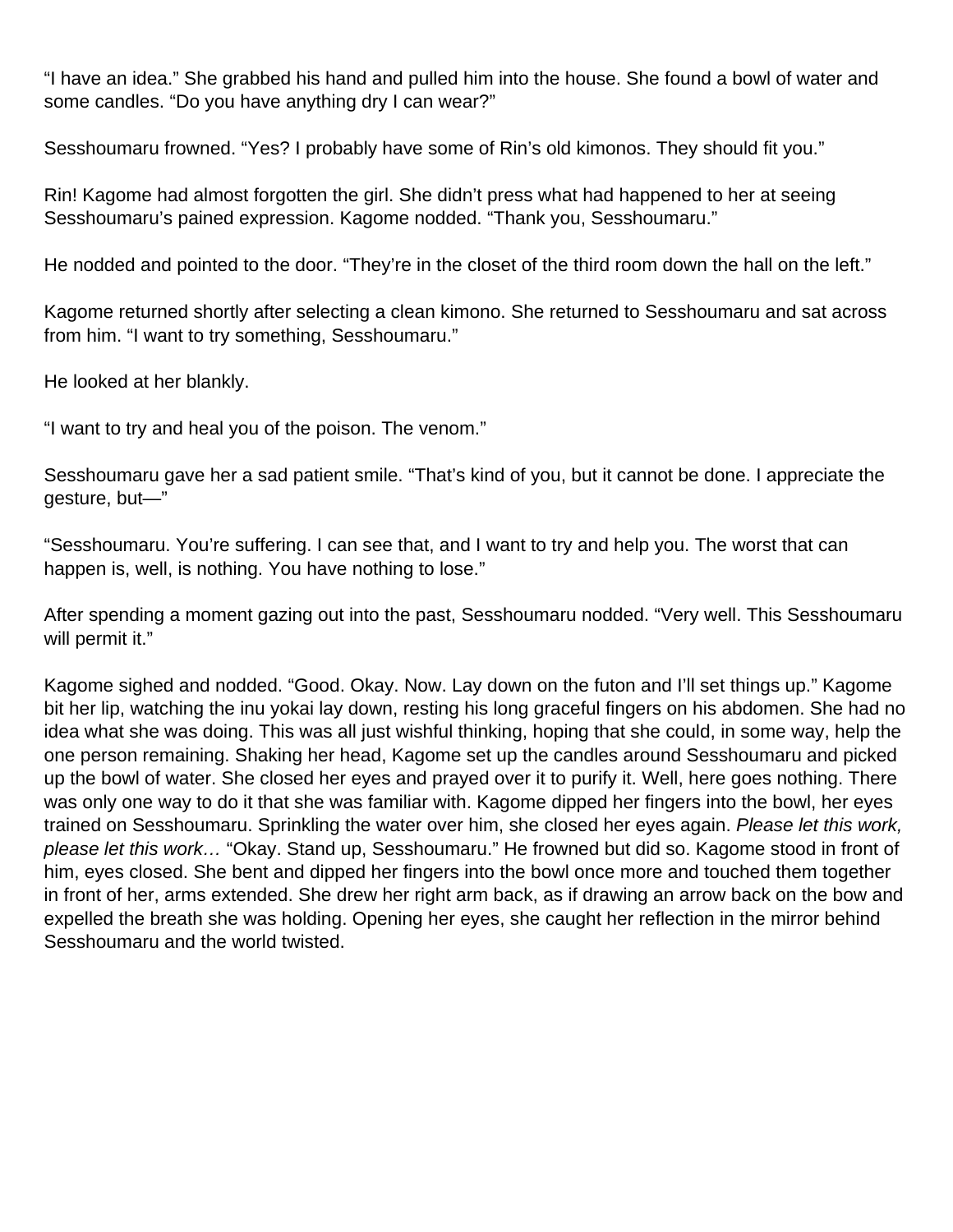# **4 - Chapter Four**

<span id="page-21-0"></span>"Noo!" Kagome exclaimed. She stomped a foot petulantly, knowing it would do her no good. The tears pricked her eyes. She had wanted to help him. Now he was… She looked up. Now he was moving very very quickly towards her. Kagome shrieked.

"You must be sick in the head. You point an imaginary bow and arrow at me, miko, and then you tell me 'no?' What is going on with you, Kagome." He had grabbed her wrists and was brushing aside her bangs to press his forehead against hers'.

Kagome flushed. Great. Well, at least he wasn't trying to hurt her. That would be frightening. "Anou… Sesshoumaru?"

"Yes?" He pulled back. "Well, you seem fine. No fever. Are you alright, Kagome?"

Kagome blinked at the familiarity. "Ah, yes. I'm sorry, I'm just a bit disoriented and… conflicted."

"Conflicted?" He eyes expressed concern while his face remained the same. "Concerning?"

Kagome sighed. "I don't even know anymore." She tucked her hair behind her ear. "Oh. It was a dream. Yeah. It was a very sad dream, actually." She looked up at him.

"A dream?"

"Yes." She watched his face carefully for reactions. "I dreamt that everyone was dead. And you… you were the only one left. And you were d-dying."

He gave a quiet laugh and stepped forward, enveloping her in his arms, pulling her close.

Arms? Kagome stepped back, grabbing the arm that wasn't supposed to be there. "Your arm! Why…? What happened?"

"Kagome…? You fixed it. You reattached my arm. Don't you remember?" He looked at her again, concerned, raising an eyebrow.

"Oh! Ah, of course." Kagome laughed nervously. "It's just… I was so disoriented from my dream that… that I forgot."

Sesshoumaru stroked her hair gently. "Hush. Forget all of that. You don't need to think about it."

"Well, yes. I know, but—"

"Mommy?" A small voice said from behind her.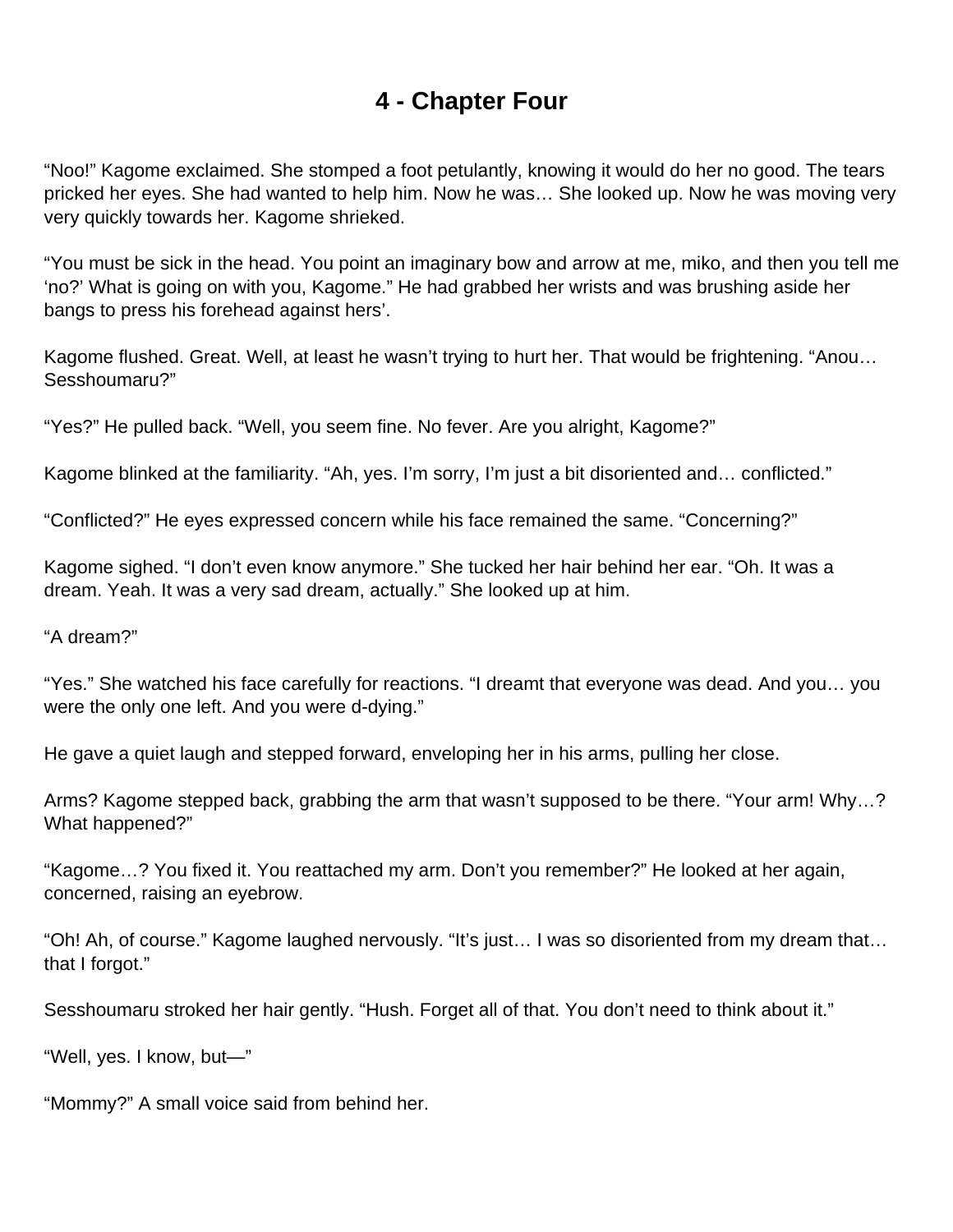Sesshoumaru's face brightened almost imperceptibly, but Kagome had learned to recognize these things. "Yume!"

Kagome turned and froze. That child had been speaking to her? "Ah..."

"Mommy, I had a bad dream…" A small girl of about six tottered in, tugging at Kagome's kimono.

Sesshoumaru scooped the girl up. "Mommy just had a bad dream too, Yume. Would you like to tell me about it?"

Kagome stared, stunned. This girl was her daughter?! Her daughter, and Sesshoumaru's daughter. She flushed bright red.

The girl looked at Kagome, her golden eyes large and solemn underneath black bangs. Small white ears poked out of her head. "Mommy?" She held her arms out.

"Oh my goodness…" Kagome said breathlessly, sitting quickly lest she faint. That girl was her daughter.

"Kagome?" Sesshoumaru crouched next to her, holding their daughter in one hand, tilting her head up to look at her. "You aren't well."

Yume climbed down from Sesshoumaru's arm and crawled into Kagome's lap, snuggling against her. Looking down, Kagome stroked the girl's hair dazedly. A daughter. With Sesshoumaru. "I'm… I'm fine, Sesshoumaru. I'm fine." She gave him a weak smile.

Sesshoumaru put an arm around her shoulder, pulling her against him, holding them both close to his warmth. "If you're sure. I'll send for a doctor, first thing in the morning."

Kagome shook her head, holding the drowsy girl close. "Really." She gave him a smile. "I'm fine. Don't worry." She yawned. "I'm tired." Come to think of it, she hadn't slept at all really since… since when? She frowned. When had she been here?

"Then get some sleep." He stroked her hair and Kagome quickly fell asleep, leaving all her troubles in the waking world.

When she woke, Kagome found herself sprawled on top of Sesshoumaru, six children tucked against them. "Oh gracious," she groaned. "These can't all be mine…"

Sesshoumaru stirred and lifted his head, white hair everywhere. "Oh miko-chan." He looked at the children blearily. "Ah, well. That one is my brother's." The white-haired child on Kagome's stomach sucking its thumb resembled Inu Yasha, Kagome admitted, relieved. "And that one is Sango and Miroku's—though I don't know what in the world Yuki is doing in here…"

"He likes Mina," Kagome said without thinking. The child was holding hands with a child that was undoubtedly Kagome and Sesshoumaru's.

"True," Sesshoumaru said. He frowned. "Shin is missing."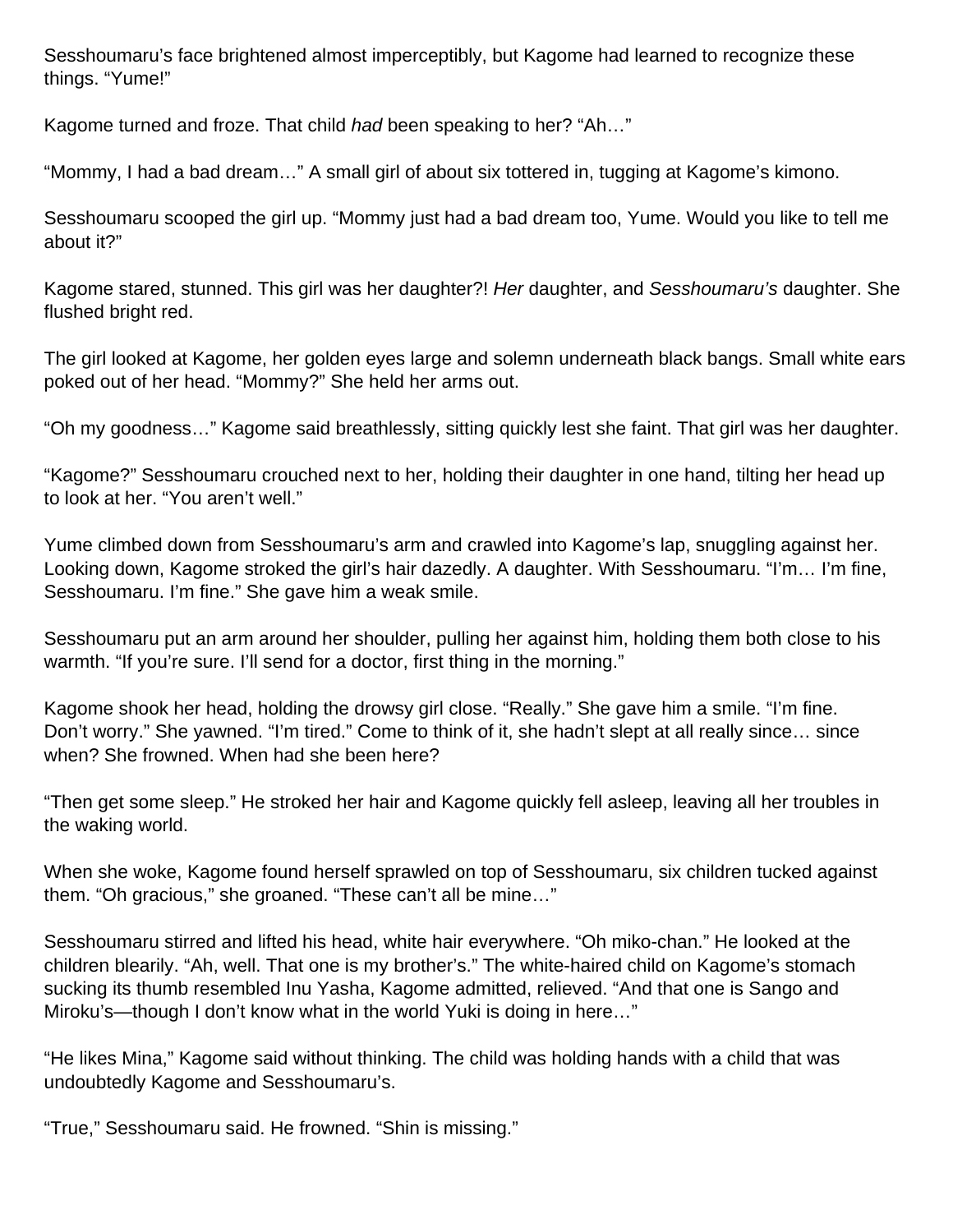Kagome sighed. So that meant that out of six, two were not her's, but if one was missing, that meant that they had five children? She groaned. "Aiee ya... I feel a massive headache coming on..."

"Ah, don't worry, Kagome. I'll find him."

Kagome looked at him, eyebrow raised. Sesshoumaru? Doing domestic duty? This was just weird. He sighed as he stood. "Next time, miko-chan, we sleep on the futon. Not next to it."

"Next time," Kagome muttered "we don't sleep with children that aren't even ours."

Sesshoumaru laughed, the sound rumbling gently from him. "Point taken. Shall we lock the door?" He headed out the door leaving her surrounded by small children.

Kagome sighed and gently moved the children off of her, taking tallies and familiarizing herself with the ones that were supposedly her's. This just didn't make sense… Why on earth would she have children with Sesshoumaru. Obviously this wasn't merely hoping down the well. Kagome moved her children to the futon, tucking them underneath the covers to let them sleep a couple of hours more. It was still early yet. She lifted Yuki and Inu Yasha's child and headed down the hall in search of the errant parents.

"Kagome? Kagome! Oh thank goodness!" Sango rushed up as Kagome turned to face her old friend.

"There you are." Kagome smiled. "This one decided to wander in. He was holding hands with Mina. It was very cute really; they were—" Something in Sango's glance made her stop. "What?"

"You…" Sango tilted her head. "You look different."

"Different? How so?"

Sango shook her head, holding out her arms for the child. "I don't know. Different somehow."

Kagome moved the child to Sango's arms and shrugged. "I dunno. I'm really the same old me."

"Hm… Maybe that's it. You seem younger." Sango smiled and waggled her eyebrows. "Did you and Sesshoumaru have some naughty fun last night?"

"Sango!" Kagome exclaimed quietly, flushing. "How could we have possibly done that with all the kids piled around us?"

Sango laughed, stroking Yuki's hair. "Kagome… You've been married for eight years, there's nothing to be ashamed of. Where would all of those lovely babies of yours have come from otherwise?"

Kagome shifted Inu Yasha's child and shook her head. "It's just weird to talk about. That's all."

Sango chuckled and shook her head. "You bashful girl… Well. I'm going back to bed and keeping a tight leash on this one. Miroku was supposed to watch him more carefully, but…" She shrugged and turned. "See you later."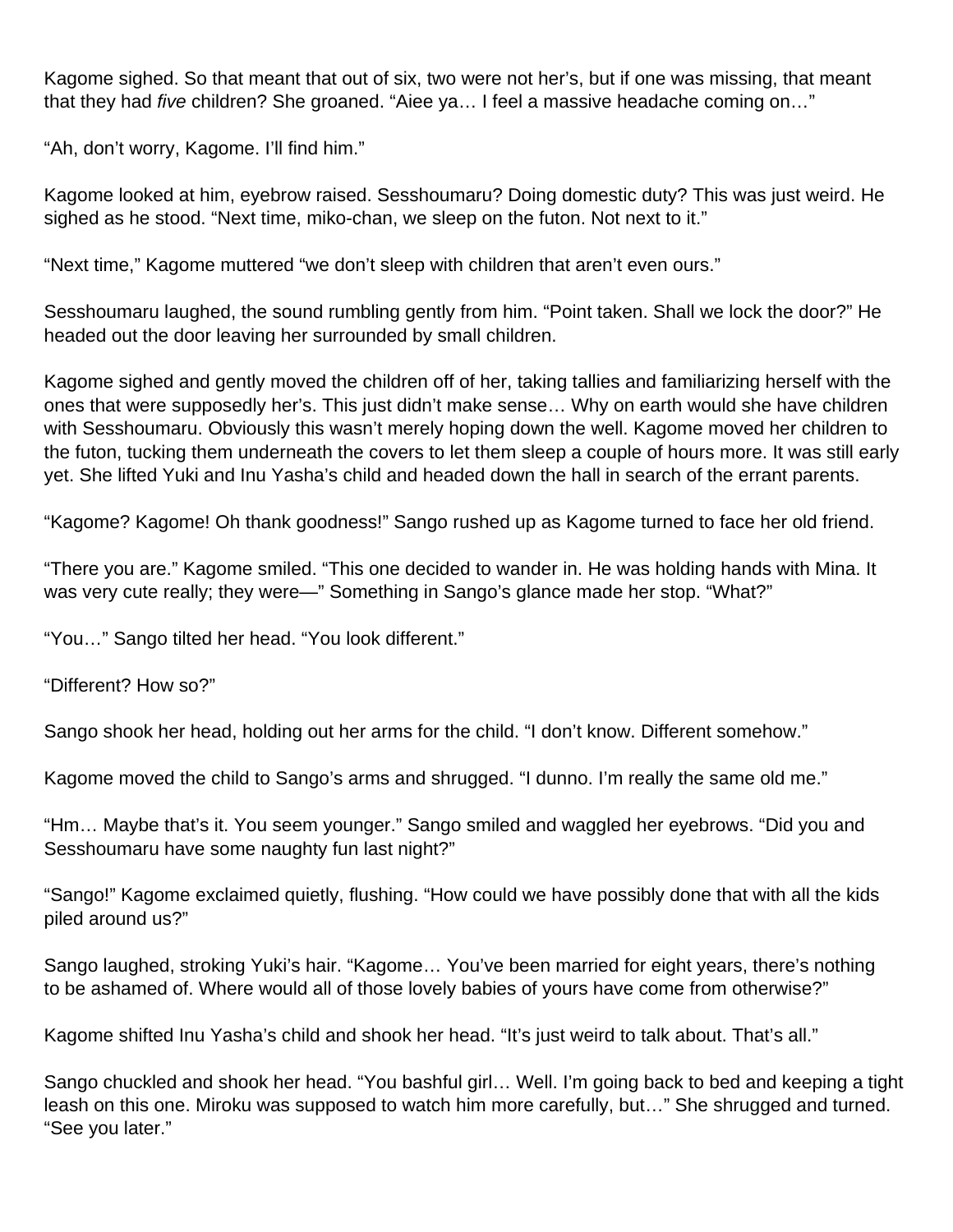Smiling, Kagome turned and continued down the hall. She had no idea where to look. She looked down and Inu Yasha's child. The boy had white hair and no ears like Inu Yasha had. It was strange to be holding his child, knowing that it wasn't her's. She had always expected to bear his child, if it were to be one of the brothers. She thought she loved Inu Yasha. Perhaps not. Kikyo's child? She looked at the child's face, but could see no trace of the woman. If not Kikyo, then who? Padding down the hall, she peeked into a couple of rooms, most of them empty and stopped at a room at a door. There was a 'do not disturb' sign hanging on it, and soft familiar snores wafted through the shoji screens. Inu Yasha alright. Shifting the child again, Kagome reached out, her hand almost touching the door, but for some reason, she pulled back. Who was it? Who was he married to? Who was the mother of this child? Her stomach churned slightly with suspense and nerves. She took a deep breath, exhaling and tapped lightly on the door before sliding it open.

Dark hair was splayed across Inu Yasha's bare chest. But it wasn't Kikyo's hair. Kagome frowned. Who was this? She tip-toed around to try and see her face and jumped when the dark head came up, dark eyes focusing on her. "Rin," she breathed.

"Kagome-sama," the girl-young woman- exclaimed, flushing and pulling the sheets up to cover her nakedness. "Ooh! Isamu! He must have gotten up during the night…" Rin trailed off abashedly as Kagome fixed her with a look.

"Right," Kagome said. "I'm sure. I'm sure you just neglected to watch him, since you were too busy with that lump."

Rin looked down. "I'm…. I'm sorry, Kagome-sama. It wasn't really on purpose."

Kagome sighed and laid the child down next to Inu Yasha, who was still snoring. "How do you sleep with that?"

Rin grinned. She sat up and pulled a yukata from somewhere and slipped it on. "I'm used to it." She got up, pulling the covers back over Inu Yasha. "You're up early."

"Not by choice," Kagome groaned. "For some reason, I woke up with six children all over me, and one of mine was missing. They weren't mine. That one is yours, obviously." Kagome stretched and looked down at Inu Yasha. "Gracious. He sleeps through anything, doesn't he… I could use some coffee."

Rin brightened. "Mm! Coffee! I like the sound of that." She pattered over to Kagome, tying her waist-length hair back. "Shall we?"

"Gracious, Rin," Kagome said softly. "You certainly have grown. You're beautiful."

Rin blushed again. "Kagome-sama… Honestly. You're stunning. Such a beautiful kimono you're wearing… Sesshoumaru really does the best."

This time it was Kagome's turn to blush. "Well… I suppose so."

"Of course! You look like a goddess!"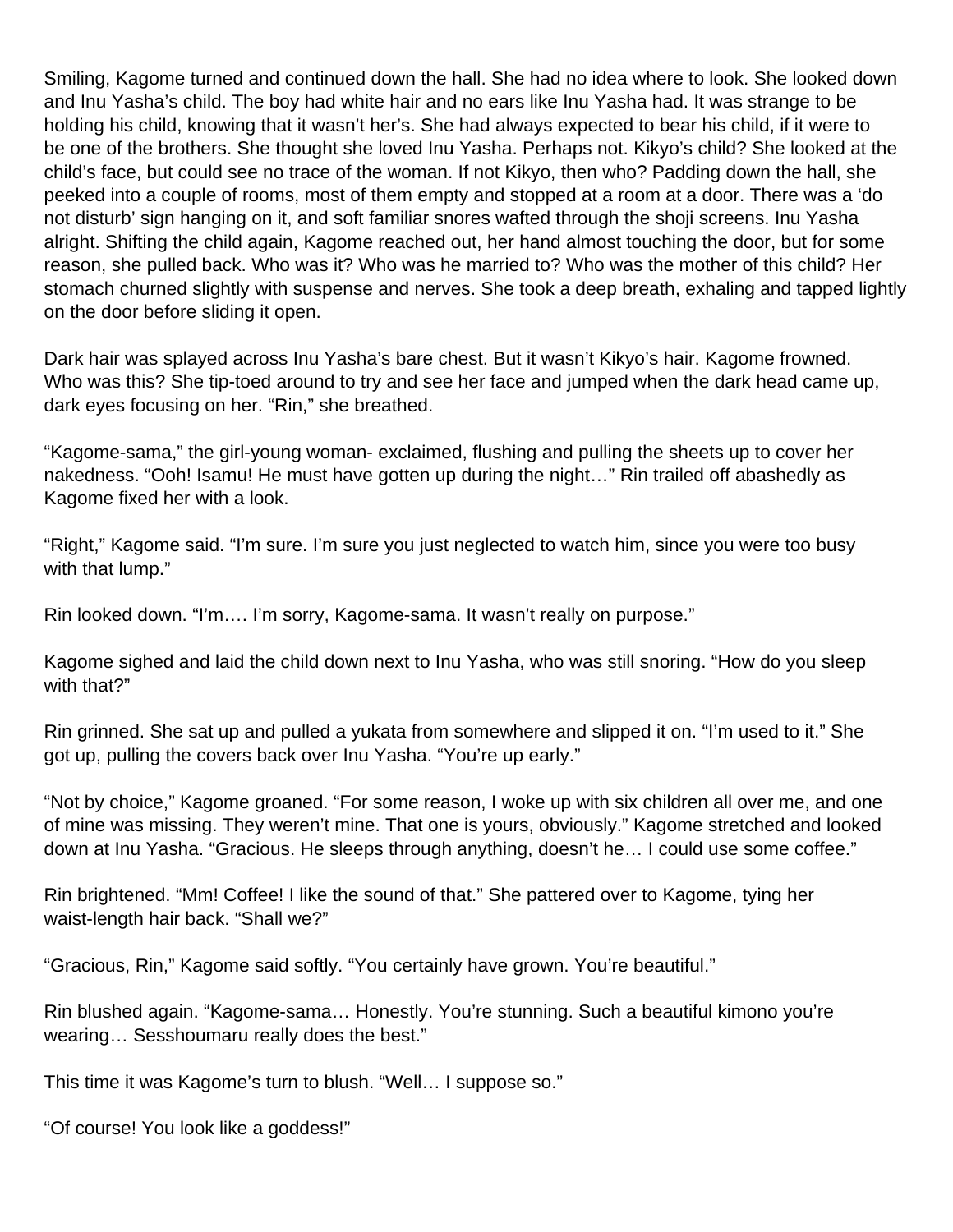"Rin, honestly. You don't need to go that far to gain my forgiveness. It's no big deal."

Rin laughed. "Well, you know. You deserve some flattery. Let's go get some coffee!"

Kagome shook her head, taking the girl's arm, and walked with her towards the kitchen feeling light and happy. "So how –again- did you and Inu Yasha end up...?"

Rin shrugged. "I dunno. After all of the fighting and Kikyo's final passing, Inu Yasha and I kept running into each other, quite by accident, and well… sometimes not quite by accident." She looked side-long at Kagome who rolled her eyes knowingly. "And after a while, he and I just decided that it was right and I asked Sesshoumaru's permission. He had been eyeing you for a while. Apparently," she said, adopting Sesshoumaru's mannerisms "you *intriqued* him."

Kagome chuckled. "Of course." They turned the corner and entered the kitchen. Rin pulled out some cups and the bag of beans Kagome must have brought back through the well. "I'll heat some water."

Rin waved her hands away. "Nonsense. I'll do it. Relax, Kagome-sama." Rin smiled and patted her shoulders.

"Alright, alright. If you insist." She looked around the kitchen, looking at a couple of small wall-hangings on the North wall. "These are lovely."

Rin came up behind her, looking over her shoulder, as Kagome shifted her attention to a square mirror with characters and reeds on. The detail was lovely.

"Geeze, Kagome, how—"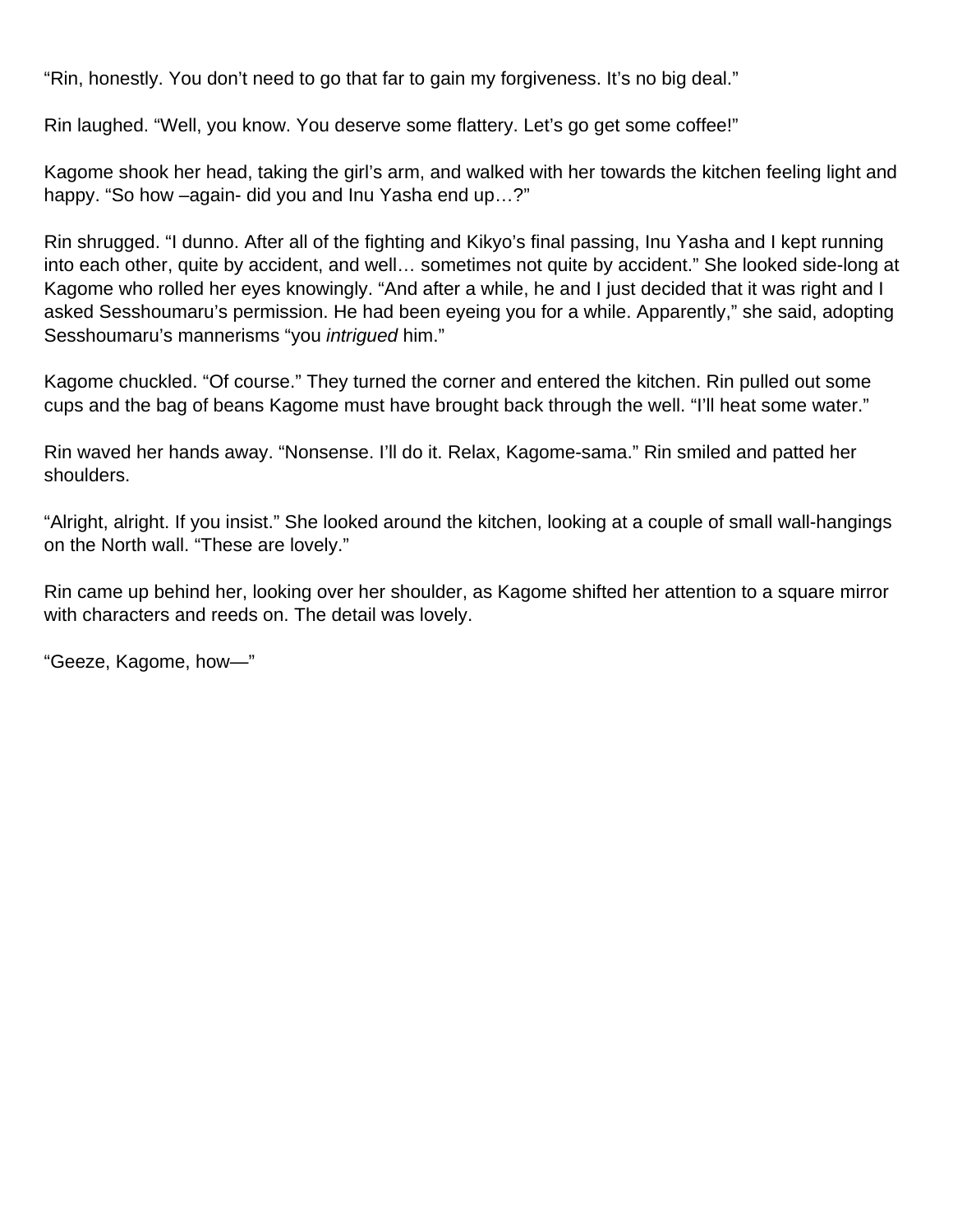# **5 - Chapter Five**

#### <span id="page-26-0"></span>**Chapter Five**

"—could you!" Rin was shrieking. "How could you?"

Kagome turned, facing Rin, stunned. What? What just happened. She's merely looked in the mirror and the world was spinning one second and then Rin was yelling at her. That wasn't right. But then again…. Every single time, there had been some sort of reflective surface that Kagome had been looking into and—

Her hand went to her cheek. It stung. Looking at Rin, she stared. There were tears flowing down her cheeks. "Rin…"

"How can you just stand there, and not even pay attention to me! This is all your fault, and you don't even care!" Rin threw up her hands, her hair a mess, her frame thin.

Kagome's mind raced. It was the mirror. It had to be. "Rin, what's wrong?"

"What's wrong?" She screeched. "What's wrong?! He's dead, you idiot! He's dead!" Sobs wracked her frame as she shook violently. "…dead…"

Kagome hurried forward to catch her as the girl drooped.

"Don't touch me!" Rin hissed. "Don't even think about touching me!"

Kagome pulled back helplessly. "Rin… I'm—" Looking up, she noticed Miroku and Shippo standing in the doorway. She looked towards them pleadingly. Shippo looked away, and Miroku's brow furrowed with disappointment and sadness. "What…? Dead," she murmured. "I don't…" Who was dead? Her heart beat faster and emotions threatened. But the mirror… It was all with the mirror. And if it was all about the mirror, then maybe –dead- none of this –but he was dead- was really real? –Who was dead?- "Where's Inu Yasha?" she blurted. Not him, please not Inu Yasha…

"He's grieving his brother," Sango said quietly as she too joined the crowd at the door.

Relief flooded followed by a stabbing grief. "No..." She whispered hoarsely. Sesshoumaru? She fainted.

Kagome blinked. It was dark. She groaned as she sat up. There was no one in the room and the door was shut, however, she could hear weeping wafting through the house. She was alone? That was new. She frowned and got up, pacing around the room. She had to figure out this whole thing. It was a pleasanter subject than the thought of Sesshoumaru's death. A sharp pain in her heart deterred her quickly away from that subject.

What had she been doing? She had definitely not come through the well to get here this time. Kagome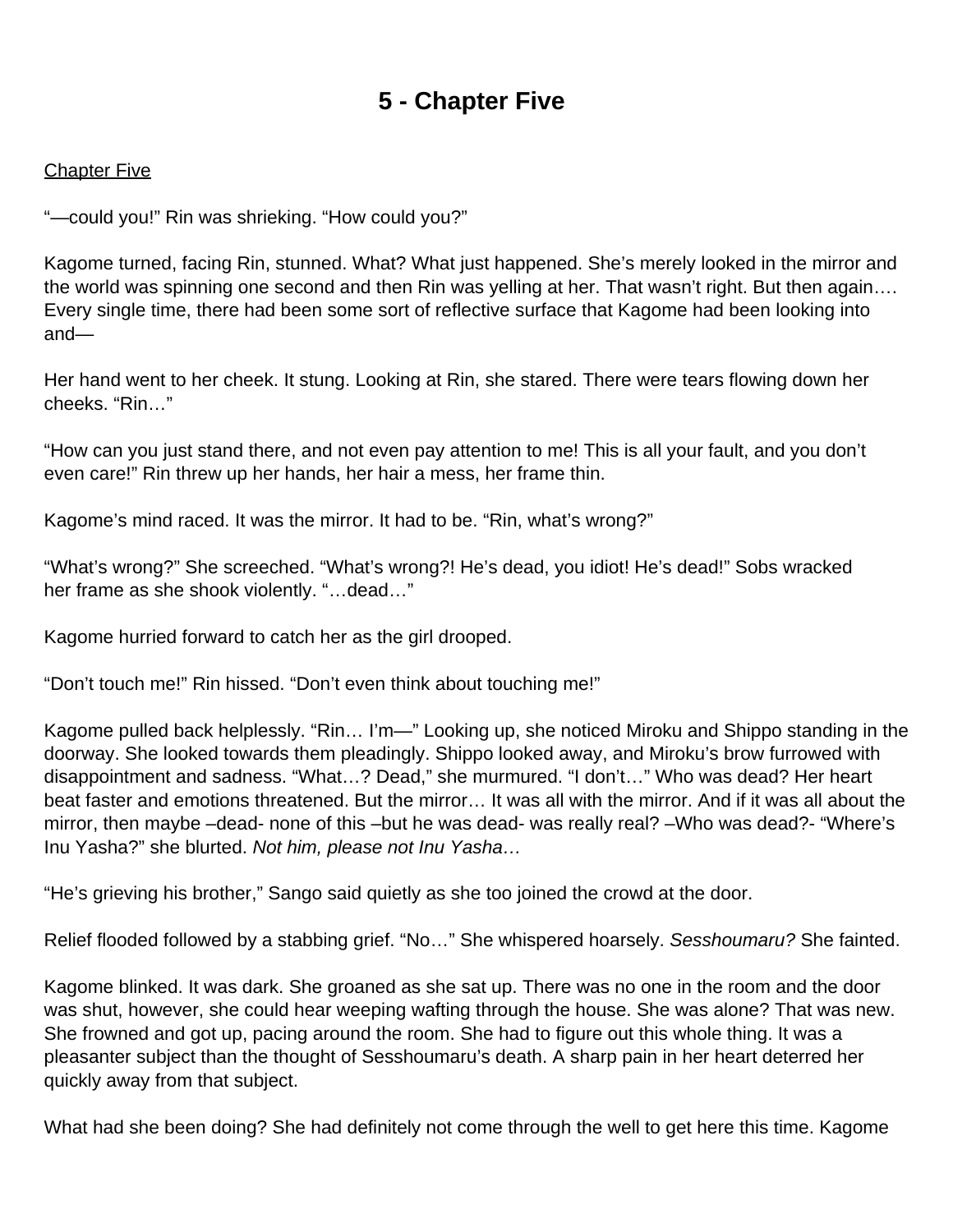had been looking in a mirror, putting on… lipstick? Yeah. And then she tripped and fell down the stairs. So it was something with the mirrors? The first time everything changed, she had looked in a mirror. The same went for this most recent time. However, the second time, it had been… the lake. That's right, she had seen her reflection –and Sesshoumaru's- in the lake water. Ah, and the third time had been a mirror as well. So it was reflective surfaces? She pursed her lips. That was the secret? So then, how would Kagome get back to her own world? These were all parallel universes, and if she didn't like one (like this one), then all she had to do, theoretically, was look into some sort of reflective surface.

Kagome turned, looking for a mirror. Of course, there wasn't one in this room. Sighing, she slid the door and peered out. No one. She made her way down the hall, looking for a mirror and, finding none, she made her way down to the end of the hall and turned the corner. Right into Rin.

"So you're awake now." Her face was tear-streaked and her eyes were red and puffy.

Kagome bit back the words she wanted to say. "Rin…"

"Your apology is useless and meaningless. Don't bother." She brushed passed Kagome.

"Wait!" Kagome grabbed her wrist. "Rin, please wait. I'm sorry, and I know you say that doesn't mean anything to you, but I want you to know that I'm sorry for what happened and Sesshoumaru—" Kagome stopped, her voice breaking.

Rin looked at her, expression unreadable. She sighed and turned. "Leave me alone and don't talk to me." She continued down the hall.

Sobs gently shook Kagome's shoulders. If she cared so much about Inu Yasha, why was Sesshoumaru's death affecting her so much? She turned and went the opposite way as Rin, the sounds of grief growing louder. A crowd of people stood gathered around a set of doors up ahead. Kagome hesitated and then turned to go the other way. If his death was her fault somehow, Kagome didn't know how. It wouldn't do her any good to go over there. All she had to do was find a mirror and then she would be fine. She'd go somewhere else. She didn't need to go over and see… Kagome took a step backwards hesitantly, morbid curiosity tugging her heart the other way. She shook her head to clear it, scrubbing at the tears, and turned to go find a mirror.

#### "Kagome!"

She froze. Inu Yasha! The sound of feet seemed to fall loudly on the wooden floors as the mourners quieted. Kagome could feel the burn of their stares on her back. She turned.

He was wounded. And wearing black. And he was very angry. "What are you doing?"

Kagome shrunk back, her eyes blurring with tears again. She had seen Inu Yasha angry before, but he had never been this angry with her. His right arm in a sling, he stood a foot and a half away from her. "I… I just wanted to pay my respects," she said softly, hesitantly.

"Pay your respects? So, killing him wasn't enough, you have to spit on his corpse and memory too?"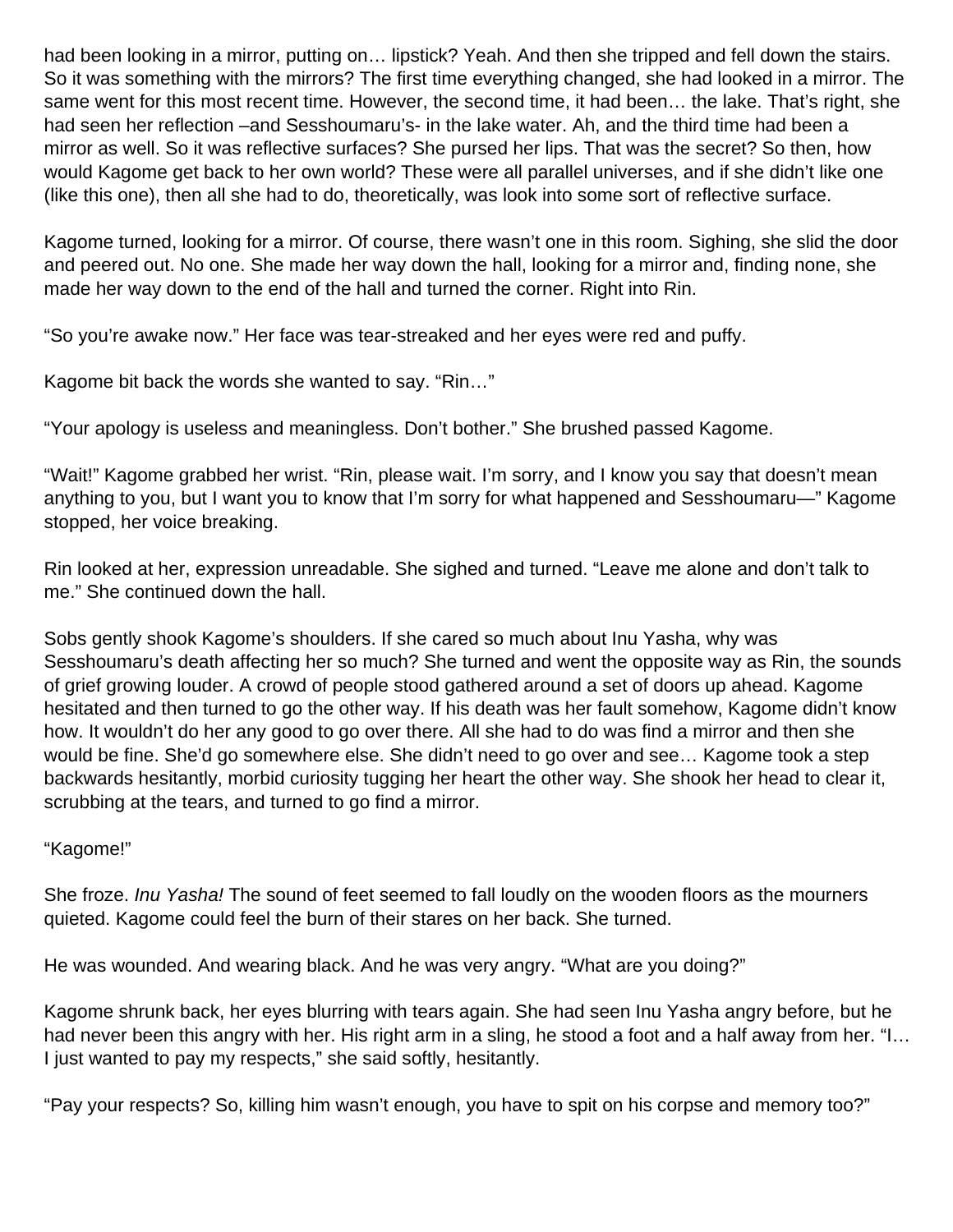"N-no! That's not what I want, Inu Yasha… I—I'm sorry, I just…" The tears leaked down her cheeks.

"Don't even!" Inu Yasha hissed. "Don't cry to get me to feel sorry for you! It's your fault, and I'm not going to forgive you. It's too much."

"Wait! Inu Yasha! Let me explain! I can—"

"Shut up, Kagome," he said coldly. "I don't want to hear it. Your pathetic excuses don't mean anything." He turned to leave.

Kagome grabbed his sleeve and blurted, "I don't remember what happened!"

Inu Yasha turned and stared at her incredulously. "What?!"

"I don't remember, Inu Yasha. I don't remember anything that happened."

He closed his mouth, his face once again becoming cold. "What's wrong with you, Kagome. That's not funny."

"Do you think I think it's funny? Do you think these tears are fake?" Kagome cried. "I don't remember a single thing! I don't remember how Sesshoumaru died, and I certainly don't remember how it's my fault! If you would just explain it to me…" She trailed off, dropping his sleeve. His face had adopted a pinched quality of pain. Of course he wouldn't explain it to her. It would be too painful. Why should he have to relive it twice. "N-never mind... That was selfish of me to ask..."

"Yes. Yes it was." He turned and walked back to the room. "Come in, if you want to see him that badly."

Kagome wiped the tears away and followed him hesitantly, avoiding the looks of the mourners, feeling her face grow heated. They parted for her as she walked into the room.

Sesshoumaru was laid out like a king, dressed in his very best, surrounded by flowers.

"Oh Sesshoumaru…" Kagome whispered, sinking to her knees by the door. She didn't dare go any closer.

Inu Yasha glanced at her and then looked away, returning his attentions to his brother.

Kagome stared at his body, captivated by him still, though it was possible that she was captivated by him because she had had children with him the previous parallel. All the same, she stared. His skin was as white as his hair as if his regal beauty was now frozen with death. She choked back a sob and stood, leaving quickly.

"Kagome!" Inu Yasha called to her as she was half-way down the hall. She stopped. "What happened?" she asked, without turning around.

"You really don't remember," Inu Yasha asked softly, his voice laced with pain.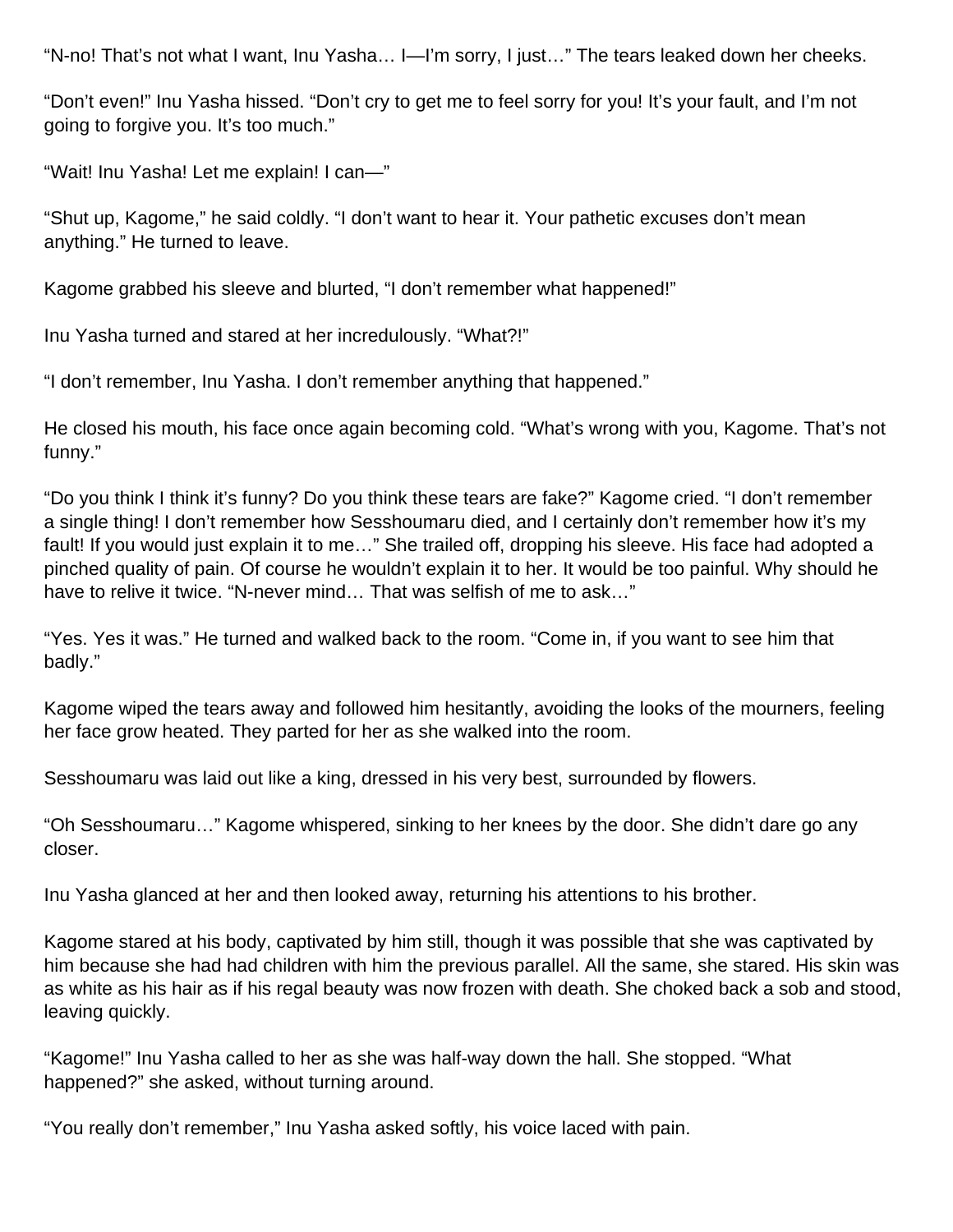Kagome shook her head. "I really don't, Inu Yasha. I have no idea what happened."

He grabbed her wrist and turned her around. "Come with me. I'll tell you. Let's get out of this house first."

Kagome nodded and followed after him out into the gardens. She sat on a bench while Inu Yasha paced in front of the lake. She waited for him to begin, a sick feeling building in her stomach.

"We needed to get Sango to safety. She was sick and we were being chased by some strong demons. Since we were nearby and since we had no other option, I decided to ask my brother for help. We had no other option, as much as I didn't want to ask, we were desperate and cold and at our wits end. So he granted us sanctuary, but the demons were still waiting for us. I think we trespassed on their territory and desecrated a burial ground or something. They were pretty angry." He paused, a sad smile passing over his lips. "Sesshoumaru was really angry. You said you'd speak to him. We were running low on supplies, and Sesshoumaru refused to give us anything, just a roof. So I risked going to a village and that's how I broke my arm. The other injuries have all healed since then." He stopped pacing and took a deep breath. "Then you went out with your bow to try and kill them when they were unaware. You had begged Sesshoumaru to be a decoy. It didn't work." His voice grew thick with grief, but he swallowed and continued anyway. "So Sesshoumaru agreed to be a decoy for you, I guess you really meant that much to him, and then when you were supposed to shoot the demons, you hesitated. You waited, Kagome. You hesitated and that's why Sesshoumaru died. You didn't shoot, so was killed by the demons." He looked at her, his gold eyes tired, old, and full of grief. His frame seemed to sag.

Had someone hit her over the head with a two-by-four? Kagome was stunned. "Wh-what…? I would never do something like that… I wouldn't have hesitated…" She trailed off, standing suddenly, leaning towards him in appeal. "Inu Yasha, there must have been some sort of mistake, I would never—"

Inu Yasha shook his head. "Don't try and justify yourself, Kagome. It's over now. He's dead. There's nothing we can do about it. Just… just stay out of trouble, please…"

"Rin hates me," Kagome whispered. She groaned, dropping her face into her hands. "There has to be some mistake, Inu Yasha, I…" He was already headed back inside, his hair reminding her painfully of Sesshoumaru. She shook her head. Would she have done something that cold? Sesshoumaru was… he wasn't bad. He took care of Rin. He was good. She sank back down onto the bench.

Why was she even here? She had been in her world, fixing her make-up? Yes, fixing her make-up, hurrying down the stairs to go to work, when she tripped. The mirror was the key to it all. But why was she in the feudal age? That part didn't make any sense. Sighing, Kagome stood and walked back into the house tiredly. Nothing made any sense anymore. How useless.

As she headed down the hall, Kagome peered into the darkness. "Hello?"

"Who's there?"

"Sango? Is that you?" Kagome walked closer. Sango's features were gradually illuminated by the dim light as she walked closer.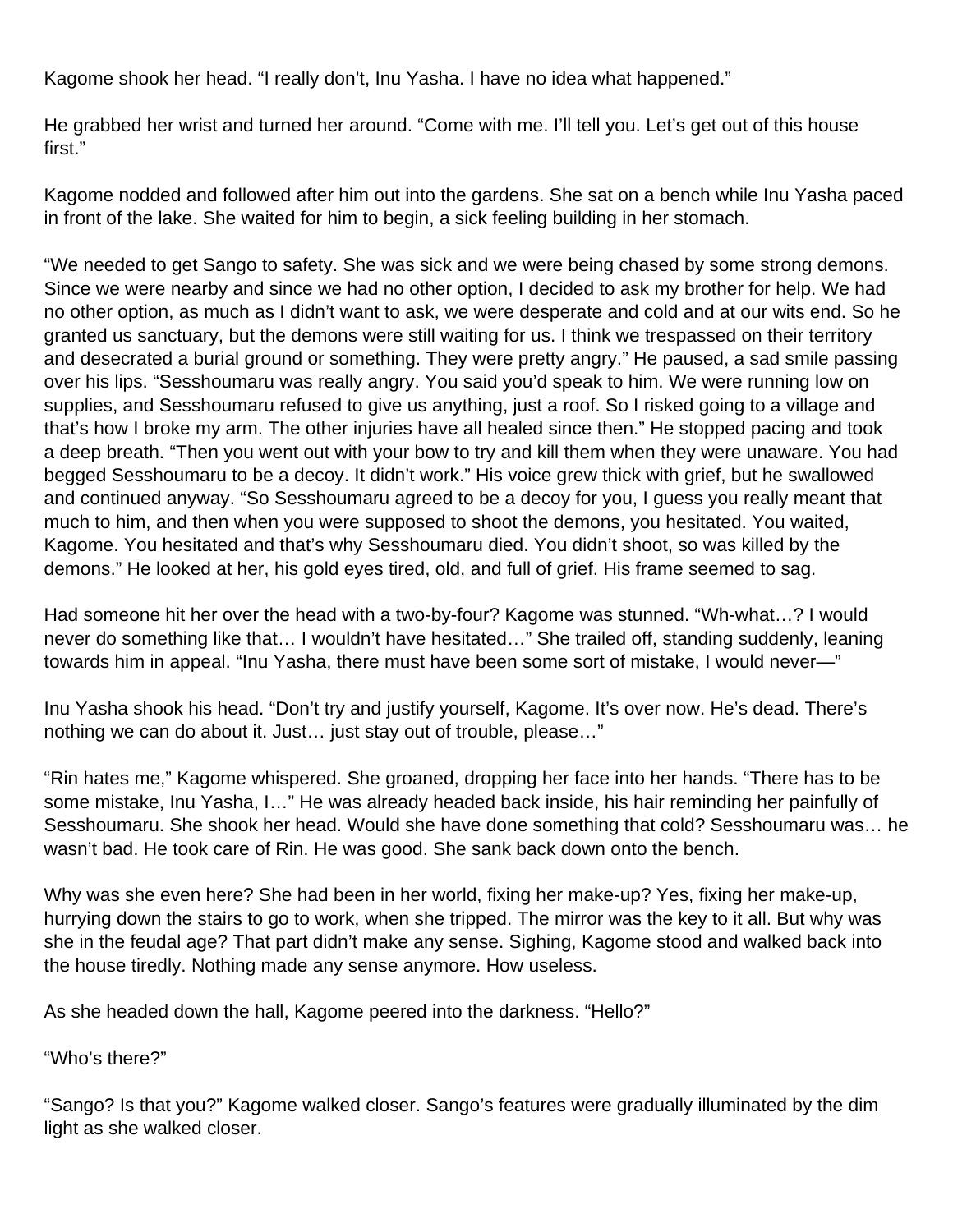"Yes," came the curt reply.

Kagome bit her lip. "Sango, I just spoke to Inu Yasha; I don't remember anything, so please don't blame me too. I—" She was cut off by a slap.

"Shut up, Kagome. I know you planned it. Those demons wanted Sesshoumaru dead, and you bargained with them."

"What?!" Her cheek stung like the devil.

"Don't even pretend to be innocent. I never would have expected you to pull off something so nasty. I bet Inu Yasha doesn't know that part, does he?" Her face was cold, eyes like flint.

"I—no, I never would have done something like that, I care about Sesshoum—"

"Oh really? Then why did you leave him to the demons?"

"I don't know, I don't—I wouldn't, Sango. I don't remember anything about it. Stop accusing me of things I don't even remember."

"Oh how convenient," she retorted, her voice dripping with scorn and sarcasm. "That would be the likely excuse—"

"But wait a minute, Sango! Why would I even have any reason to want Sesshoumaru dead?" She spread her arms. "I don't! There's no reason why I would want him dead. He's no harm to me, and I have nothing against him. So—uugh…" Kagome bent double, pain flashing through her body. She pressed a hand to her stomach, gasping.

Sango grabbed her arm to keep her from falling. "Hey… are you okay? You don't look so great."

Kagome looked up, her eyes catching her reflection in the mirror as the world blacked out.

"Kago—"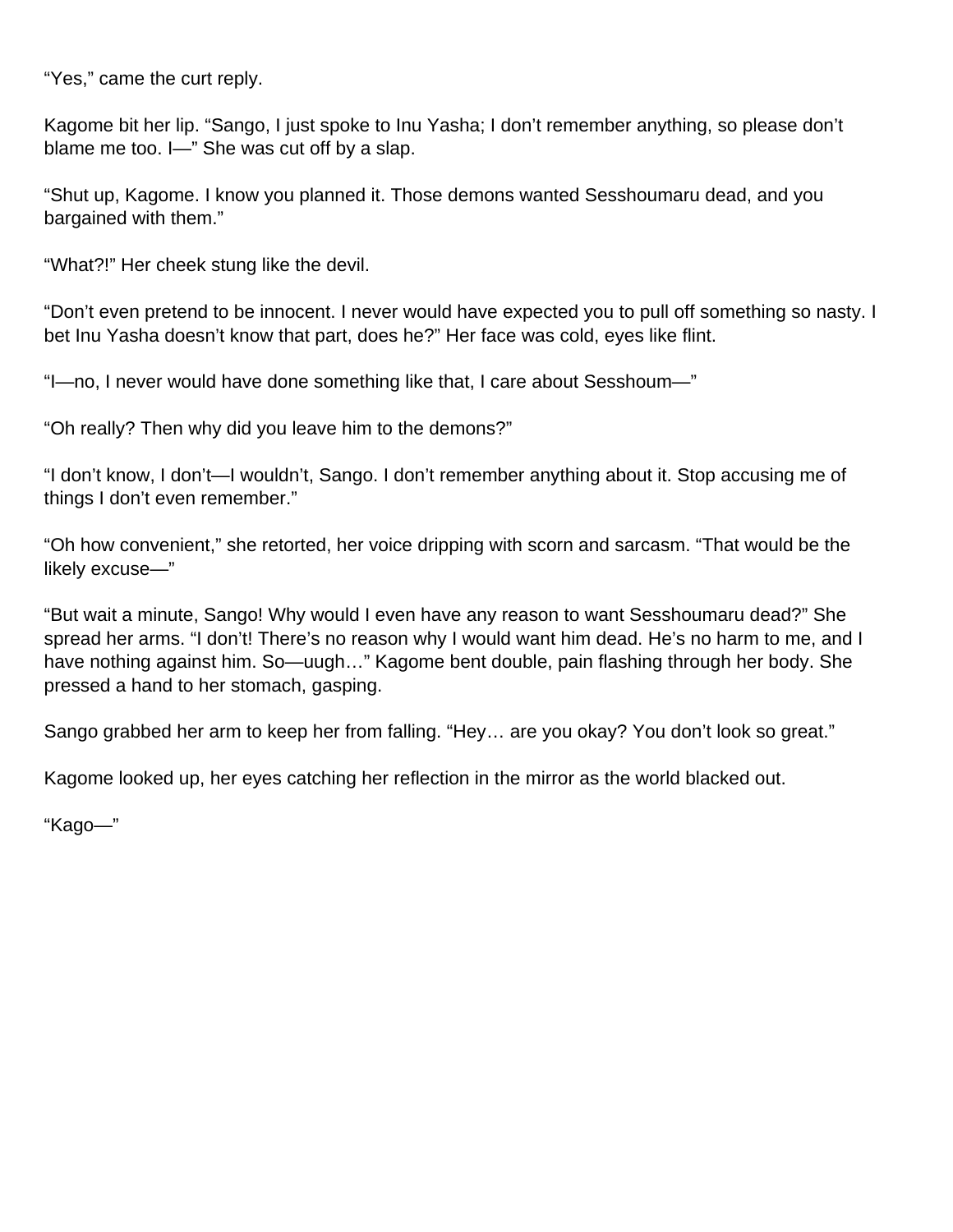# **6 - Chapter Six**

<span id="page-31-0"></span>Chapter Six

"—me? Kagome?"

Kagome groaned in pain, squeezing her eyes shut to stop the world from spinning.

"Hey! Help over here!" Sango's panicked voice called.

Footsteps pounded down the hall and strong arms swept her up. Mutated voices echoed in her ear as Sango's voice and the male voice exchanged words and then she was moving. The world blacked out as she fell unconscious.

"Kagome?"

She stirred, eyelids fluttering. "What happened?" When her vision focused, she perceived Sango, Miroku, Shippo, and Sesshoumaru around her futon.

"The poison acted up again…" Sango murmured. She looked thin, Kagome noted.

"Poison? When was I poisoned…?" She shifted with a groan.

"Can I get you anything?" Shippo asked, eyes full of worry.

Kagome gave him a smile. "I guess some water would be nice." He left quickly, and then she looked back at Sango. "When was I poisoned?"

"There was a cave. We were exploring it and you and Inu Yasha got caught in the booby-trap. Miroku sucked the rest of the poison away," Sango explained.

Miroku smiled at her, but Kagome could see that his arm didn't look so good medically. He was hurting.

Sesshoumaru was not looking at her. His attention seemed to be elsewhere. Kagome was relieved that he was alive, however. "I…I don't remember…." Kagome muttered.

Sango gave her a placating smile. "Don't worry, Kagome. It's just the effects of the poison."

Fear settled in slowly over Kagome's mind. "Wait, what does the poison do?" She looked at their silent faces as they avoided her eyes. "What does it do, Sango? Tell me," she ordered through her teeth. She struggled up onto her elbows, the rest of her body weak.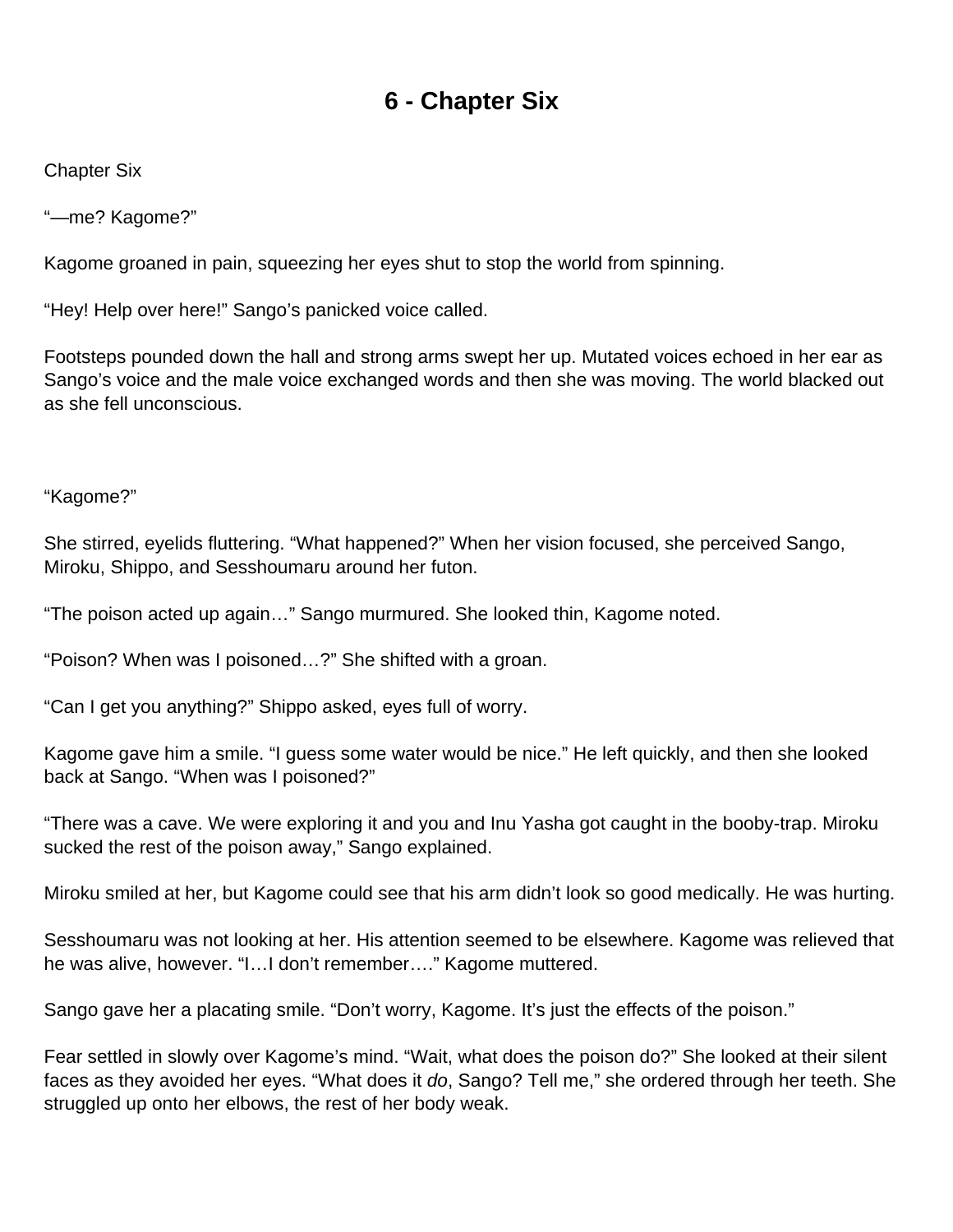"Kagome! Lie back," Sango urged. "Please. Movement causes it to it to spread more quickly. You shouldn't have been up walking around anyway."

"I'm *fine*," Kagome ground out. "I just want to know what's going on, and why no one is telling me." Her mind spun. What was going on? How was this whole parallel reality thing working? Did the Kagome of this reality have poison? Was it merely her consciousness hopping around from body to body? That would make sense… She looked at Sesshoumaru, her thoughts pausing. "Where…?" She looked at them again. "Where is Inu Yasha?" She picked up on Sesshoumaru's flinch. Miroku looked miserable. Sango looked to her lap, twisting her fingers. "He was infected as well. Where is he?"

"He…he's not reacting as well to the poison," Sango said finally, her voice barely above a whisper.

"Let me see him."

"What?! N-no—Kagome! You're in no condition to go anyway, and…and he's in no condition to have visitors."

"Which is why I should see him, Sango," Kagome said resolutely as she struggled to a sitting position.

"Miko."

Kagome looked at Sesshoumaru. It was one word, said flatly, but his eyes burned with emotion. "Sesshoumaru." She challenged his gaze.

"You should stay her—"

"That's crap." She stared at Sango. "I might be able to help him. Sango, you are at your wit's end. Miroku, you're clearly in pain, no matter how well you think you're hiding it. Whatever this is, it's hurting everyone, even if you're not infected. And you, Sesshoumaru, you're scared shootless. This is an enemy you can't fight with blade and claw. You don't know what to do." She stared into his golden eyes, so like his brother's. "I know you, Sesshoumaru."

His spine straightened with hauteur and he raised his chin, his face cold and aloof. He met her eyes for a minute before raising an eyebrow. "If the miko wishes to bring madness to herself sooner, then let her try."

Madness? Is that what the poison did? Kagome nodded. "Good. Now help me up." They looked at her. "What? I never said I was fit as a fiddle, now help me up."

Sesshoumaru stood fluidly, heading for the door, opening it to reveal Shippo listening at the door. He grinned sheepishly, his eyes red, and then ducked into the room, handing the glass of water to Kagome. Sango and Miroku went to each side, pulling her up when she'd finished with the water. "Thanks. Now take me to Inu Yasha."

Sango nodded and headed out the door, stopping when she heard a thump behind her. "Kagome!"

Kagome growled at her own weakness as she pushed her face out of the floor. "Damn it. Miroku, let me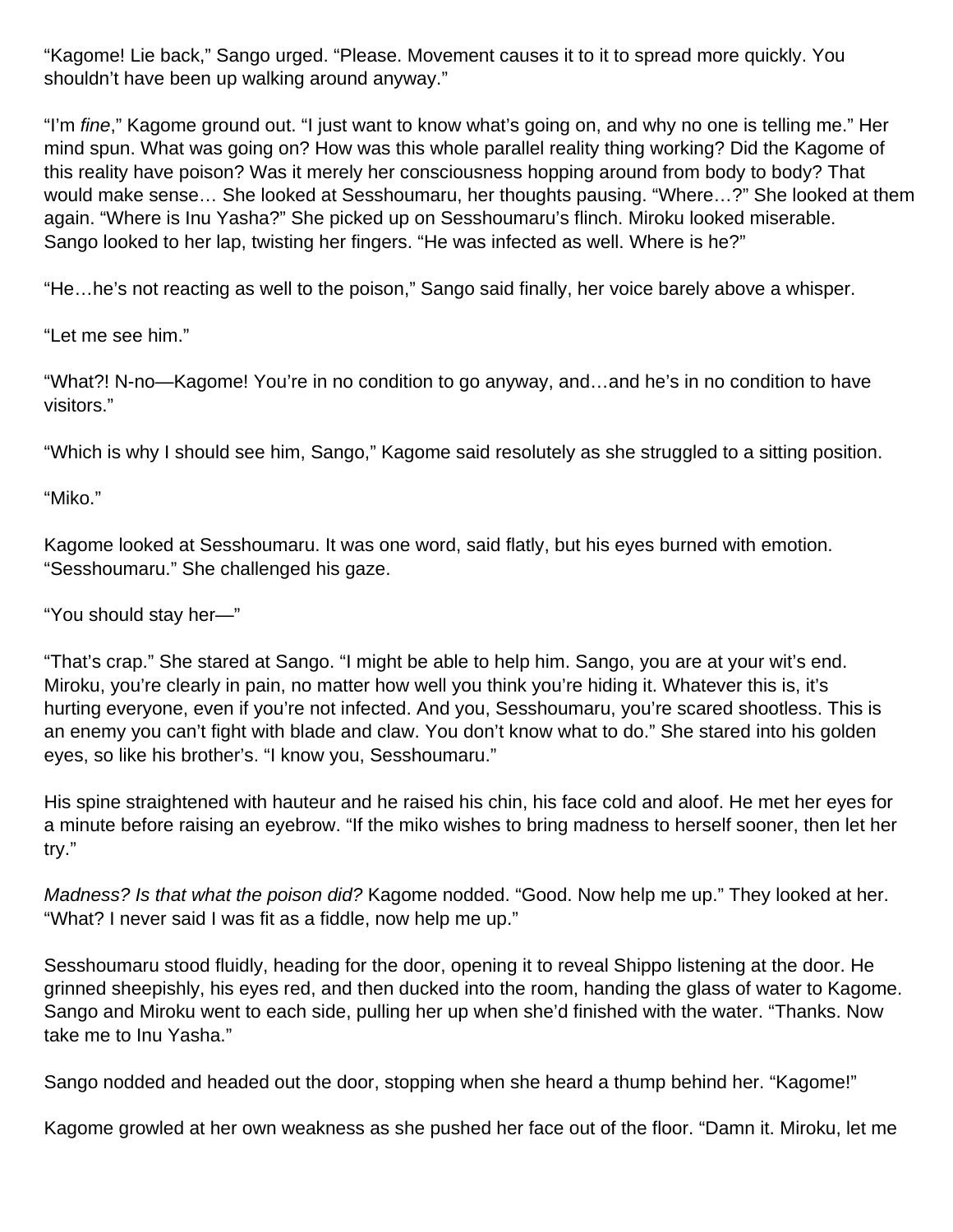borrow your staff. It's got to be good for something…" When she was once again on her feet and leaning on Miroku's staff, they made their way down the hall, across Sesshoumaru's expansive home to the other side. "How come he's all the way over here? I—" Kagome jerked, nearly falling, startled by a roar. "What on earth…?" She hurried forward, but was held back by Sango's hand.

"Wait."

Kagome gave her a look. "What on earth was that?"

"Inu Yasha."

Raising an eyebrow, Kagome stared at her. "That was Inu Yasha? That sounded...animalistic!"

Again, Sango avoided her eyes, waiting until the rattling of chains and growling subsided. "He's…not reacting well to the poison. Like I said."

"Not reacting well? I'd say! Is he…?" Kagome shook her head and hobbled forward, sliding open the door of the room, jumping back with a gasp as a roar of rage filled the room. It was indeed Inu Yasha, only not. He was mad too. His face was contorted in animalistic rage, his demon marks creased across his cheeks. And the room... Kagome stared. He'd gone mad and scratched the floor, ripped up the futon and damaged the walls. There was nothing that wasn't untouched that was inside his radius of movement. "Inu Yasha…" Kagome breathed. She stepped closer, warned by Miroku's hand. "What happened to you…"

He growled and pulled against his chains, his eyes blank, not even registering her.

Shaken, Kagome turned to the others. "Is that… will that happen to me?"

"We do not know, miko. That is why we keep careful watch over you," Sesshoumaru's somber voice said as he stepped into the doorway behind Miroku and Sango.

"I-I won't!" Kagome said. "I will not go crazy like that!"

"Kagome, we don't know if you will. Maybe it's because Inu Yasha is a hannyou that this happened. We don't even know what kind of poison it was. It was something ancient," Sango explained, her voice pained.

"But why are you just leaving him here? What good with this do him?"

"Have you any other suggestion, miko?" Sesshoumaru asked, his voice strained to Kagome's ears.

"We've tried everything, Kagome," Miroku said kindly. "There's nothing that's helped."

"Well, maybe I can do something!" Kagome said stoutly. She straightened herself. "I'm a miko, right? Well, maybe I can do something." She took a couple of steps towards Inu Yasha when she swooned suddenly, the world spinning.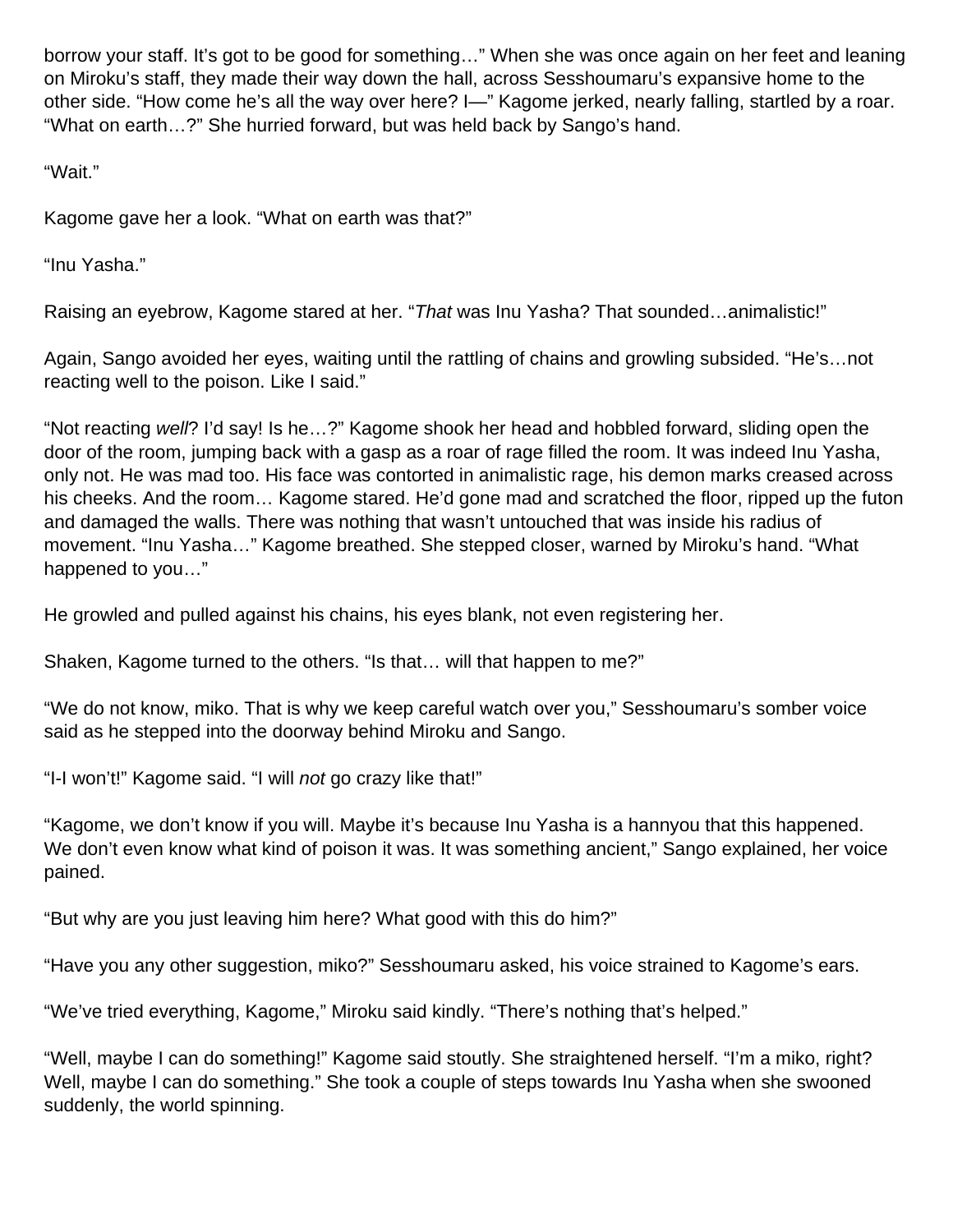Sesshoumaru caught her before she hit the floor, Inu Yasha's wild cry echoing in her ears. "Miko, you should rest. You are unwell. This Sesshoumaru would advise you to regain your strength."

"N-no, wait! Wait, I can try purifying him! Sesshoumaru! Put me down!"

"Cease struggling, miko." Sesshoumaru gripped her tightly to his chest, attempting to restrain her frenzied movements, carrying her out of the room and back towards the other side of the house. "This was a poor idea in the first place."

"No!" Kagome shrieked, tears beginning to stream down her face. "I can help him! I swear I can! Give me a chance! Sango! Miroku!" She screamed wildly, but the two turned their heads away, avoiding their eyes. "Let me help, Sesshoumaru! I can help him! I swear it! Just give me a chance."

"Miko!" Sesshoumaru rumbled as he strode quickly down the hall. "Cease these actions at once!"

"No! I want to help! I want to help him!" Kagome screamed, flailing wildly. "Let me help!"

Sesshoumaru held her more tightly, his face tight.

"Sesshoumaru! Stop it! I want you to put me down!" she screamed. "I want you—" Her eyes caught a mirror and the world spiraled into blackness.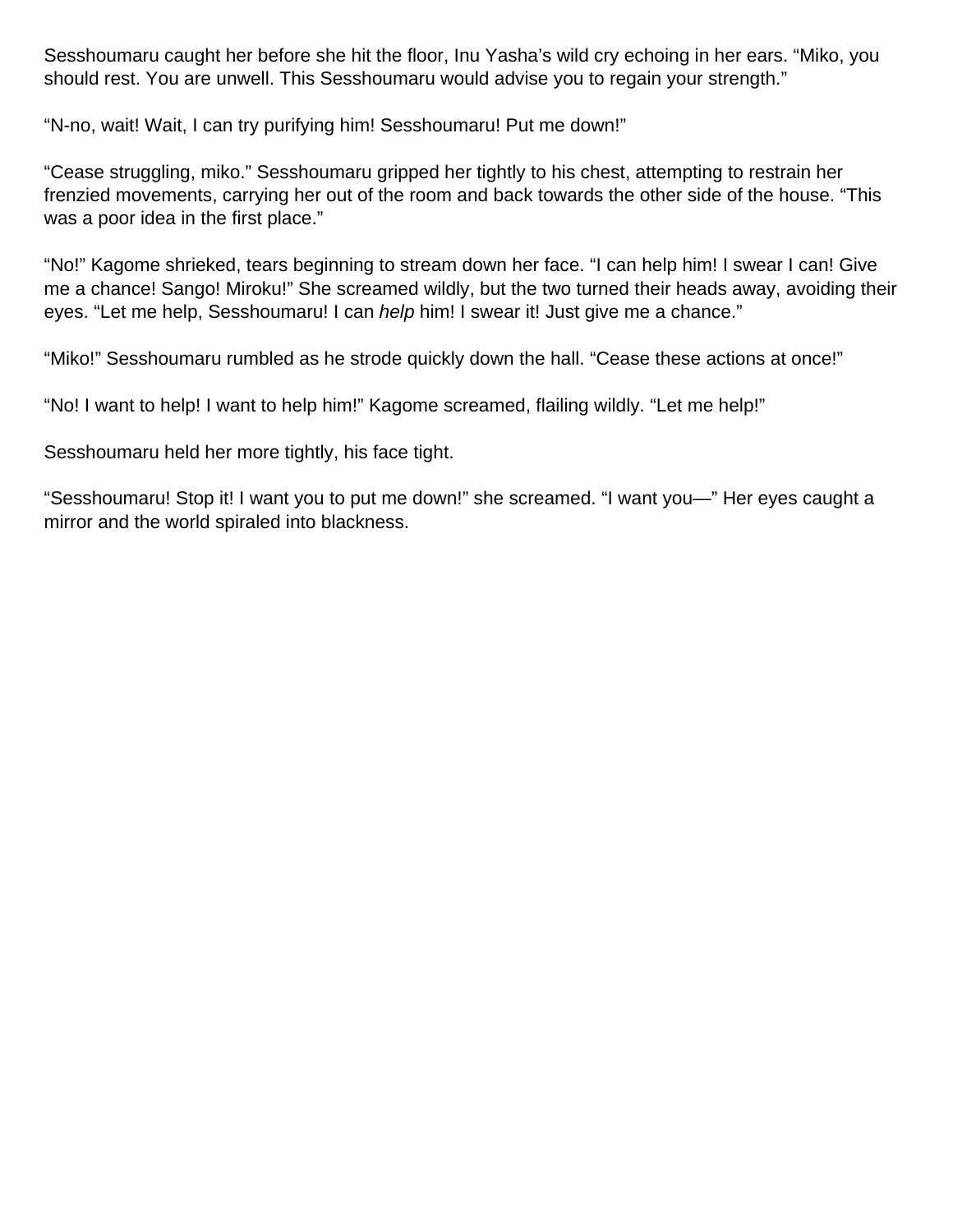### **7 - Chapter Seven**

<span id="page-35-0"></span>Warning: Naughtiness ahead! You are forewarned (and probably shouldn t read this unless you re older than 16).

#### **Chapter Seven**

A deep rumbling laugh made her jolt. "Well, miko, that's rather forward of you."

Kagome blinked. Oh. The mirror. Right, so now she was somewhere different. She looked up at Sesshoumaru's eyes and frowned. "What?"

Sesshoumaru laughed again. "I want you too, but nevertheless..." He arched an amused eyebrow.

Kagome flushed brightly. Those had been her last words in that universe. Ah, right...

"So where tonight?" Sesshoumaru murmured in her ear.

"Where?" Kagome shuddered, surprised by his expressive actions. She glanced at his features, lit by the dim sconces on the walls. His pale skin looked luminescent while his gold eyes seemed to shine warmly, his lips curved deliciously. Gracious, what was she thinking? Kagome flushed harder.

"Why, miko... Your heart is racing and..." He dipped his head next to her neck, nuzzling it gently. "Is that excitement I detect?"

"Sesshoumaru!" Kagome cried, scandalized. She moved to bat at him.

Sesshoumaru caught her hand and gently kissed her knuckles causing Kagome's breath to hitch.

Too soon, too soon! Kagome thought, panicked.

Sesshoumaru pulled back with a confused expression on his face, most likely from having scented her panic. "Wha's wrong?"

"Ah--nothing!" She gave him a bright smile. "I'm fine. I was just... um... surprised! Is all..."

Sesshoumaru arched an eyebrow. "Are you sure you're alright, miko?"

Kagome felt tingles down her spine at the way in which he said the word. There was no scorn. There was only warmth and kindness. There was something else, but Kagome couldn't place it. "I'm fine, Sesshoumaru, " she said warmly, unconsciously touching his cheek lightly.

He smiled at her. "Very well. This Sesshoumaru shall forgive your transgressions. This time. However,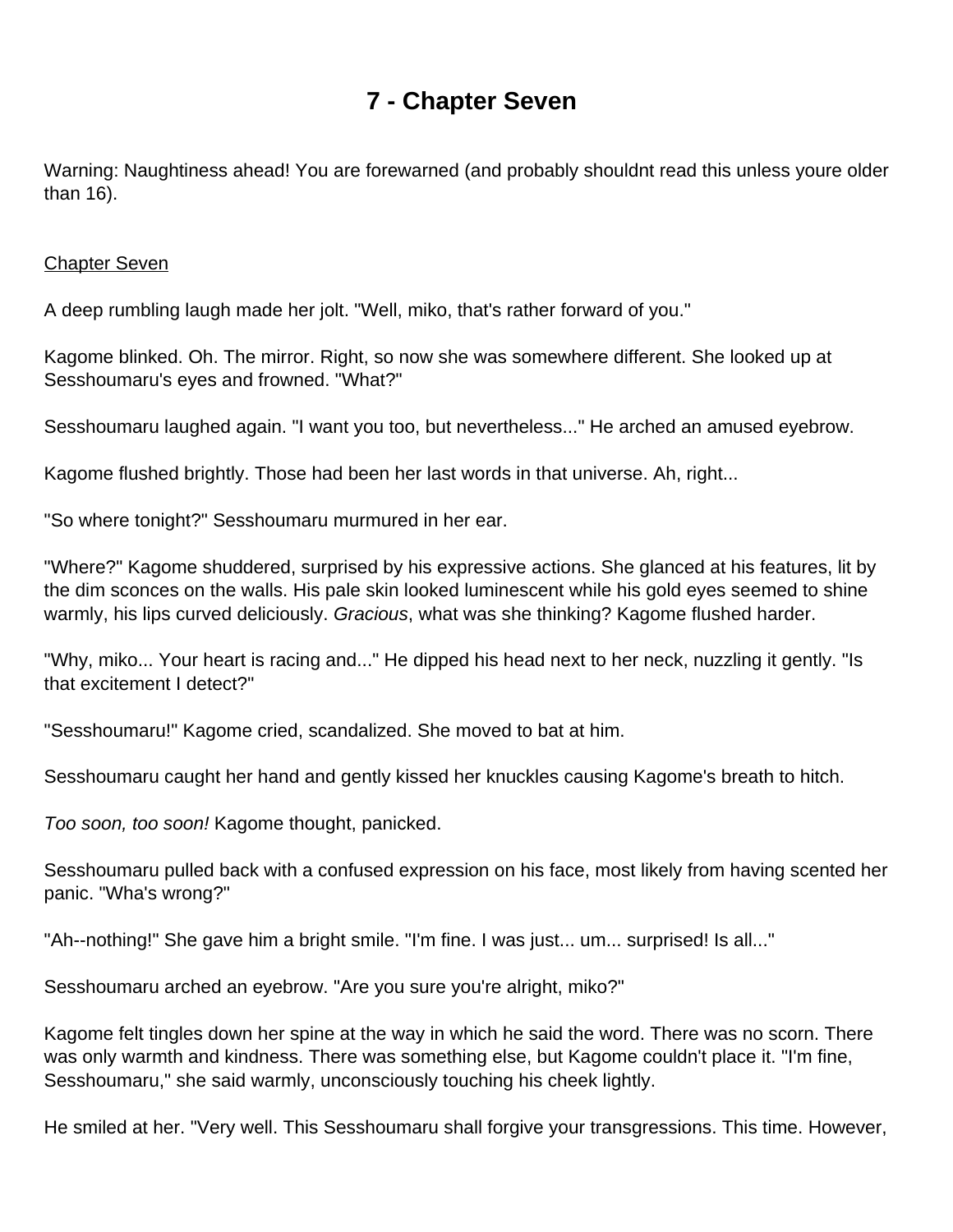there will most likely be some sort of punishment in the future," he warned, voice hinting at darker promises.

Kagome shivered. "I'm sure..." she murmured, lowering her eyes.

There was silence as they headed down the hall. "You still haven't answered my question," he said after a couple moments.

"Hm?" Kagome was stirred out of her reverie, blushing at the thoughts in her head. "What was that?"

He grinned naughtily, in a distinctly UN-Sesshoumaru-like manner. "Where tonight, my miko?"

"Where?" Kagome nearly squeaked. A part of her brain registered the question seriously, while other parts plainly ignored the complications. "Um..."

"The kitchen? The bedroom? The front hall? The hot springs? The garden?" Sesshoumaru was listing off locations calmly.

Water! No place with water! Her mind shouted. This was a nice rotation. She curled against his chest.

"--the war room?"

Kagome perked up. What?

"Ah, you like that, miko?" He smiled devilishly and suddenly his stride had direction. "I think it is an excellent idea as well. We haven't ever gone there together." He pushed the door open when they arrived, the room empty as it was times of peace. The fact that it was night could have something to do with it as well...

Sesshoumaru set her down, steadying her when her knees threatened to give out. "Be still, my little miko," he murmured next to her ear causing shivers to run down her spine, warmth pooling in her body.

Kagome breathed his name before it registered in her mind as she reached for his hair instinctively.

He pulled back and circled her, gliding really, eyes trained on her own, their golden depths warm and promising.

Oh gracious... Kagome's mind cleared as the pit in her stomach tightened with apprehension and expectation. We're about to have sex... The thought thundered through her mind and then with each echo, she found herself considering the thought, surprised to find that it wasn't all that distasteful. In fact... Kagome turned, to follow his movement, licking her lips lightly, wishing she had chapstick.

Sesshoumaru swooped down on her mouth, kissing her with all of the passion and emotion that he kept hidden behind his mask, tongue slipping between her lips, sweeping through her mouth.

Grabbing hold of his garments, Kagome let her head tip back as a soft moan vibrated through her throat. Briefly her mind recognized that that must have been all of the invitation that he had needed.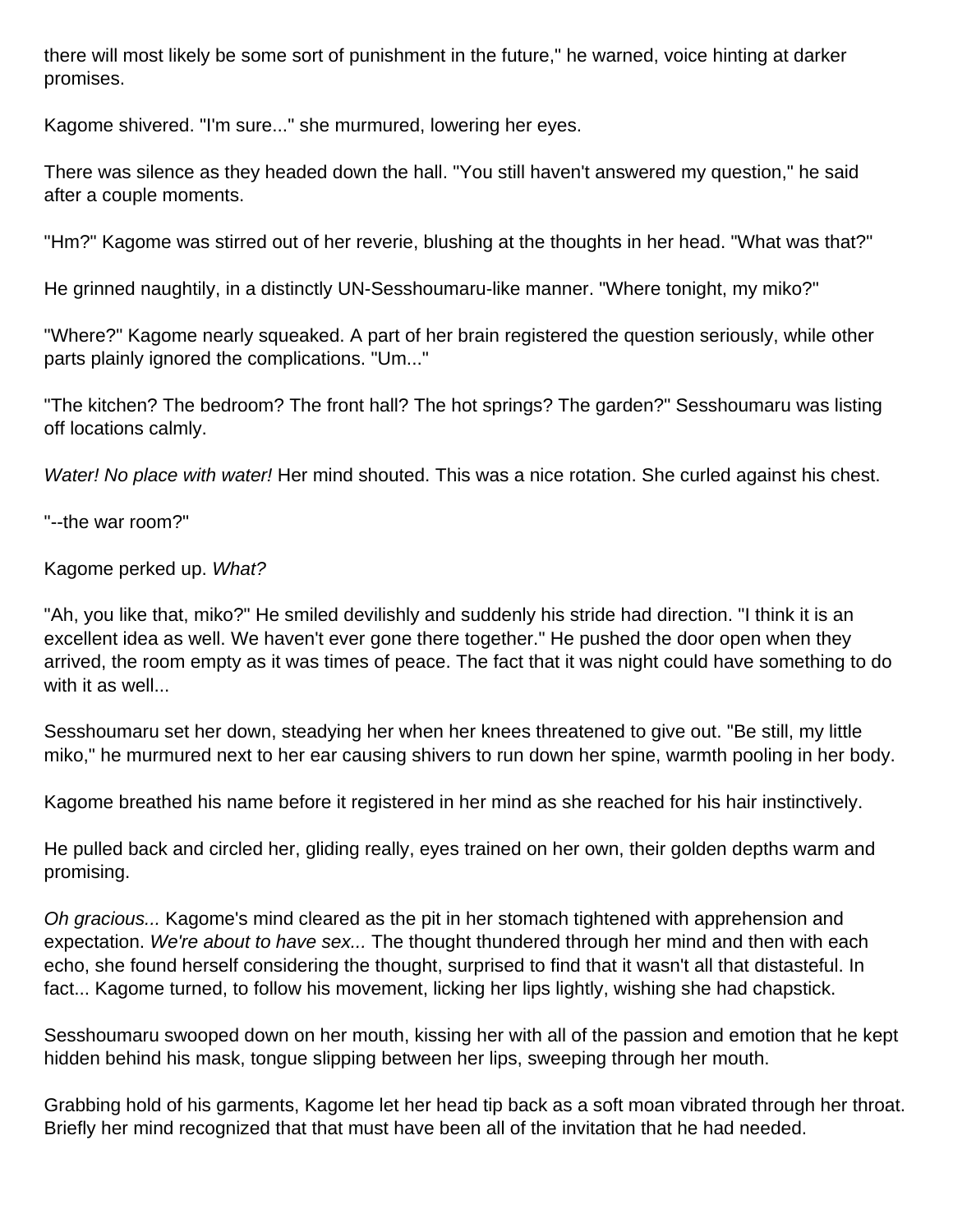His hands cupped her cheeks before sliding down her neck and across her shoulders, pressing her close with his hands flat across the blades of her shoulders. As his hair fell around them, Sesshoumaru's hands traveled down her back, cupping her butt through the thick hakama of her miko uniform. A growl traveled through his throat, Kagome's alarm vanishing as quickly as it came, Sesshoumaru's kisses traveling down her chin and neck.

Kagome moaned, her muscles jerking as she felt Sesshoumaru leave a mark on her neck. Oh geeze... That had better now show... She slipped her own hands up his finely-tuned chest and into his hair, sighing at the feel of his silky strands in her fingers. Not fair... How is his hair nicer than mine...? He was pushing aside her collar and loosening the fabric so that the neckline of her kimono was quickly falling around her shoulders. This has been a long time coming. The thought surprised Kagome immediately, but flew as Sesshoumaru was suddenly lavishing attention to her breast. Sesshoumaru! The breath wooshed out of her and she was suddenly on her back on the low table in the room that, no doubt, important officials gathered around. Kagome was only briefly scandalized until Sesshoumaru turned his attention to the other breast.

Burying her hands in his hair, Kagome blinked as she heard a rumble in his chest. Moving her hands again, she noted with delight that Sesshoumaru liked being scratched behind the ears. He pushed his head into her hands, eyes closed with pleasure. Kagome grinned. How fun. She continued scratching with one hand, trailing the other down his muscular chest, pushing his robes aside. If she was half-naked, then there was no reason why should not be also. She stared at him, half-sitting up so she could kiss his neck. His throat rumbled again with pleasure as his arms snaked around her, rubbing her back and caressing her skin. His head was tilted back, eyes shut with pleasure. Kagome nibbled at his pulse and across his collar bone, mildly surprised by her own audacity.

A pleasured groan passed through his lips and all of a sudden Kagome was flat on the table, her hands above her head, Sesshoumaru's lips attacking her own as his other hand pulled at her hakama. Kagome squirmed, stilling when Sesshoumaru s heavy-lidded gold eyes gripped hers'. A smile spread across his lips and Kagome squirmed some more, gripping his hakama in her toes and tugging sharply.

He grunted and then murmured, "That's new..." before resuming his adoration of her body, kissing and nibbling down her neck and chest.

Kagome arched her back, mouthing his name, the back of her mind questioning, When did I become such a wanton? She strained against his grip of her wrists, but she knew that she was nothing compared to his demonic strength. Oddly enough, this didn't bother her. "Sesshoumaru..."

His tongue dipped into her navel as heat flared in her belly. Sesshoumaru's hand trailed down her restrained arms and then across her cheek to her breasts, flicking her pert nipples gently before continuing their downward path to her hips, untying her hakama. Kagome twisted her hips, breath coming faster, wanting, wanting him. "Sesshoumaru!" When he finally let go of her wrists, she quickly twisted her hands in his moonlight hair.

"Shh, miko, " Sesshoumaru soothed as he tugged her hakama off and tossed them aside. Kagome keened at the loss of warmth and tried to pull him close to her, but he pulled back and knelt on the floor in front of the table. He ran his hands down her thighs as he bent, kissing her stomach just above her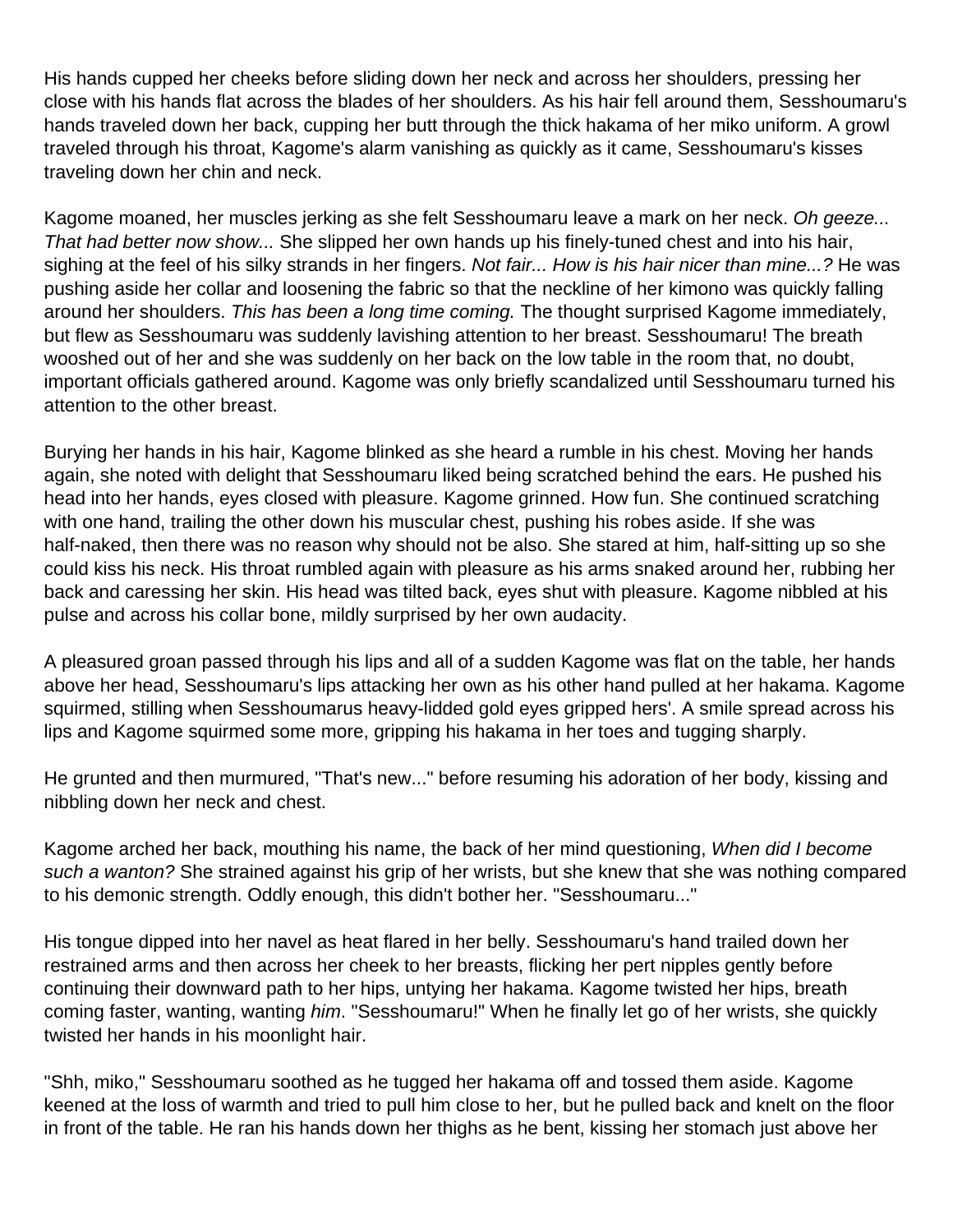navel. "Be still, love." He left a trail of kisses in a downward path until his breath passed over the junction of torso and legs. Kagome moaned.

"Sesshoumaru, please..." She whispered. She squeezed her eyes shut as she gripped the edge of the table. When had she last felt this kind of want? Waiting for his touch, Kagome's breath came quickly and she thought she heard a deep chuckle from Sesshoumaru. She opened her eyes, her flushed face looking back at her, the world spiraling into black.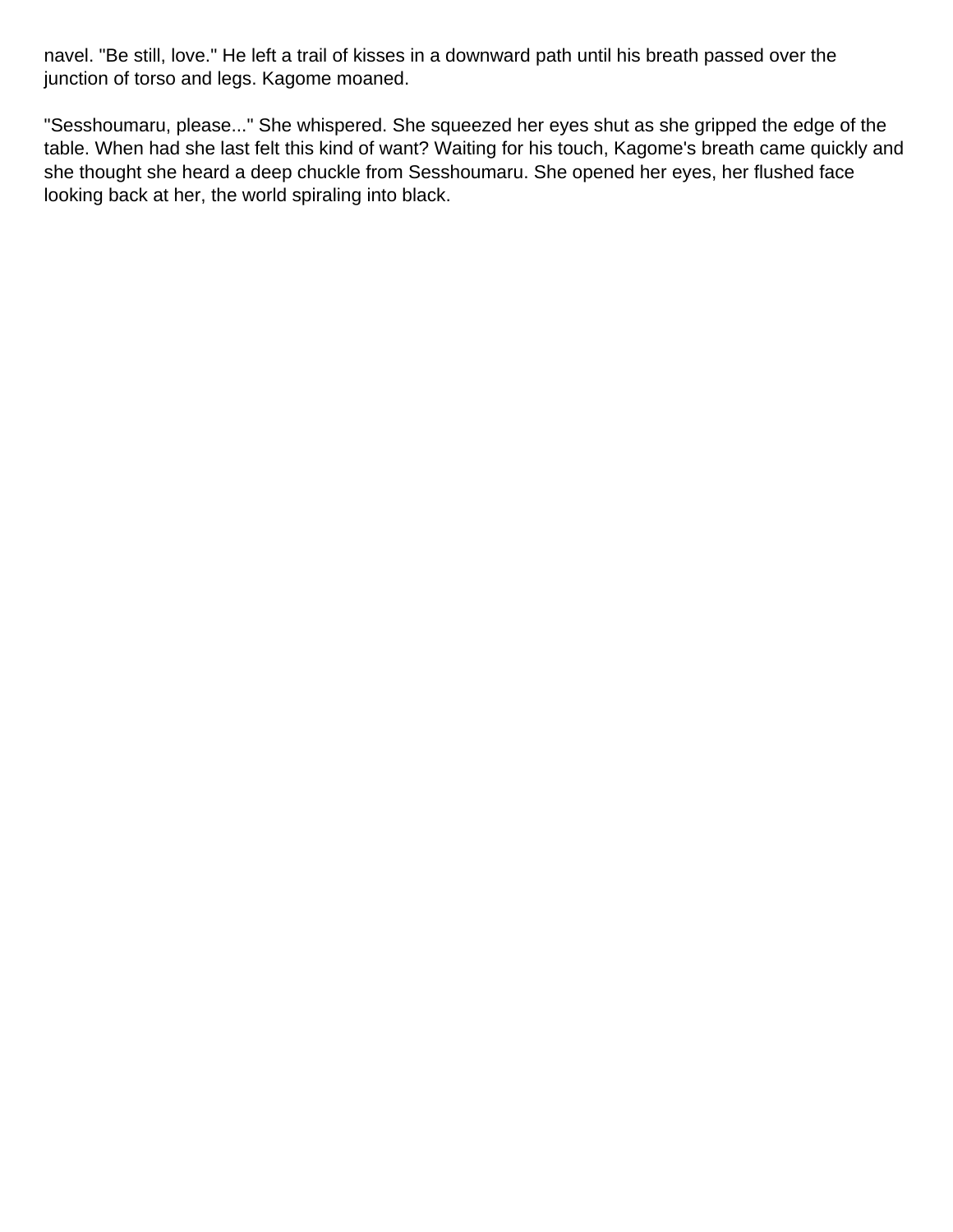# **8 - Chapter Eight**

<span id="page-39-0"></span>Author Notes: So, I apologise if some of you guys are confused... Basically, the gist of it so far is, every time Kagome looks into a mirror, she's got a different perspective on the way that things could have turned out in the feudal era world. Each chapter is a different world, so different things happen, obviously. ^\_^ If you have any questions, please feel free to ask, and I will try and answer them as well as I can.

Thanks for reading!

#### Chapter Eight

"No! Dammit!" Kagome slammed a fist against the war table. That stupid sword hanging above the damn door! Decorative weapons were useless anyway! "Just when it was getting good too—" The words died on her lips as she looked around the room. She grabbed her kimono, snatching it to her body.

"Did I say you could cover yourself, miko?"

Kagome's gaze snapped to the imperious-looking yokai standing a few feet away, his hands tucked into the sleeves of his kimono. "Wha…?" Flushing furiously, she looked around at the rest of the cold important-looking yokai sitting around the long table. "W-what's going on…?" The heat vanished from her body, leaving a cold sweat. "Sesshoumaru…?"

His lips curved in a sneer. "What makes you think you can address this Sesshoumaru so informally? Get on your knees, ningen."

Kagome groaned inwardly. "Sesshoumaru, you don't understand—" Kagome blinked in shock, her hand rising to her stinging cheek.

"This Sesshoumaru ordered you to address him with the proper respect," he hissed as he lowered his hand. "On your knees."

Slowly, Kagome lowered herself to her knees. "Oh shoot, oh shoot, oh shoot…" ran through her head. She snuck a glance behind her at the stone-ish yokai behind her. Cold amusement ran through their eyes at her misfortune. Her lip curled in derision. "What do you want, Sesshoumaru-sama?"

"Did this Sesshoumaru say you could speak?"

"No." Kagome's hands tightened on the collar of her kimono, as she stared into the tatami mats.

"Then do not speak."

The silence was cold an awkward between them, the audience behind wearing further on Kagome's nerves. shoot. Now what... Her eyes absorbed the pattern of the tatami mats, waiting for him to speak,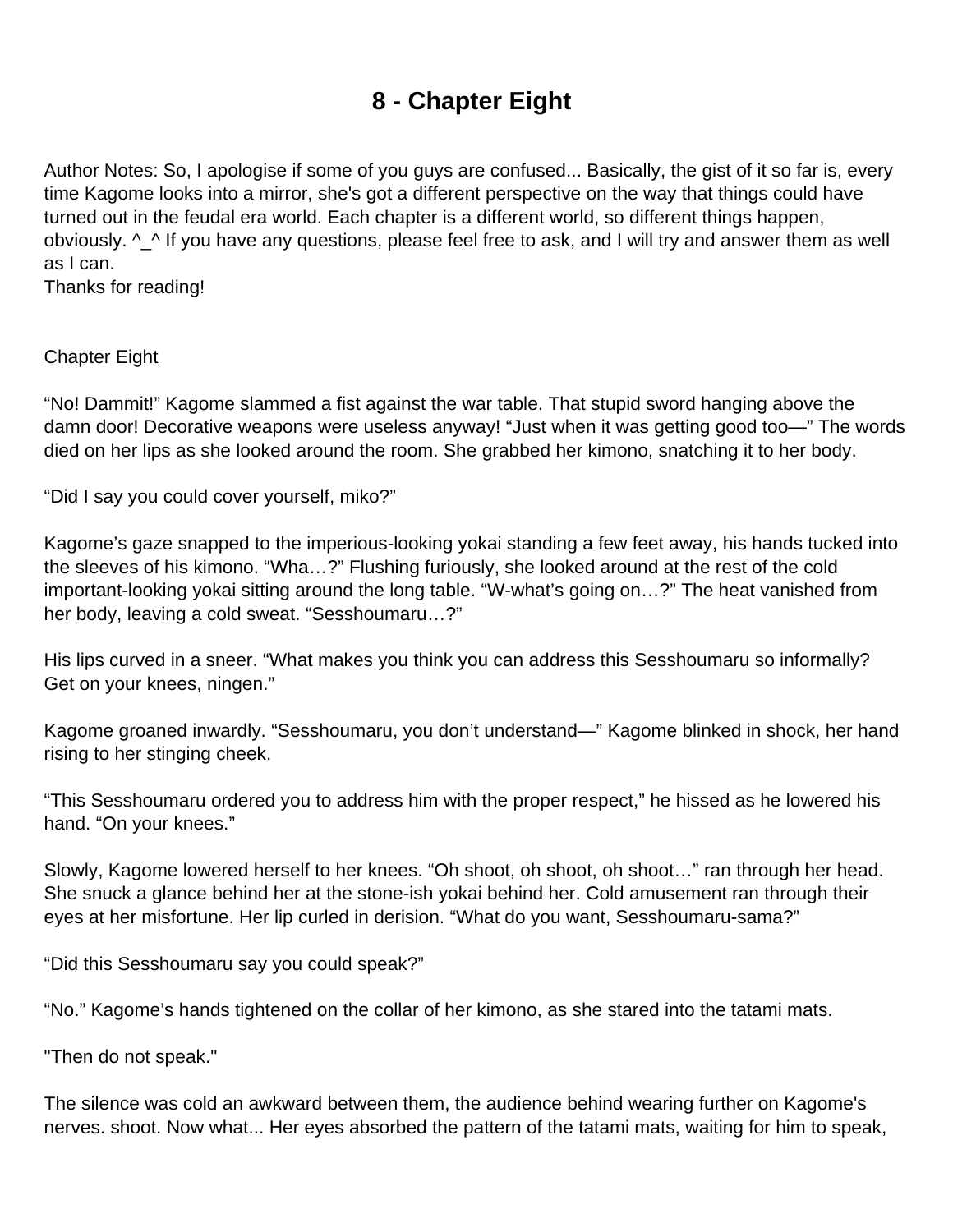waiting to make a move.

"Stand," he ordered. Kagome stood. "Come to me."

Kagome walked over to him, stopping two feet away. What was this supposed to be proving? "Is this just a power-play, Sesshoumaru?" She asked quietly.

"Miko," he began, his voice quiet like ice, "you will not speak unless spoken to. Is that understood? Get on your knees."

"And if I refuse...?"

He lifted a hand, nails glowing with poison. "Your death comes more swiftly."

Kagome nodded, kneeling. "Now what?"

"Cease your impertinance, ningen. Remove this Sessoumaru's shoes. Do this--" He held up a hand to tell her to stop "--only after you have removed your own kimono."

Glaring up at him, Kagome nodded. So it was all about humiliation. She stood, her hands pausing on the collar. "Do you like me Sesshoumaru?" Murmurs travelled quietly around the table behind her.

"Why would this Sesshoumaru harbor feelings for a ningen?" He curled his lip, looking down his nose in disdain.

"I can't help but feel that, since you are harassing me, that you might like me. Past experience leads me to believe that when boys, and men, bother a girl, it usually means that he likes her--" She coughed, Sesshoumaru's hand around her throat.

"Fear not, silly ningen. This Sesshoumaru harbors no positive feelings for you at all."

Kagome found herself tossed to the floor near the door. Convenient... She got to her knees. "Are you sure, Sesshoumaru?" she rasped. Standing slowly, looking up at Sesshoumaru through her lashes, she gave him a coy smile. "Are you sure you do not lust for this body?" She pulled the collar of her kimono down, revealing pale skin.

Anger flashed through Sesshoumaru's eyes as he snarled, stepping towards her. "Apparently, this Sesshoumaru has not taught you the proper respect."

Adrenaline racing through her system, Kagome looked at him, her eyes bright. "Apparently, 'that Sesshoumaru' is lacking in the ability to control one 'silly ningen.'" Kagome stuck her tongue out at him, throwing the door open behind her and sprinting down the corridors, in search of a mirror. There was an eruption of outraged murmurs and whispers behind her, over-powered by Sesshoumaru's angry roar. Daring not to look back, Kagome ran pell-mell down the hall, eyes scanning for any sort of reflective surface.

"Kagome!" Sesshoumaru roared her name, sounding very close.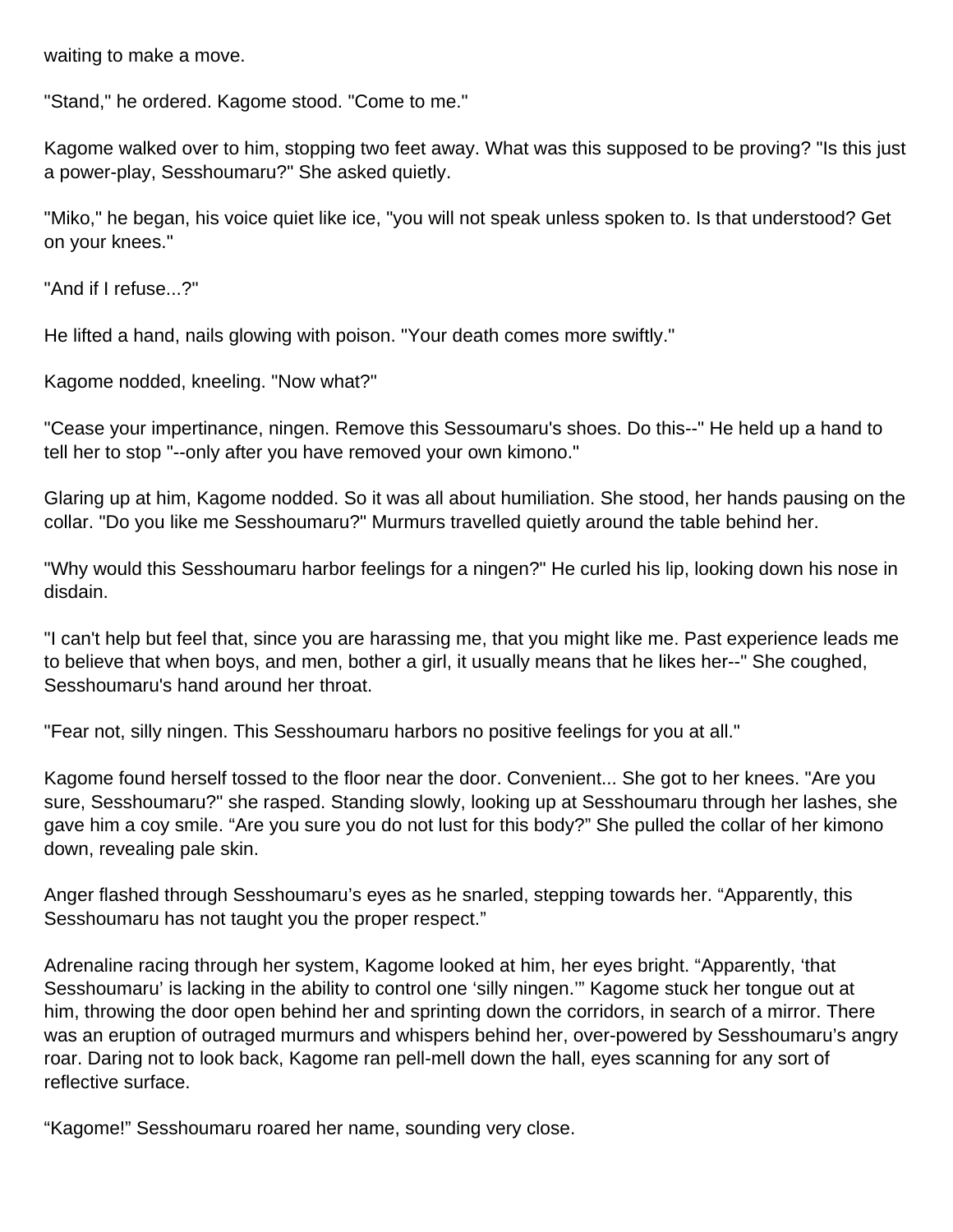"shoot!" She dared a look behind, skidding around the corner down another hallway. There! A mirror! At the end! She was almost the— "Gugh!" The floor came at her very fast, and she saw stars as her head hit.

"You will not escape this Sesshoumaru," the Inu yokai's voice said, close to her ear. "I will not let you."

"Uhhn… What do you want, Sesshoumaru?" She pushed up against him weakly. "Get… off!"

Shoving her again, roughly to the ground, Sesshoumaru snarled, "No, you belong to this Sesshoumaru, therefore, you will not leave his grasp again."

"O-okay! Wait, please! I'll do what you say, I just… Please let me up. My…" Kagome thought quickly. "My leg is cramping up. Please. I need to move it!"

Narrowing his eyes, Sesshoumaru pulled her head up by her hair, curling his lip. "Why should this Sesshoumaru care about your comfort? Let's go." He stood fluidly, dragging her to her feet as well by the hair.

"Ow-ouch! Stop pulling so hard!" Kagome jerked backwards, glancing at the mirror out of the corner of her eye. Letting her legs go limp, she followed through with the threat of a leg cramp.

"You useless—" Sesshoumaru snarled. His hand flew, Kagome flying down the hallway.

Crying out, she crumpled against the wall, looking up with relief as she saw the mirror. On shaky legs she stood, turning to face Sesshoumaru. "You know… Sometimes you aren't all that bad. If you said 'please' and 'thank you,' I might even consider sticking around with you, you know…?" Pleased by the Inu yokai's shocked expression, she turned to face the mirror, the angry demon coming up behind her being the last thing she saw as the world again faded to black.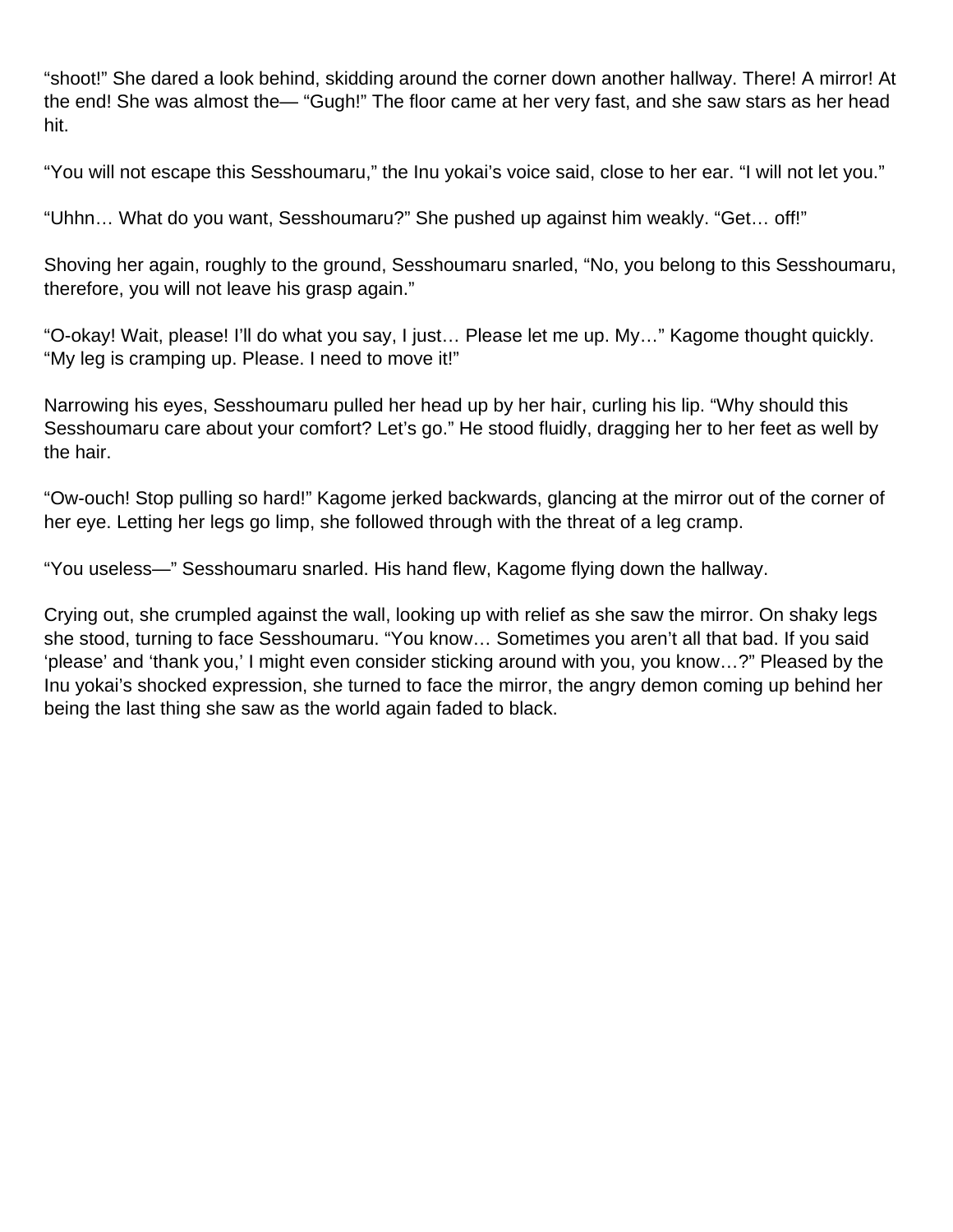# **9 - Chapter 9**

<span id="page-42-0"></span>Kagome blinked. Sesshoumaru stood in front of her, his hands in front of him gingerly like he was approaching an injured stray.

"Kagome?" his voice was low, soothing, but his eyes bespoke caution and wariness. "It's alright. Everything will be just fine."

"Well yeah. It seems to be fine now," Kagome replied, confused by his response. "What's—what's Souta doing here?" Kagome exclaimed in surprise as her younger brother rounded the corner at the end of the hall. "Souta!" She waved excitedly.

Sesshoumaru's expression grew pained, his golden eyes painfully kind with pity. "Kagome…" he said softly.

"What's wrong, Sesshoumaru?" She leaved forward, concerned. Kagome had semi-grown accustomed to the strange reactions and scenarios the mirror world had for her, but this was stranger still. "Souta, come on over her! Have you met Sesshoumaru?" Leaning around him, she waved, indicating that he should come. "Sesshoumaru, I think you—" Her sentence was lost as he suddenly enveloped her in his arms, pulling her to his chest.

"It's okay, Kagome. I love you still," his voice rumbled quietly, thickened with emotion.

What was he so worked up over? She tittered nervously. Weird. "Okay, Sesshoumaru. Don't worry. I love you too." Maybe she did… Why not. She was just going to switch anyway… She could pretty much do whatever she wanted right?

Stepping back, Kagome was shocked to see his face twisted in pain. "We'll do what we can." She shrugged. "Okay…" She peeked around him again, but Souta was gone. Her face fell. "Darn, where'd that boy go?" Kagome side-stepped Sesshoumaru, pattering down the hall. Sesshoumaru followed. Turning the corner at the end of the hall, Kagome's smile returned. "Hey! Inu Yasha!" She felt a hand on her shoulder. Kagome met Sesshoumaru's worried eyes. "Are you two getting along?" The frown lines deepened. "Yes…"

"Oh good! Inu Yasha—" Turning back around, Kagome smiled at her friend who was suddenly right in front of her. "Hello there. What are you up to?"

Inu Yasha frowned as well, looking up at his brother. "Is this a good idea?"

Sesshoumaru gave his head a small impatient toss. "We can't keep her in there all the time…" "No, but maybe—"

"Oh, she's so cute! Inu Yasha, who's that?" Kagome knelt next to Inu Yasha's leg, grinning at the little girl poking her head from behind him. Her silver hair was tied into pig-tails. When she looked up, Inu Yasha's fury surprised her. "Is she… your daughter? What's her name?"

"Kaede." A quiet voice answered the question.

Looking to the little girl, Kagome smiled. "Kaede." Looking back up at Inu Yasha, she giggled, not noticing his quivering fists and tense stance. "She's so adorable! Her hair is exactly your colour!" Kagome almost missed Sesshoumaru's low warning of 'Inu Yasha…'

Oddly enough, she didn't think the child was hers, and oddly enough, she didn't really care. "So how old is she?" Kagome asked, standing.

"Inu Yasha no!" Sesshoumaru shouted as Inu Yasha lunged at Kagome, his fangs bared, eyes bleeding red.

For once, the elder dog demon couldn't seem to move fast enough as Kagome found herself slammed against the wall, Inu Yasha's hand preventing air from reaching her lungs. Something about the